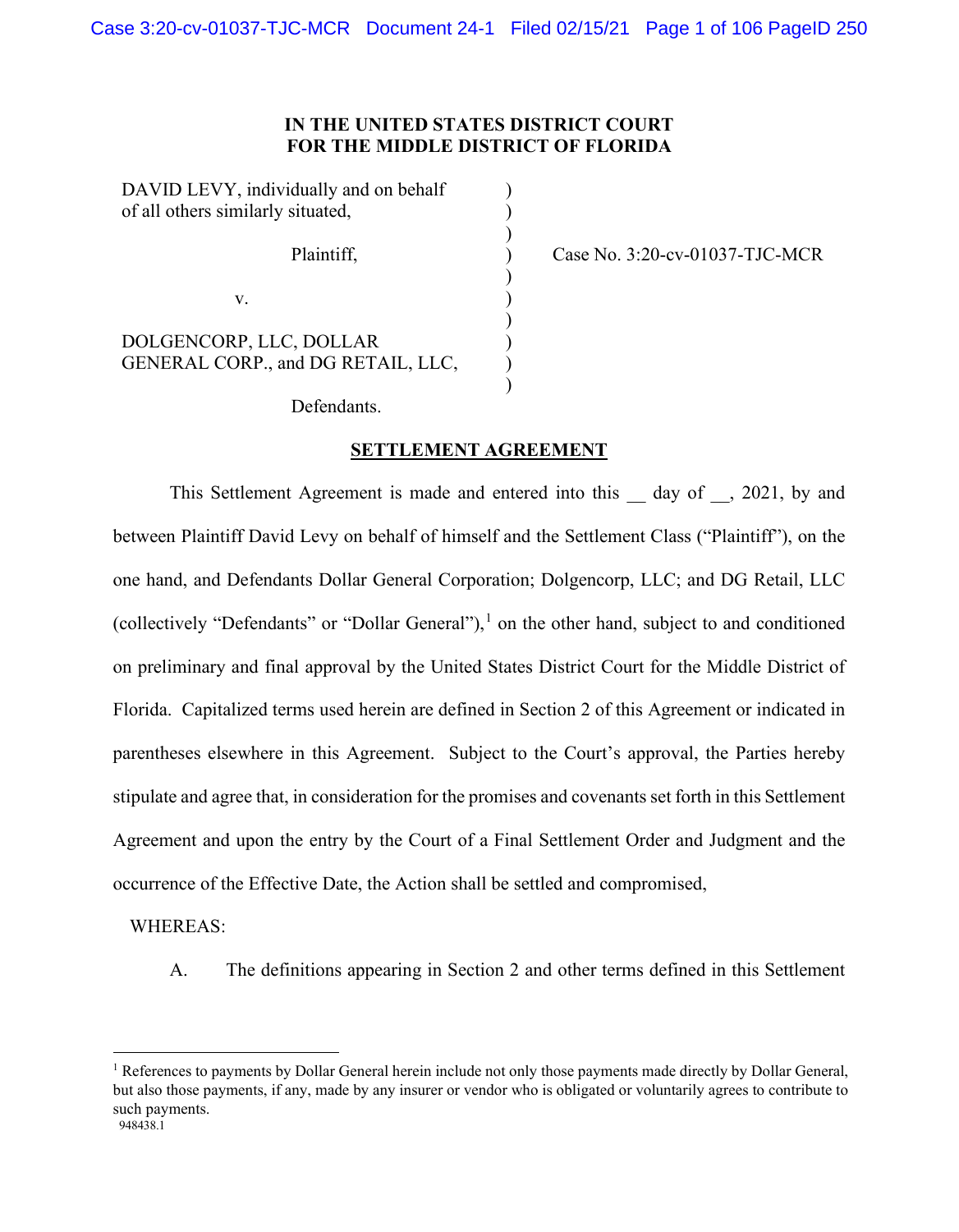Agreement are incorporated by reference in these introductory sections.

B. During the relevant time period, Dollar General marketed, advertised, and sold its own brand of over-the-counter pain reliever and fever reducer under the "DG™ health" label, including Infants' Pain & Fever Acetaminophen—DG™ ("DG Health Infants' Acetaminophen") and Children's Pain & Fever Acetaminophen—DG™ ("DG Health Children's Acetaminophen").

C. The Complaint alleges that Dollar General used deceptive and misleading sales and marketing tactics, including its product labeling, in selling the DG Health Infants' Acetaminophen and DG Health Children's Acetaminophen.

D. Plaintiff, on behalf of himself and the putative Class Members, has filed this Action against Dollar General.

E. The Parties and their respective counsel first engaged in extensive direct negotiations over a number of months in the spring and summer of 2020. They then engaged in extensive arm's-length negotiations under the supervision of an experienced mediator, Judge Morton Denlow with JAMS, and have agreed upon certain terms and conditions to settle and resolve this Action in a manner that is fair, reasonable, and reflects the best interests of the Settlement Class as a whole and avoids the expense, burden, and risks associated with further protracted litigation. A formal mediation was held on October 12, 2020, and after the mediation, the Parties spoke every few days with Judge Denlow until the final terms were agreed to. In using the mediator, the Parties exchanged multiple rounds of settlement proposals related to all aspects of settlement, eventually reaching a settlement in principle in early November 2020.

F. Dollar General vigorously denies all allegations of wrongdoing or liability made in the Action. Dollar General considers it desirable, however, to enter into this Settlement Agreement without in any way acknowledging any fault or liability, and solely for the purpose of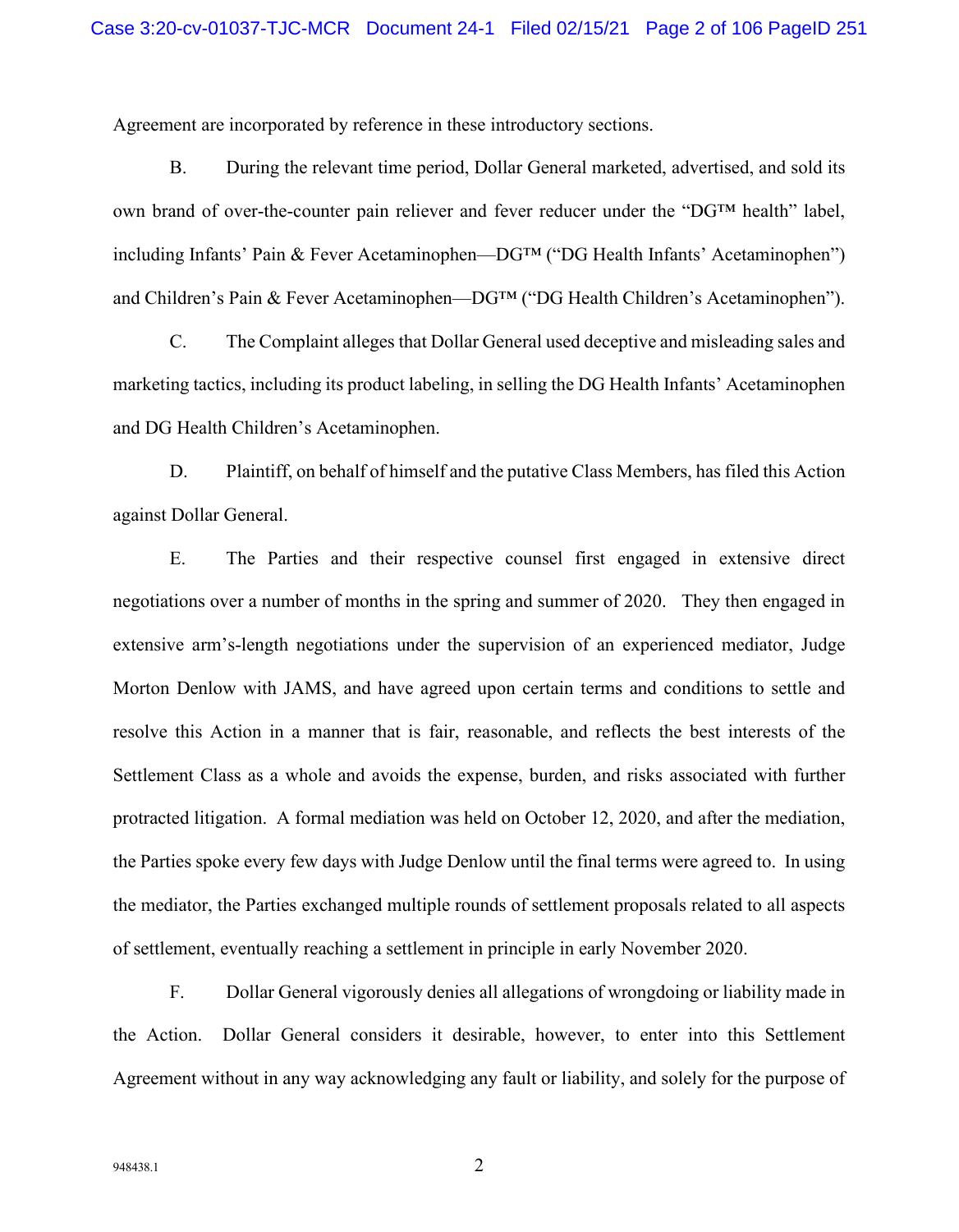terminating this Action to avoid the cost, expense, inconvenience, uncertainty, distraction, time, and effort required to continue to defend such complex, burdensome, and potentially protracted litigation, and to permit the continued operation of its affairs unfettered by the tangible and intangible expense of the Action and the distraction and diversions of itself and of its key personnel.

G. The Settlement Agreement and all related documents are not and shall not be construed as an admission or concession by Dollar General of any fault or liability or wrongdoing, or of any deficiencies, faults, errors or omissions of any nature whatsoever of or by Dollar General.

H. Class Counsel are familiar with the claims being settled and the defenses asserted. Class Counsel have conducted a thorough investigation regarding the allegations set forth in the Complaint and have consulted frequently with the Named Class Representatives.

I. Class Counsel believe that the Action has substantial merit. However, Class Counsel recognize and acknowledge that the expense and length of continued proceedings necessary to prosecute the Action against Dollar General through trial and appeals may be risky, costly, and a time-consuming undertaking. Class Counsel also have taken into account the uncertain outcome of any future class certification motion and the risk of further litigation, especially in a complex suit such as this action, as well as the difficulties and delays inherent in such litigation. Class Counsel have also taken into account, among other things, the strengths and uncertainties of the claims asserted in the Action and the substantial benefits to be conferred on the Class by the settlement set forth in this Settlement Agreement. Class Counsel, therefore, have determined that the settlement set forth in this Settlement Agreement is in the best interests of the Class and is fair, reasonable, and adequate.

J. It is the intention of the Parties that the proposed Settlement described in this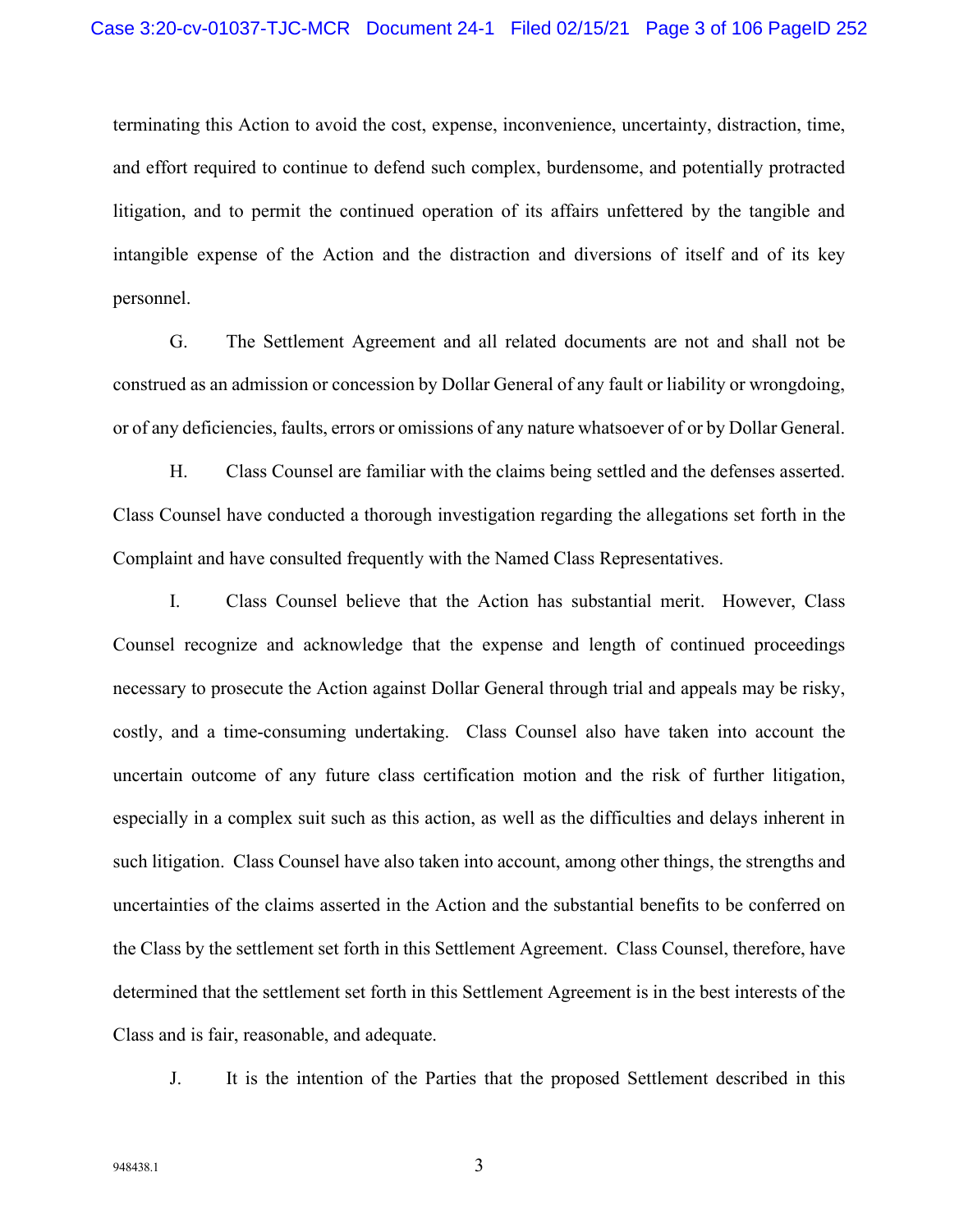Settlement Agreement completely resolves, releases, and forever discharges all claims that are, were, or could have been alleged concerning Dollar General's marketing and sales practices, including its product labeling, with its DG Health Infants' Acetaminophen, as further defined in Section 9.

K. Dollar General has agreed to settle the Action as part of a complete settlement and a release of all Released Claims, as defined in Section 9.

NOW THEREFORE, intending to be legally bound hereby, and in consideration of the promises, mutual covenants and conditions contained herein, IT IS STIPULATED, CONSENTED TO AND AGREED as follows, by and among the Parties, through the undersigned attorneys on behalf of their respective clients and the Settlement Class, for purposes of the Settlement only and subject to the approval of the Court under Federal Rule of Civil Procedure  $23(e)$ :

### 1. **Settlement**

The Action and all Released Claims for which a release is being given pursuant to Section 9 shall be finally and fully settled, compromised and dismissed on the merits, with prejudice and without costs (except as set forth herein), subject to the approval of the Court, in the manner and upon the terms and conditions stated in this Settlement Agreement. Neither the settlement nor this Settlement Agreement shall constitute or be an admission for any purpose by Dollar General or any other person, or be deemed evidence of any violation of any statutes, regulation, or law, or an admission of any wrongdoing or liability by Dollar General. Moreover, neither this settlement nor this Settlement Agreement shall constitute or be an admission for any purpose by Dollar General or any other person of acquiescence to class certification in any case other than this Action's Settlement Class for settlement purposes only. The Parties agree that this Settlement Agreement, settlement, and acquiescence to a Settlement Class on the part of the Released Parties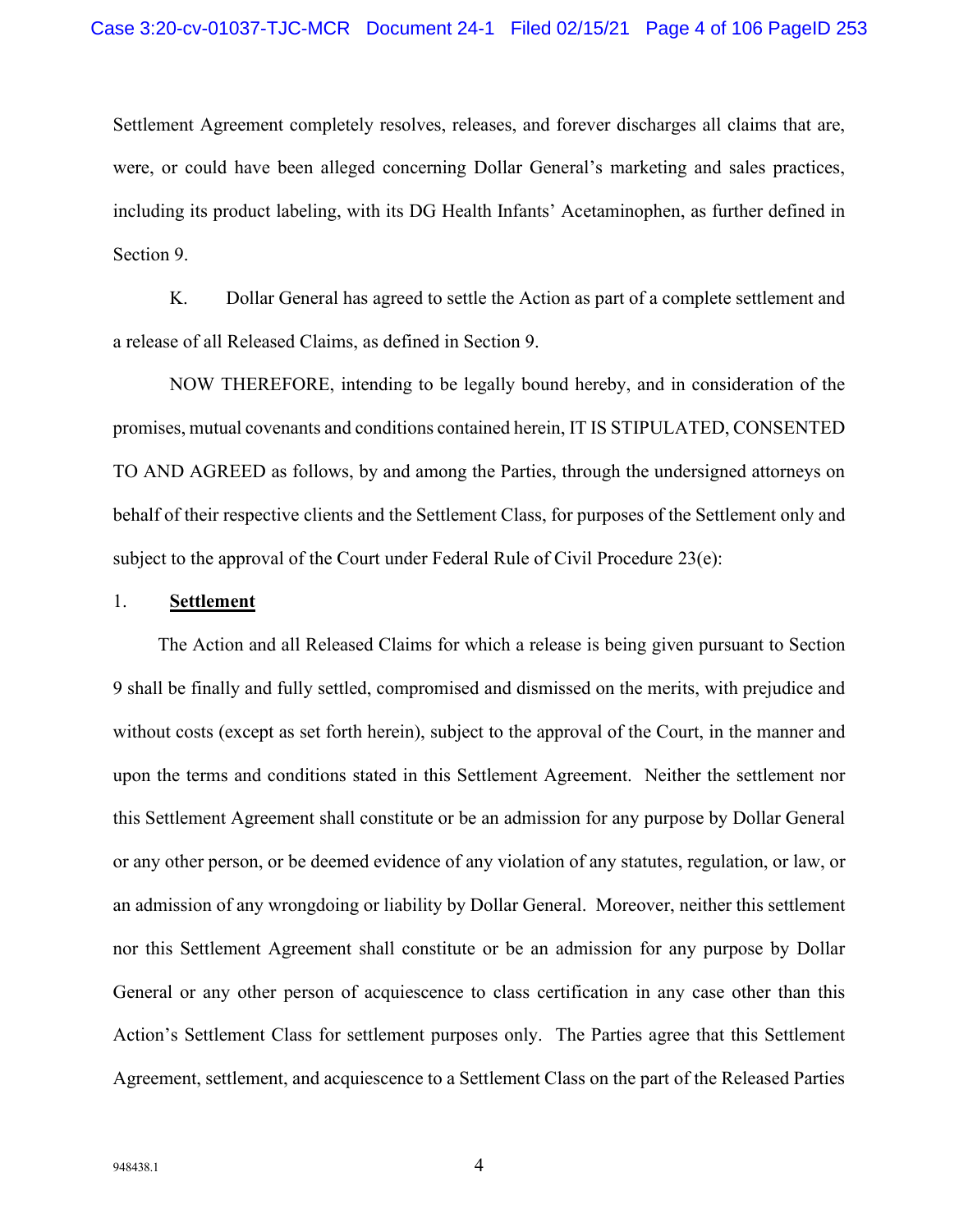are for settlement purposes only and shall apply only to the facts and circumstances of this case and should not be considered in any other case or set of facts.

#### 2. **Definitions**

As used herein, the following terms shall have the meanings stated in this Section. Capitalized terms used in this Agreement, but not defined below, shall have the meaning ascribed to them in this Agreement and the exhibits attached hereto:

- a. The "**Action,**" means the case entitled *Levy v. Dolgencorp, LLC*, filed on September 15, 2020, in the U.S. District Court for the Middle District of Florida and assigned Case No. 3:20-cv-01037-TJC-MCR.
- b. "**Settlement Administration**" means provision of the required Notice, receiving, assisting, and maintaining participation and proofs of participation, calculating and verifying participation, and overseeing the distribution of the Claim Fund.
- c. "**Agreement**" or "**Settlement Agreement**" means this Settlement Agreement made and entered into by the Parties to the Action and all exhibits attached to it.
- d. "**Approved Claim(s)**" means the claims approved by the Claim Administrator according to the Claims Administration Protocols in Exhibit A.
- e. "**Claim Administrator**" means the independent company agreed upon by the Parties to provide the Class and Media Notice and administer the claims process. The Parties agree that JND Legal Administration will be retained as the Claims Administrator.
- f. "**Claim Form**" means the form that is substantially in the form of Exhibit F hereto.
- g. "**Claim Fund**" means the one million and eight hundred thousand dollars (\$1,800,000) put towards a fund for payment of Class Members' claims, a Fee Award in an amount to be approved by the Court, a Class Representative Service Award to the named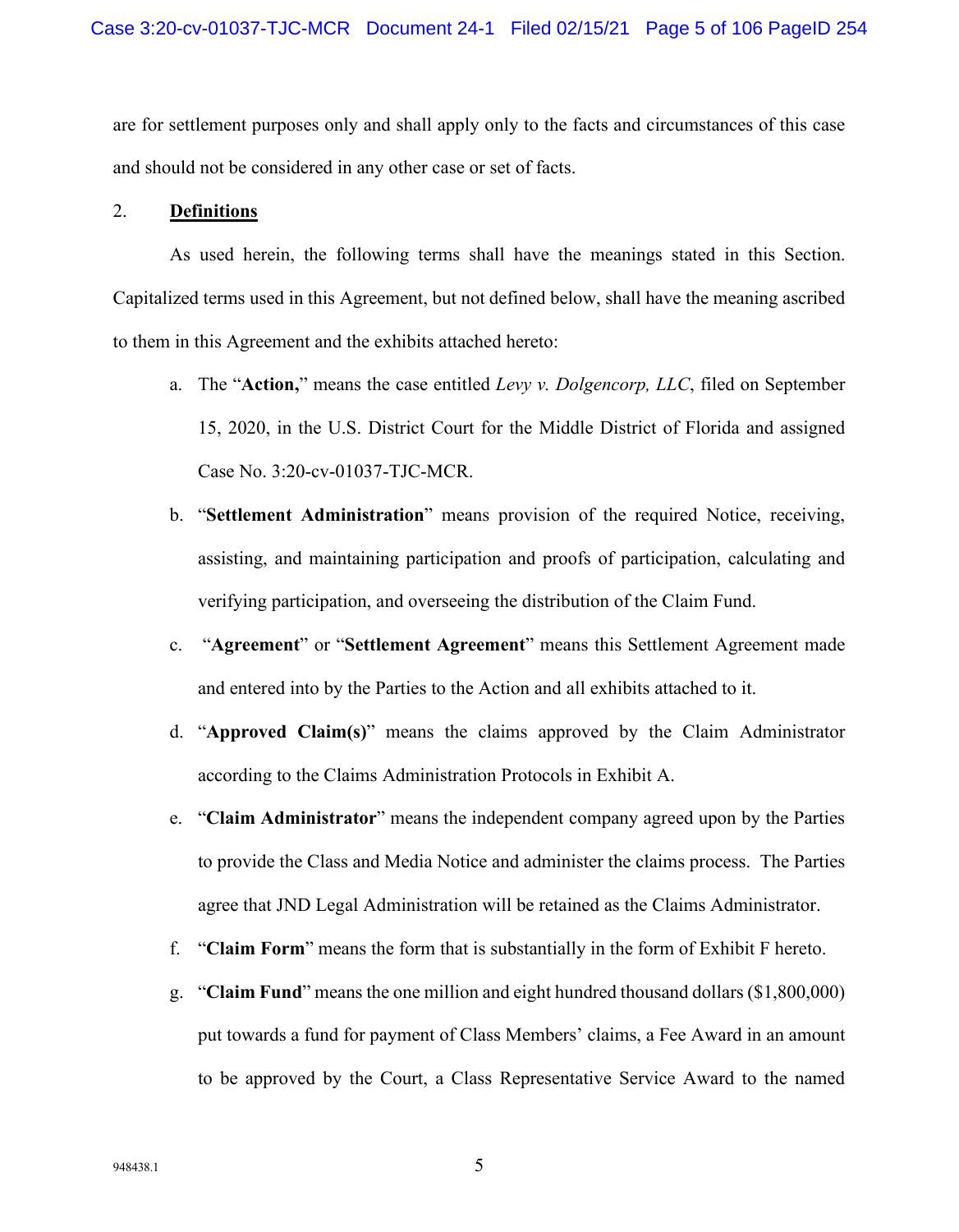plaintiff in an amount to be approved by the Court, if any, certain notice and administration costs, and Claim Fund Expenses, if any.

- h. "**Claim Fund Balance**" means the balance, if any, after submission of the Distribution Plan, consisting of the Settlement Amount paid into the Claim Fund minus: (i) the total amount paid to Class Members who submitted Approved Claims; (ii) the total amount, up to \$350,000, paid to the Claim Administrator toward Settlement Administration Expenses; (iii) Claim Fund Expenses; (iv) Fee Award in an amount to be approved by the Court; and (v) Class Representative Service Award to the named plaintiff, if any, in an amount to be approved by the Court.
- i. "**Claim Fund Expenses**" are expenses associated with maintaining the Claim Fund (including taxes that may be owed by the Claim Fund).
- j. "**Claim Review Period**" shall begin no later than 21 days after the Preliminary Approval Order through the date of the Distribution Plan.
- k. "**Claim Submission Period**" means the period beginning on the date notice to the Class is first published, and continuing for at least 75 days after the date of commencement of Class Notice.
- l. "**Class,**" "**Settlement Class**," "**Class Members**," or **"Settlement Class Members"** means all individuals in the United States who purchased DG Health Infants' Acetaminophen within the Class Period for personal or household use. Specifically excluded from the Class are (a) Defendants; (b) the officers, directors, or employees of Defendants and their immediate family members; (c) any entity in which Defendants have a controlling interest; (d) any affiliate, legal representative, heir, or assign of Defendants; (e) all federal court judges who have presided over this Action and their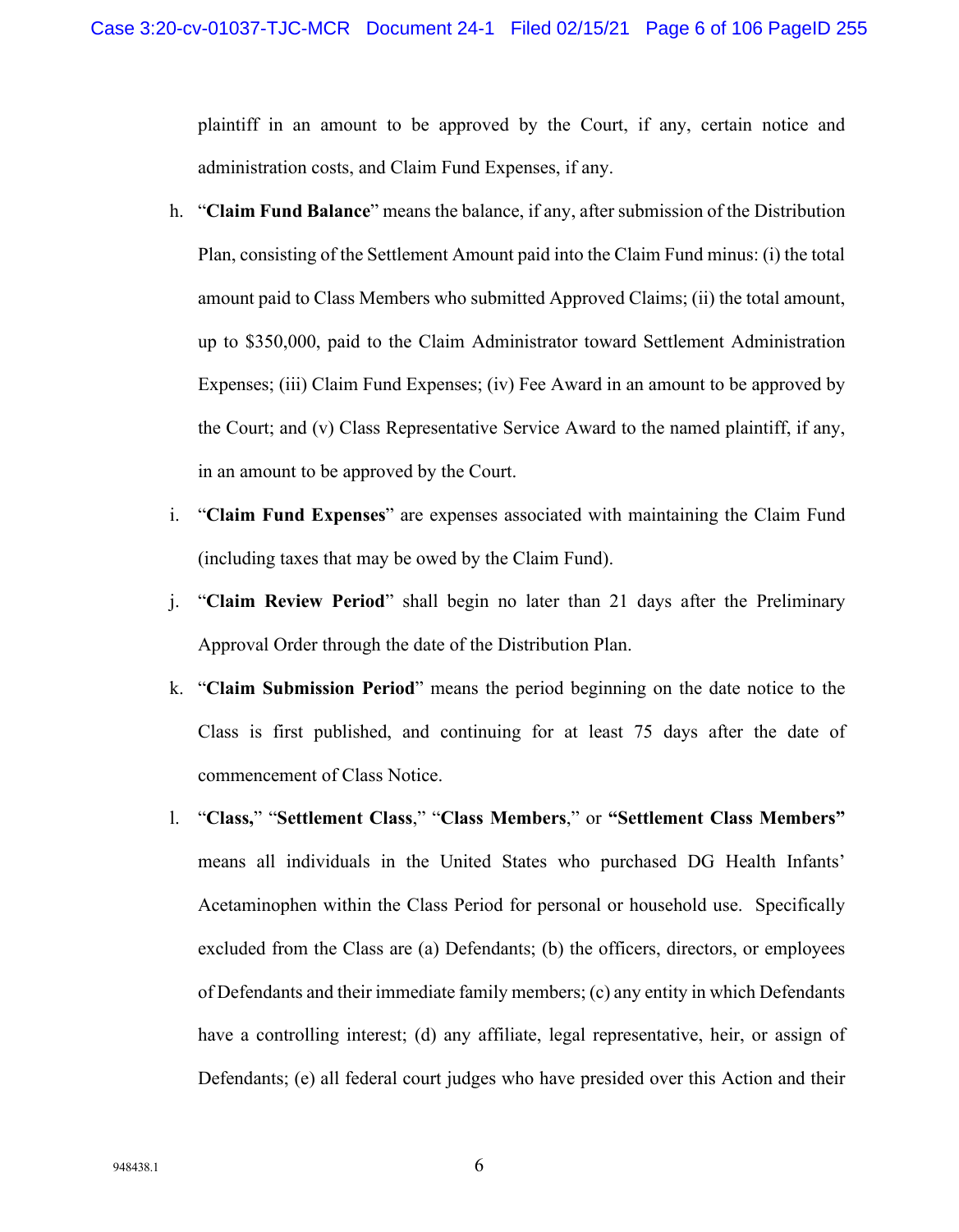immediate family members; (f) all persons who submit a valid request for exclusion from the Class; and (g) those who purchased the DG Health Infants' Acetaminophen for the purpose of resale or for use in a business setting.

- m. "**Class Counsel**" means the attorneys of record for Plaintiffs in this Action.
- n. "**Class Notice**" means the long form notice "Notice of Class Action Settlement" substantially in the same form as Exhibit E attached hereto.
- o. "**Class Notice Package**" means the information as approved in the form and content by Class Counsel and Defendants' Counsel and to be approved by the Court. Class Notice Packages will include (a) the Class Notice, and (b) the Claim Form.
- p. "**Class Period**" is from September 15, 2016, to the date notice to the Class is first published.
- q. The "**Complaint**" means the Class Action Complaint filed on September 15, 2020 in Case No. 3:20-cv-01037-TJC-MCR, in the Middle District of Florida.
- r. The "**Court**" means the United States District Court for the Middle District of Florida, Western Division.
- s. "**Defendants**" or "**Dollar General**" means Dollar General Corporation; Dolgencorp, LLC; and DG Retail,  $LLC<sup>2</sup>$  $LLC<sup>2</sup>$  $LLC<sup>2</sup>$
- t. "**Defendants' Counsel**" means the law firm of McGuireWoods LLP.
- u. "**Distribution Plan**" means a written final accounting and plan of distribution prepared by the Claim Administrator, identifying (a) each claimant whose claim was approved, including the dollar amount of the payment awarded to each such claimant, and the dollar amount of any pro rata reduction or increase required by Paragraphs  $5(b)(ii)(5)$ -

<span id="page-6-0"></span><sup>2</sup> *See supra* note 1.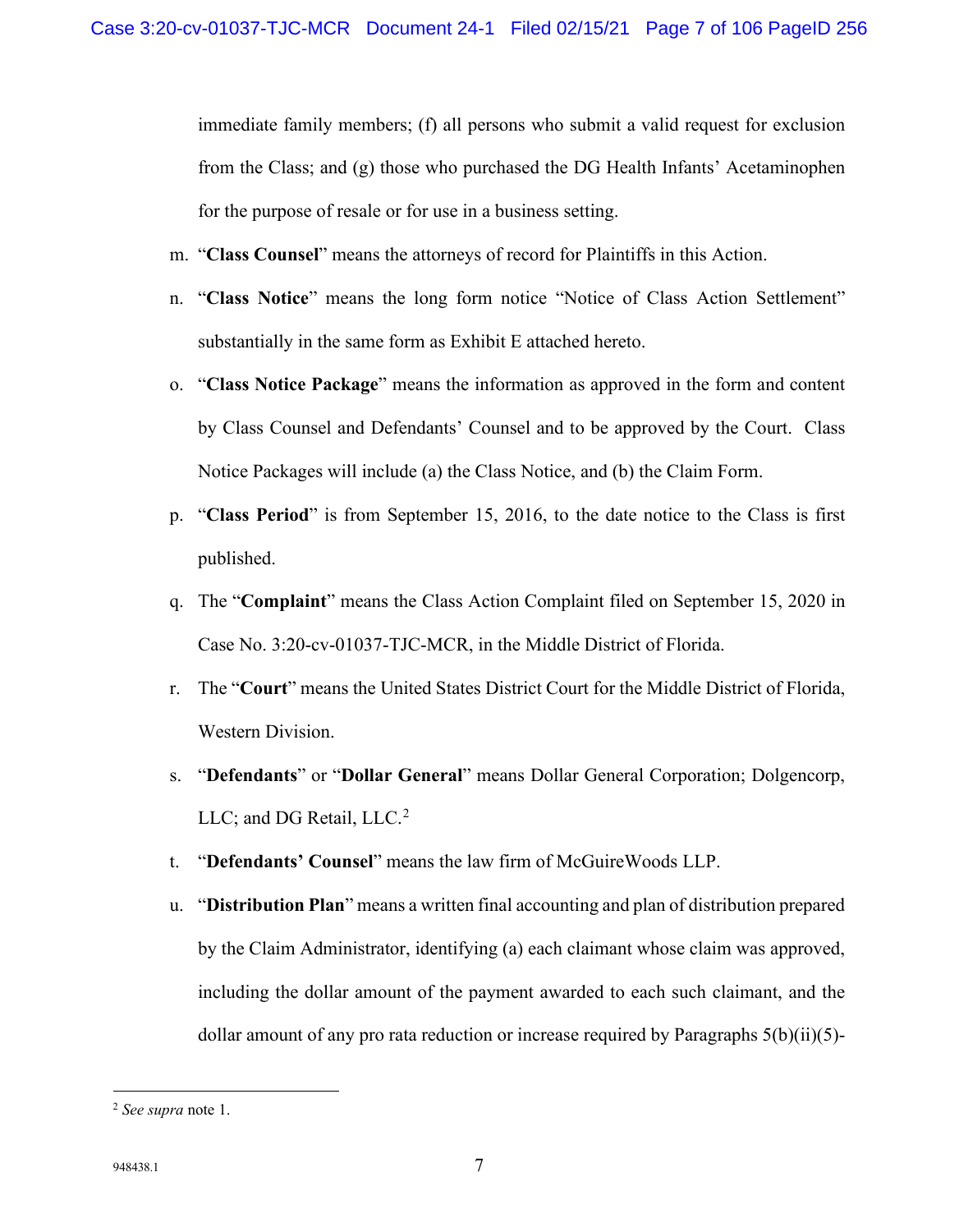(6); (b) each claimant whose claim was rejected; (c) the dollar amount of the Claim Fund Balance to be disbursed to the recipient(s) selected by the Court as provided in Paragraph 5(b)(ii)(7); and (d) a final accounting of all administration fees and expenses incurred by the Claim Administrator.

- v. "**Effective Date**" means the date on which this Settlement Agreement becomes binding as to all parties, which shall be the date on which the Final Settlement Order and Judgment approving the Settlement Agreement and any separate Fee Award become Final.
- w. "**Fee Award**" means the attorneys' fees and expenses awarded by the Court from the Claim Fund to Class Counsel, not to exceed one-third of the Claim Fund, for all the past, present, and future attorneys' fees and costs (including court costs), expenses, and disbursements incurred by them and their experts, agents, staff, and consultants in connection with the Action.
- x. "**Final**" means the later of the following dates:
	- i. The date of expiration of the time for filing or noticing of any appeal from the Final Settlement Order and Judgment, or any separate order on any Fee Award, that is, thirty (30) days after the entry of the Final Settlement Order and Judgment or any order on a Fee Award computed in accord with Federal Rule of Civil Procedure 6(a);
	- ii. The date of final affirmance of any appeal, the date of expiration of the time for filing petitions for writs of certiorari and, if certiorari is granted, the date of final affirmance following review pursuant to that grant; or
	- iii. The final dismissal of any appeal or proceeding on certiorari.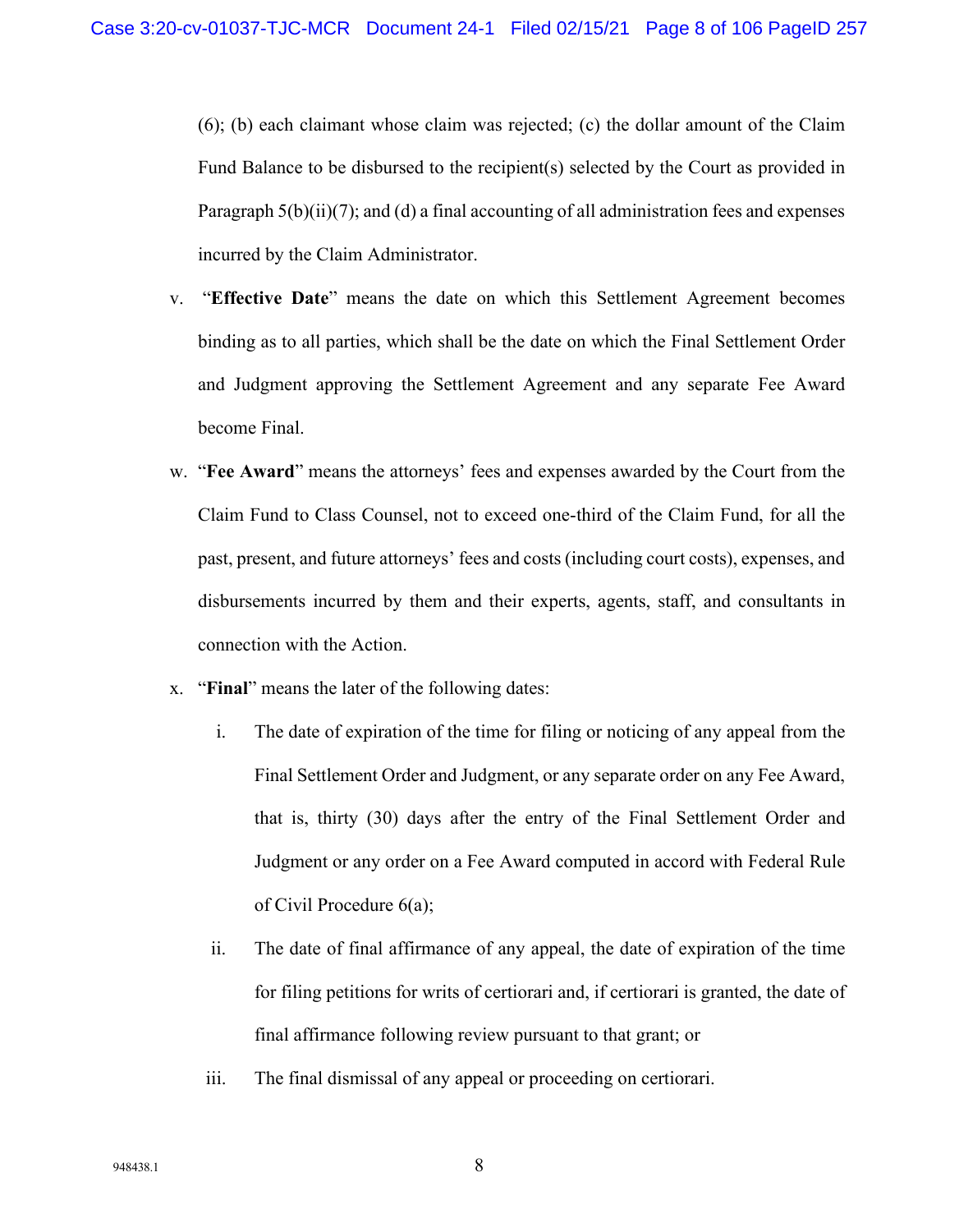- y. "**Final Approval Hearing**" means the hearing to be held by the Court to consider and determine whether the proposed settlement of the Action as contained in this Settlement Agreement should be approved as fair, reasonable, and adequate, and whether the Final Settlement Order and Judgment approving the settlement contained in this Settlement Agreement should be entered.
- z. "**Final Settlement Order and Judgment**" means an order and judgment of the Court substantially in the form submitted by the Parties approving this Settlement Agreement as fair, reasonable, adequate, and in the best interests of the Class; providing for the orderly performance and enforcement of the terms and conditions of the Settlement Agreement; dismissing the Action with prejudice; discharging the Released Parties of and from all further liability for the Released Claims to the Releasing Parties; and permanently barring and enjoining the Releasing Parties from pursuing any of the Released Claims as provided in Section 9. The actual form of the Final Settlement Order and Judgment entered by the Court may include additional provisions as the Court may direct that are not inconsistent with this Agreement, and will be substantially in the form hereto attached as Exhibit H.
- aa. **"Class Representative Service Award"** means any award sought by application to and approval by the Court that is payable to the Named Class Representative to compensate him for his efforts in bringing the Action and achieving the benefits of this Settlement on behalf of the Settlement Class.<sup>[3](#page-8-0)</sup>
- bb. The "**Named Class Representative**" shall mean David Levy.

<span id="page-8-0"></span><sup>3</sup> *See infra* note 4.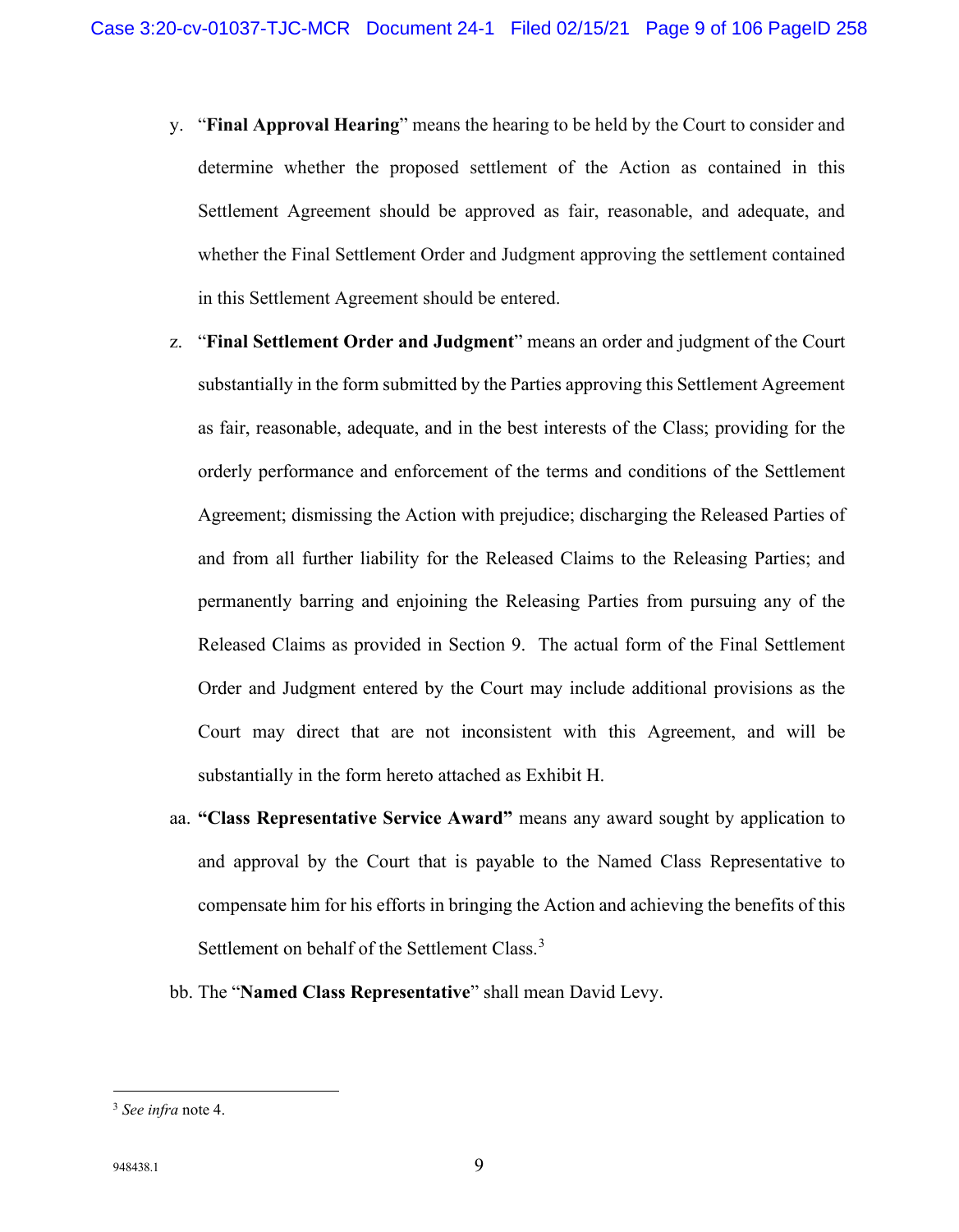- cc. "**Notice Plan**" means the plan for dissemination of the Media Notice, Mailed/Emailed Notice, and Class Notice Package as described in Section 7 and attached as Exhibit B.
- dd. "**Objection**" means an objection timely filed with the Court by a Class Member objecting to any aspect of the Settlement Agreement by following the procedures set forth in the Settlement Agreement at Paragraph 8(c).
- ee. "**Opt-Out**" means a timely request by a Class Member to be excluded from the Settlement Class by following the procedures set forth in the Settlement Agreement at Paragraph 8(b).
- ff. "**Parties**" (or "**Party**" individually) means Plaintiff and the Defendants.
- gg. "**Person**" means any natural person, corporation, partnership, business organization or association, or other type of legal entity.
- hh. "**Plaintiff**" means David Levy, individually and on behalf of all others similarly situated.
- ii. "**Preliminary Approval Order**" means the "Order Preliminarily Approving Class Action Settlement, Conditionally Certifying Settlement Class, and Providing for Notice and Scheduling Order" substantially in the form of Exhibit G.
- jj. "**Product**" or "**Products**" means the over-the-counter pain reliever and fever reducer under the "DG™ health" label, including DG Health Infants' Pain & Fever Acetaminophen—DG™ ("DG Health Infants' Acetaminophen").
- kk. "**Media Notice**" means information as approved in form and content by Class Counsel and Defendant's Counsel and to be approved by the Court, substantially in the same form as Exhibit C attached hereto.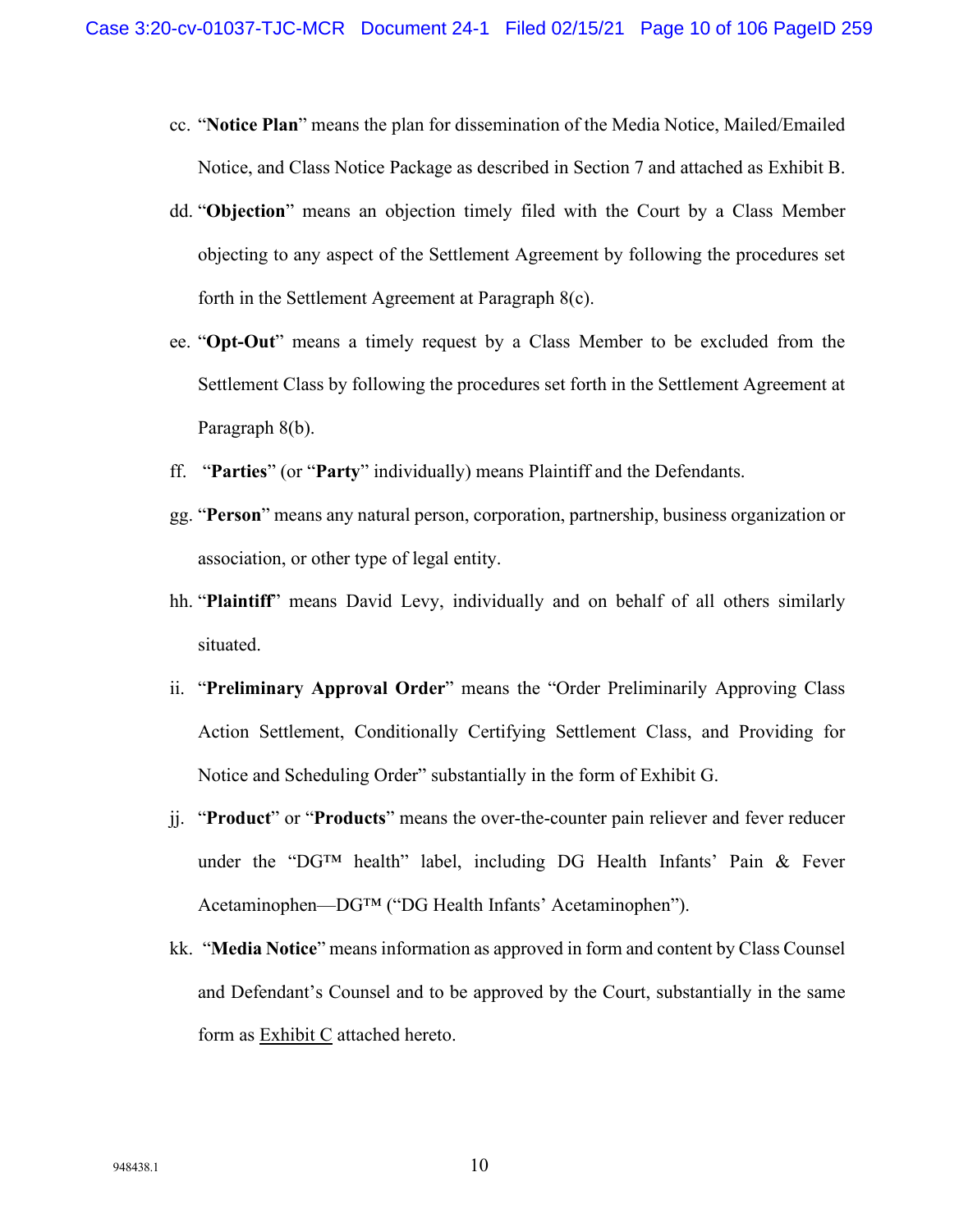- ll. "**Mailed Notice" or "Email Notice"** means information as approved in form and content by Class Counsel and Defendant's Counsel and to be approved by the Court, substantially in the same form as Exhibit D attached hereto.
- mm. "**Rejected Claims**" means all the claims rejected according to the Claims Administration Criteria in Exhibit A.
- nn. "**Released Claims**" means those claims released pursuant to Section 9.
- oo. "**Released Parties**" means Dollar General Corporation; Dolgencorp, LLC; and DG Retail, LLC, and each of their parent companies, related companies, direct and indirect subsidiaries, corporations, trusts, affiliates, business entities, divisions, franchisees, distributors, wholesalers, retailers, advertising and production agencies, licensors, directors, and agents, and all of their past and present employees including all officers, managers, contractors, members, partners, attorneys, accountants, employees, shareholders, consultants, insurers, agents, representatives, and each of their heirs, executors, administrators, beneficiaries, successors, assigns, and each of them of any of the foregoing. For the avoidance of doubt, Released Parties shall include all Persons or entities in the stream of commerce for the manufacturing, marketing, advertising, labeling, packaging, promotion, sale, and/or distribution of the Products.
- pp. "**Releasing Parties**" means the Plaintiff, individually and as representatives of all those similarly situated, Class Counsel, the Class Members who do not exclude themselves pursuant to Paragraph 8(b), and any Person claiming by or through him/her/it/them as his/her/its/their spouse, parent, child, heir, guardian, associate, coowner, attorney, agent, administrator, executor, devisee, predecessor, successor,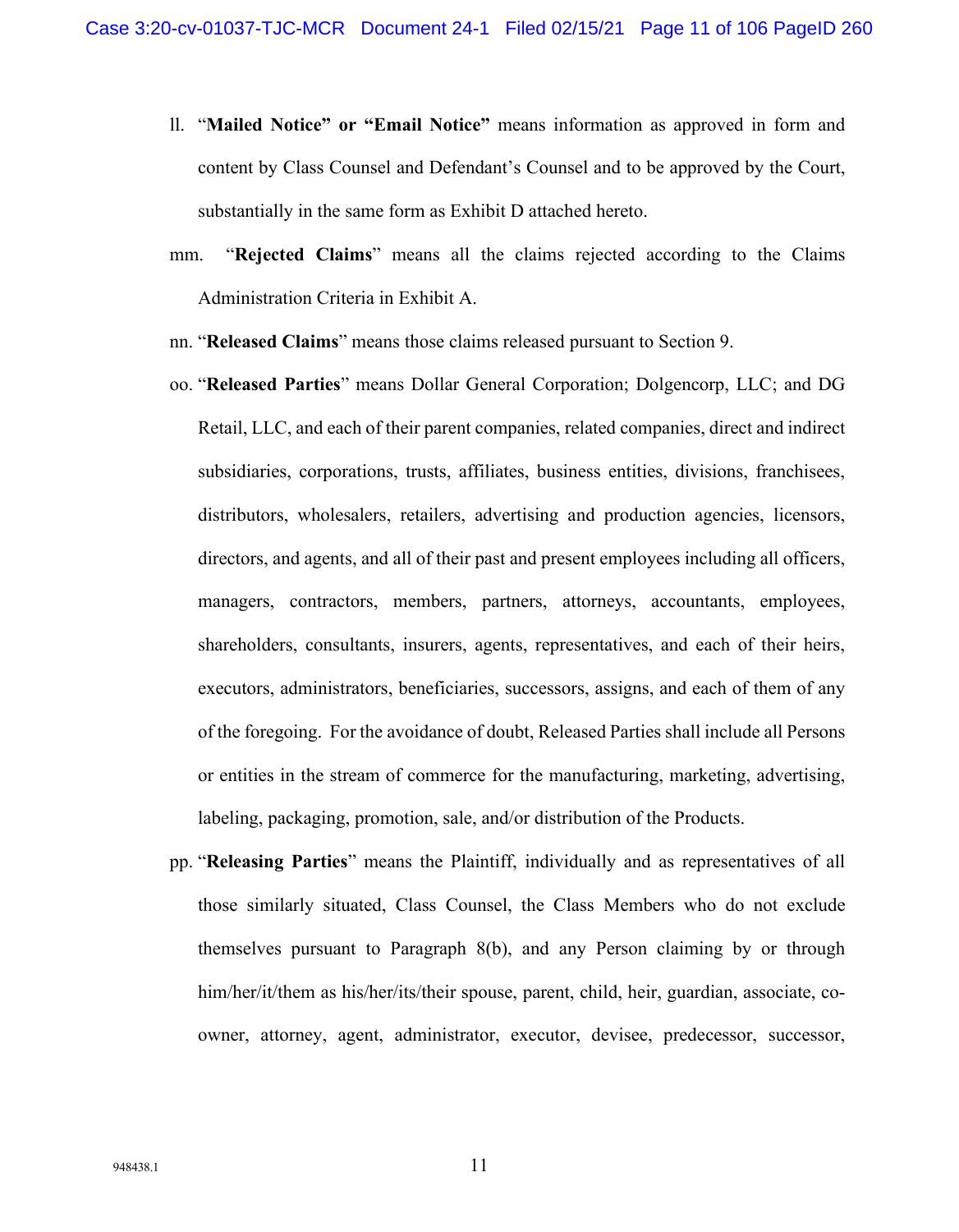assignee, assigns, representative of any kind, shareholder, partner, director, employee or affiliate.

- qq. "**Settlement Amount**" means the amount of \$1.8 million.
- rr. "**Settlement Administration Expenses**" means the costs and expenses associated with notifying the Class of this proposed settlement and administration of the claim process.
- ss. "**Settlement Website**" means the website established by the Claim Administrator that will contain documents relevant to the settlement, including the Class Notice Package in English and Spanish. Claim Forms may be submitted by Class Members via the Settlement Website.

### 3. **Submission of Settlement to the Court**

- a. As soon as practicable following the execution of this Settlement Agreement, unless the Parties agree to an extension in writing, the Named Class Representative shall move the Court for entry of the Preliminary Approval Order and the issuance of Class Notice as described in Section 7 below. Defendants shall have no obligation to make separate filings in support of the preliminary approval motion. Defendants shall appear at the Fairness Hearing to confirm their agreement with the terms of the Settlement as provided herein.
- b. Within ten (10) days of the date of the Named Class Representative moving for entry of the Preliminary Approval Order, Dollar General will cause notice of the Settlement to be given to the appropriate officials pursuant to 28 U.S.C. § 1715. At least seven (7) days before the Final Approval Hearing, Dollar General shall submit a report to the Court confirming that these notices were timely sent.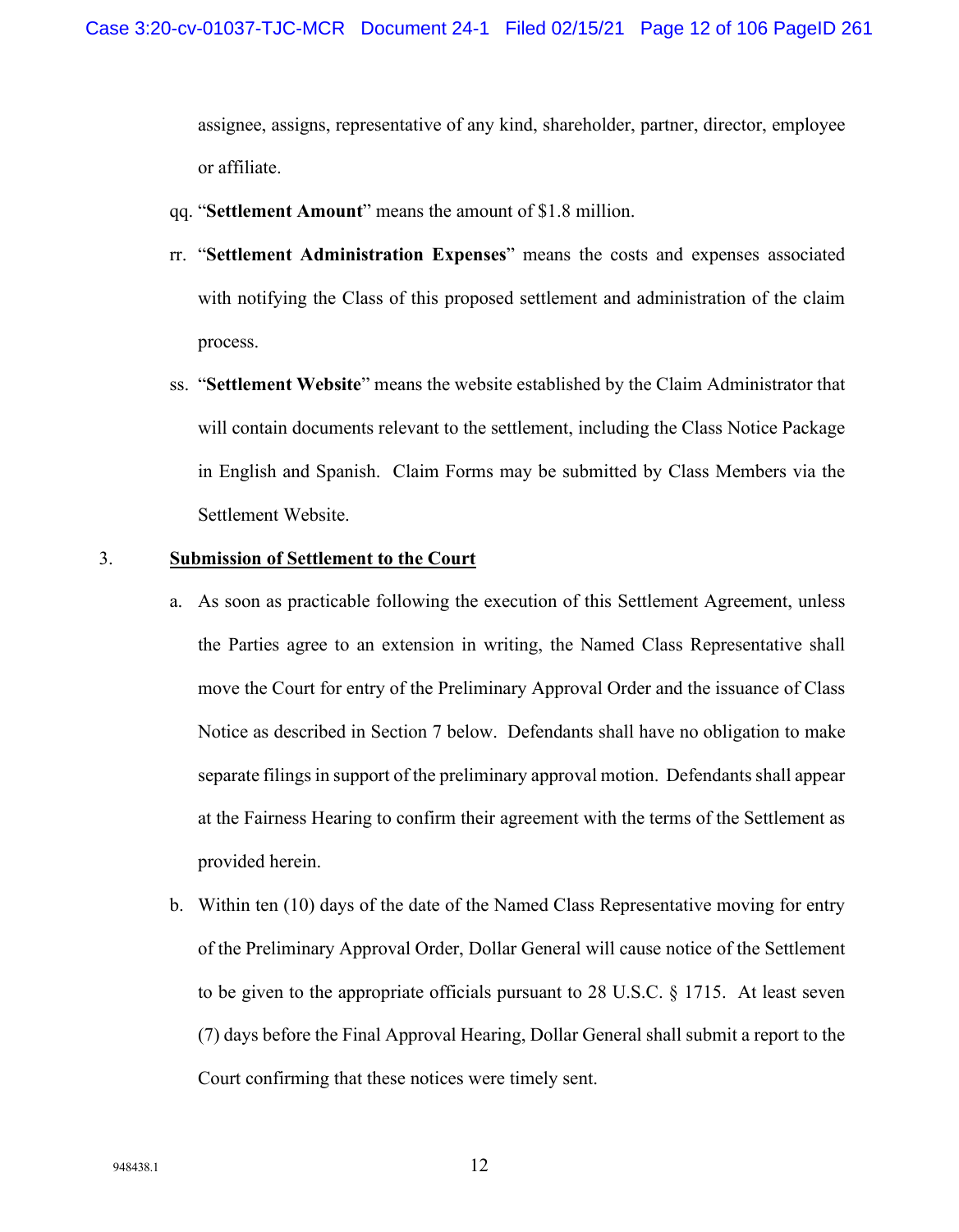- c. If the Court preliminarily approves this Settlement Agreement, Class Notice shall be given substantially in the form of Exhibit E, which has been jointly approved by the Parties, in accordance with due process and with the Class Notice specifications approved by the Court in its Preliminary Approval Order.
- d. The Final Approval Hearing shall be held to decide whether the settlement embodied in this Settlement Agreement shall be finally approved as fair, reasonable, and adequate and whether the terms and conditions shall be approved. The Named Class Representative shall move for entry of a Final Settlement Order and Judgment (substantially in the form attached as Exhibit H) granting final approval of this Settlement and holding this Agreement to be final, fair, reasonable, adequate, and binding on all Settlement Class Members who have not excluded themselves as provided herein, and ordering that the settlement relief be provided as set forth in this Agreement, ordering the releases as set forth in Section 9, and entering judgment in this case. Defendants shall have no obligations to make separate filings in support of the motion. Defendants shall appear at the hearing to confirm their agreement with the terms of the Settlement as provided herein. At or before the Final Approval Hearing, proof of mailing of the Class Notice shall be filed by Class Counsel.
- e. Class Counsel may apply to the Court for a Fee Award, including reimbursements of costs and expenses, in an amount not to exceed one-third of the Settlement Amount, or Six Hundred Thousand Dollars (\$600,000.00). Any such award and reimbursement shall be paid exclusively from the Claim Fund.
- f. All matters relating to the administration of the terms of the Settlement Agreement, including but not limited to payment to Class Counsel of their fees, costs, and expenses,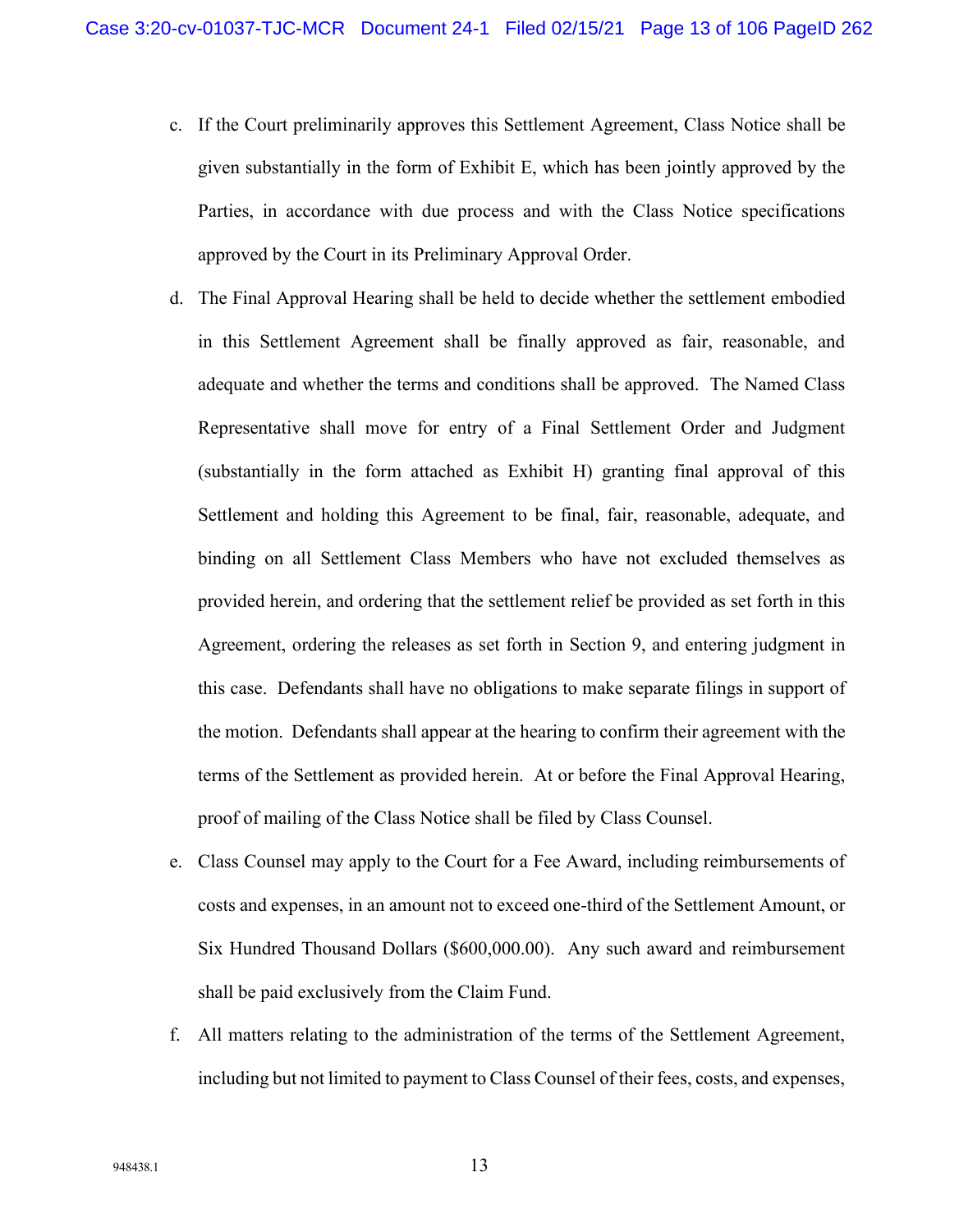plus interest and disbursement to the Class of the Claim Fund, shall proceed in accordance with this Settlement Agreement as approved by orders of the Court.

- g. If the Court does not enter the judgments and orders provided for above, or if the Court enters such judgments and orders and appellate review of any of the judgments or orders is sought, and on such review, any such judgment or order is modified, then this Settlement Agreement shall be canceled and terminated, subject to the provisions of this Settlement Agreement, unless each Party within thirty (30) days of the date of the entry of such ruling to the Parties, provides written notice to all other Parties of its intent to proceed with the settlement. Notice of intent to proceed with the settlement may be provided on behalf of the Class by Class Counsel.
- h. If the settlement does not occur for any of the reasons stated in Section 11, this Settlement Agreement shall be of no force and effect and shall be void, and the Claim Fund shall be repaid to Dollar General as provided by this Settlement Agreement, with the exception of any funds paid to the Claim Administrator.
- i. Neither the settlement nor this Settlement Agreement shall constitute or be an admission for any purpose by Dollar General or any other person or be deemed evidence of any violation of any statutes, regulation, or law, or an admission of any wrongdoing or liability by Dollar General.

### 4. **Class Certification for Settlement Purposes Only**

a. Plaintiff shall move the Court for an order certifying the Settlement Class for settlement purposes only pursuant to Federal Rule of Civil Procedure 23(a), (b)(2), and  $(b)(3)(A)-C$  in conjunction with a request for the Court to approve this Settlement Agreement.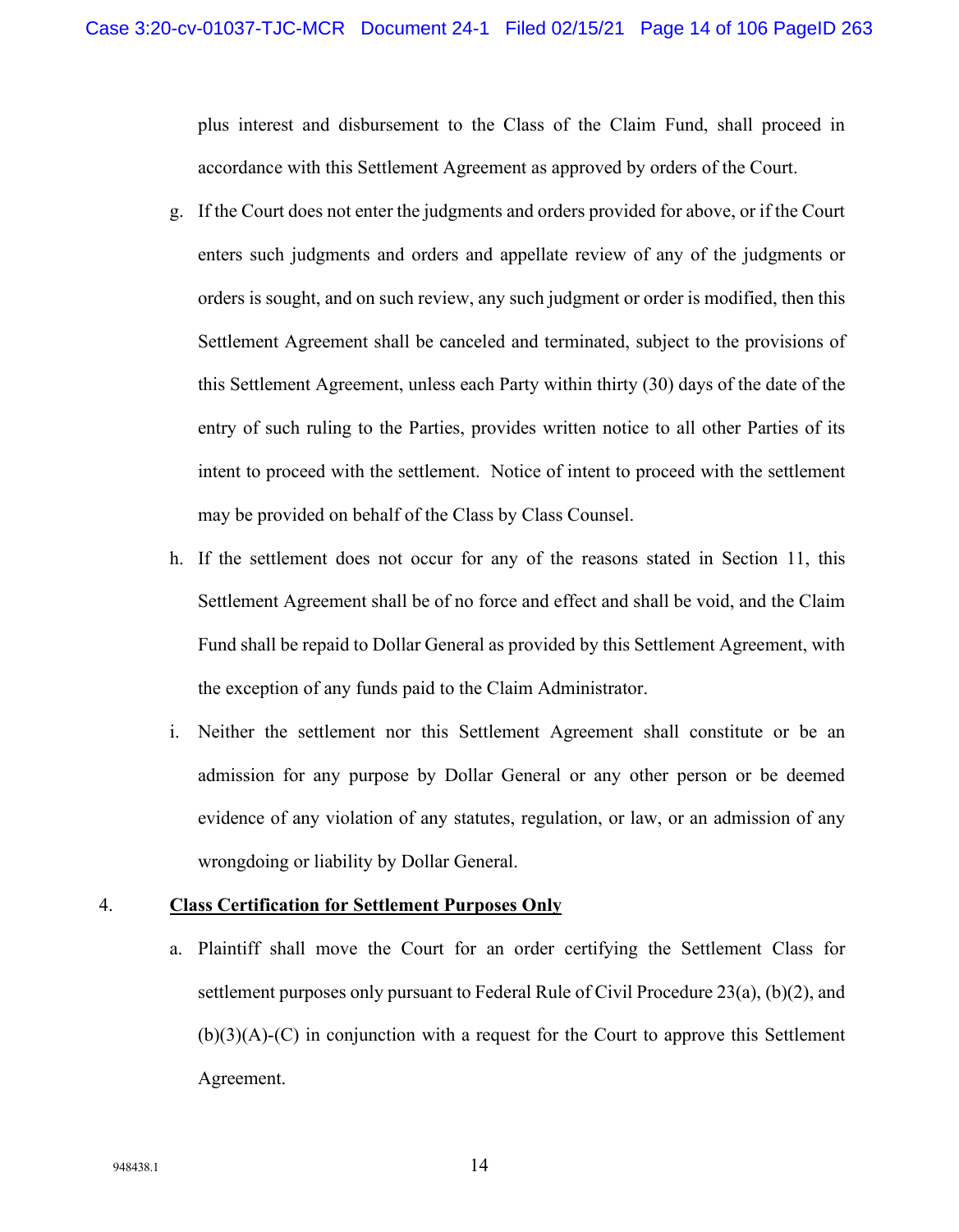- b. Solely for the purposes of this Settlement, Dollar General will not object to the Court's certification of the Settlement Class pursuant to Federal Rule of Civil Procedure 23(a),  $(b)(2)$ , and  $(b)(3)(A)-(C)$ .
- c. Solely for the purposes of this Settlement, Dollar General consents to the appointment of the Named Class Representative and Class Counsel as adequate and appropriate representatives of the Settlement Class.
- d. Dollar General expressly denies that this case meets the manageability requirements under Federal Rules of Civil Procedure  $23(b)(3)(D)$ . Plaintiff believes that this case meets the manageability requirements under Federal Rules of Civil Procedure  $23(b)(3)(D)$ . Moreover, the Parties are aware that the Court in its review of the Settlement Agreement will not evaluate manageability, pursuant to *Amchem Prods., Inc. v. Windsor*, 521 U.S. 591, 620 (1997).
- e. Subject to Court approval under Rule 23(e) of the Federal Rules of Civil Procedure, payment and other consideration paid or provided by Dollar General in accordance with this Settlement Agreement shall constitute the full and final settlement of the Action, and upon the Effective Date, Dollar General and the Released Parties shall have no further liability or obligation to any Class Member except as specifically set forth in this Settlement Agreement or in the Final Judgment and Order.
- f. If the Settlement does not occur for any reason, this Settlement Agreement shall be of no force and effect and shall be void. Moreover, if the settlement does not occur for any reason, Dollar General retains all of its rights to oppose class certification on any and all grounds.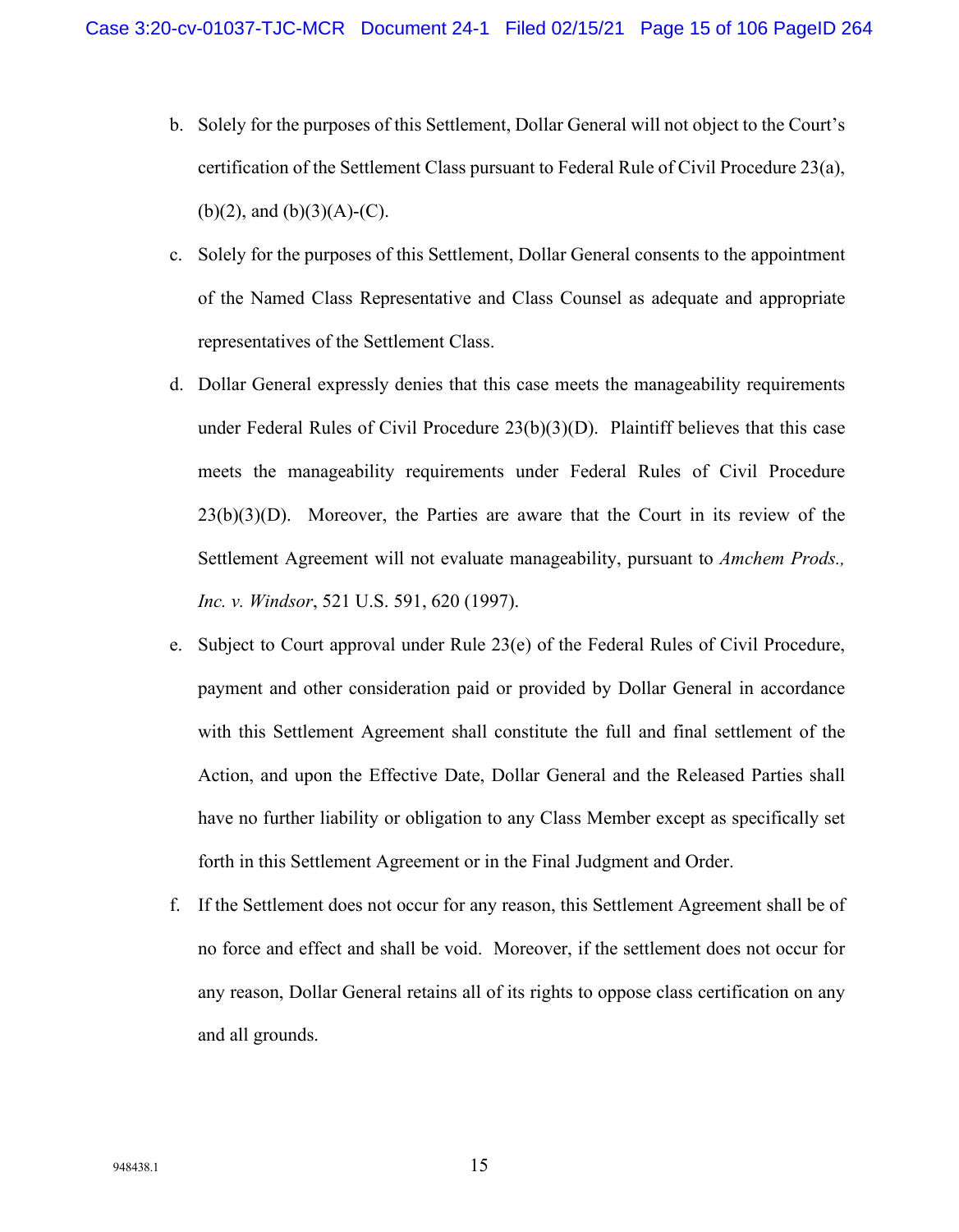### 5. **Settlement Relief**

In consideration of the covenants set forth herein, the Parties agree as follows:

#### a. **Injunctive Relief**

- i. By 360 days following the Effective Date ("Injunctive Relief Effective Date"), Dollar General agrees that it will:
	- 1. Not sell DG Health Infants' Acetaminophen unless it states that the liquid medicine in the Product contains the same concentration of liquid acetaminophen that is in DG Health Children's Acetaminophen or language on the labeling/packaging that is substantially similar; and
- ii. Sales of DG Health Infants' Acetaminophen manufactured prior to the Injunctive Relief Effective Date, or during the time Dollar General is using reasonably diligent efforts under the circumstances to modify its current packaging as described in Paragraph  $5(a)(i)(1)$ , shall not constitute a violation of this Settlement Agreement or be subject to any claims. For the avoidance of doubt, the Parties agree that Defendants are permitted to sell its existing inventory (including existing packaging and/or labeling) at the time of the Injunctive Relief Effective Date for a period of 360 days after the Injunctive Relief Effective Date.
- b. **Monetary Relief.** A Claim Fund will be established and administered as follows:
	- i. Within ten (10) days of entry of the Preliminary Approval Order, Dollar General must fund the estimated Settlement Administration Expenses by paying into an escrow account established by the Claim Administrator an amount not to exceed \$300,000.00. Class Counsel must approve any payment to the Claim Administrator of costs and expenses from this escrow account. Furthermore,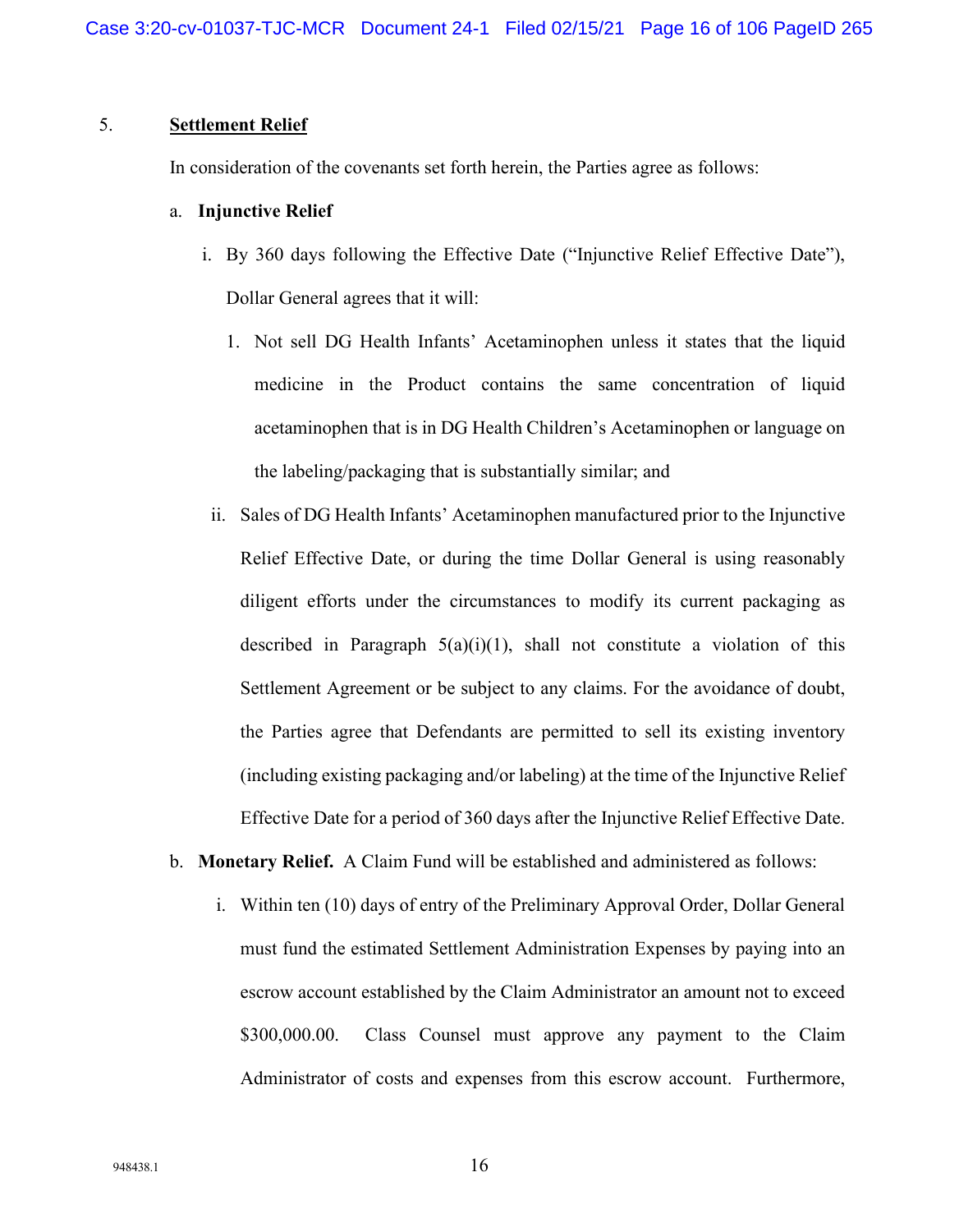within three (3) business days of entry of the Final Settlement Order and Judgment, Dollar General agrees to pay the Settlement Amount, less the amount previously funded, to establish the Claim Fund by check or wire transfer into a Qualified Settlement Fund ("QSR") account to be established by Class Counsel pursuant to the Internal Revenue Code. *See* 26 C.F.R. § 1.468B-1.

- ii. The Claim Fund shall be applied as follows in the following order:
	- 1. To reimburse or pay up to, but not to exceed, a total of three hundred and fifty thousand dollars (\$350,000) of the total costs reasonably and actually incurred by the Claim Administrator in connection with providing notice to and administering claims submitting by the Class and to pay for Claim Fund Expenses (this \$350,000 total amount includes the \$300,000 amount deposited in the escrow account referenced in Section 5.b.i.);
	- 2. To the payment of a Fee Award in the amount approved by the Court, not to exceed one-third (1/3) of the Settlement Amount;
	- 3. To the payment of the Class Representative Service Award in an amount as approved by the Court, if any; and
	- 4. To distribute to Class Members who submit Approved Claims to the Claim Administrator as follows:
		- (1) With Proof of Purchase: Class Members who have a proof of purchase for all of their Infants' Acetaminophen during the Class Period will be entitled to a refund of \$1.70 for every 1 fl. oz. bottle of Infants' Acetaminophen and 2 fl. oz. bottle of Infants' Acetaminophen for which they have a valid proof of purchase, for each and every bottle without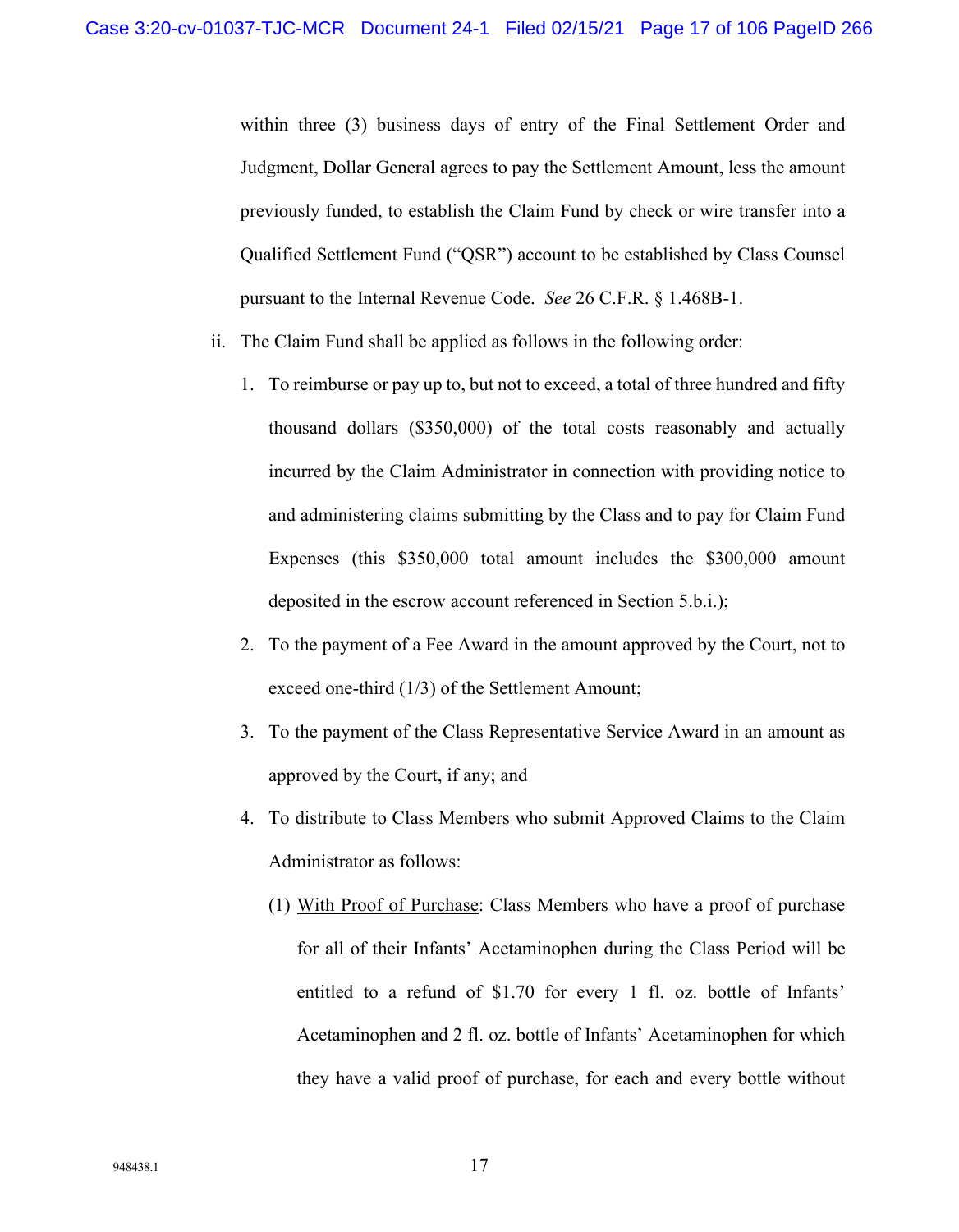limitation. A valid proof of purchase means a receipt or other documentation, produced by a third-party commercial source that reasonably establishes the fact and date of purchase of Infants' Acetaminophen during the Class Period in the United States. Class Members will be restricted to 1 claim per household.

- (2) Without Proof of Purchase: Class Members who do not have a proof of purchase for all of their Infants' Acetaminophen purchase(s) during the Class Period will be entitled to a partial refund of \$1.70 for every 1 fl. oz. and 2 fl. oz. bottle of Infants' Acetaminophen for a maximum of 3 units, i.e., a total of up to \$5.10 per household. Class Members will be restricted to 1 claim per household. For the sake of clarity, Class Members may not receive reimbursement for any bottle over 3 bottles unless the Class Member has a proof of purchase for every bottle, including the bottles over the 3-bottle cap.
- 5. If the total amount to be paid for eligible claims pursuant to Paragraph 5(b)(ii)(4) above exceeds the Claim Fund Balance after accounting for and deducting the items described in Paragraphs  $5(b)(ii)(1)-(3)$  above, then each Class Member's award shall be proportionately reduced on a pro rata basis.
- 6. If the Claim Fund Balance is greater than the total amount to be paid for eligible claims pursuant to Paragraph 5(b)(ii)(4) above, after accounting for and deducting the items described in Paragraphs  $5(b)(ii)(1)-(3)$  above, then each Class Member's award shall be proportionately increased on a pro rata basis such that the Claim Fund Balance is exhausted.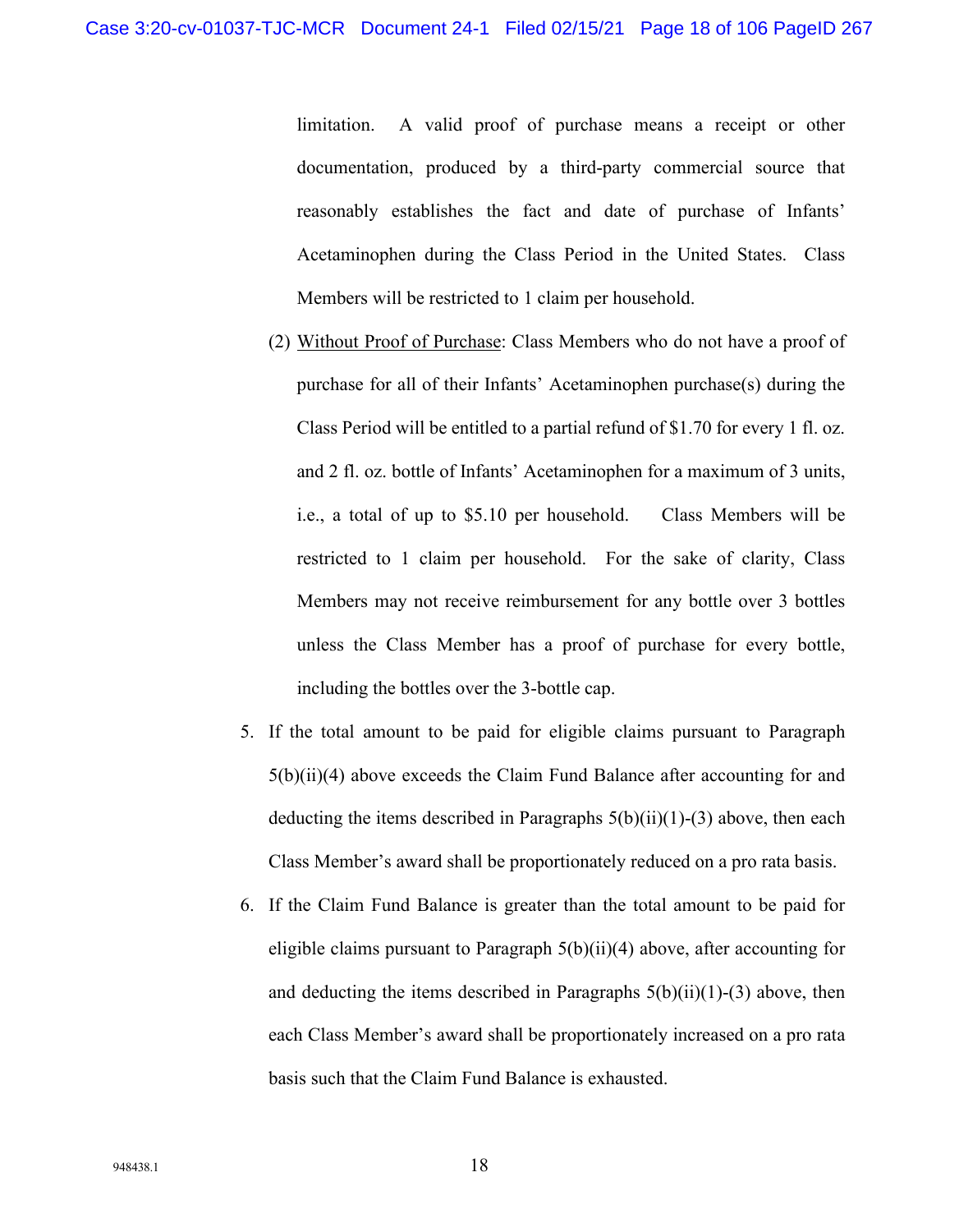- 7. If, after all eligible claims are paid, checks sent to eligible claimants remained unclaimed or otherwise not redeemed after 180 days from the date of the check, then the total amount of those unclaimed checks shall be donated to Public Justice.
- iii. Class Members shall have the opportunity to submit a claim to the Claim Administrator during the Claim Submission Period. Class Members must fill out a Claim Form substantially in the Form of Exhibit F and submit it as described therein. Class Members will submit the Claim Form under penalty of perjury and must specify the approximate purchase date(s), and the number of the Products purchased.
- iv. The claim process will be administered by a Claim Administrator, according to the criteria set forth in Exhibit A, and neither Class Counsel nor Defendants shall participate in resolution of such claims.
- v. All expenses of the Claim Administrator shall be paid as provided in Paragraph  $5(b)(ii)(1)$ .
- vi. The Claim Administrator shall approve or reject all claims according to the Claims Administration Protocols in Exhibit A. The determination of claims shall occur during the Claim Review Period. The decision of the Claim Administrator shall be final and binding on Defendants and all Class Members submitting Claims, and neither Defendants nor such Class Members shall have the right to challenge or appeal the Claim Administrator's decision.
- vii. Within forty-five (45) days after the Effective Date, the Claim Administrator shall provide to Class Counsel and Defendants' Counsel a written final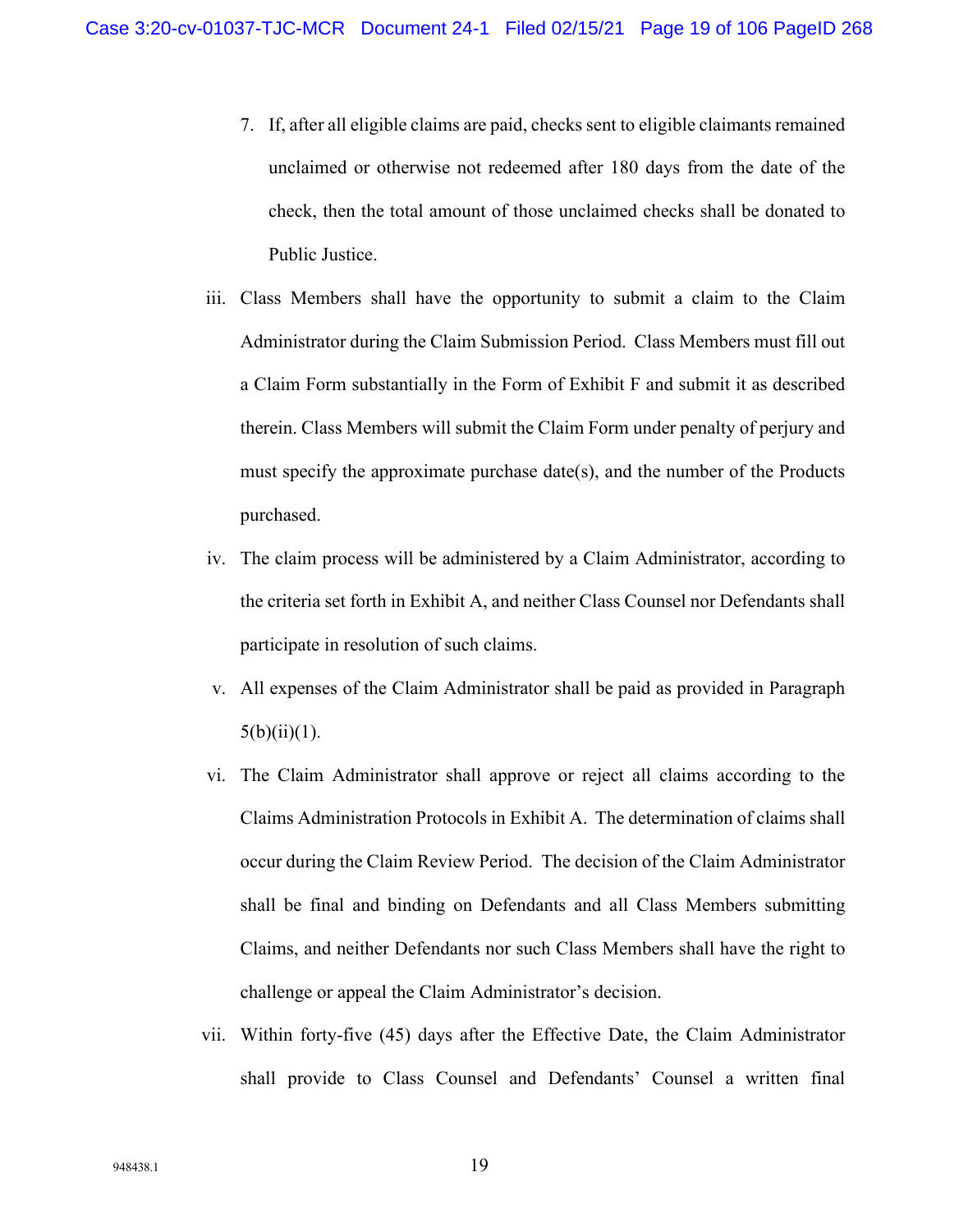accounting and Distribution Plan. No sooner than 20 days, but not later than 45 days after delivering the Distribution Plan, the Claim Administrator shall disburse the remaining amounts in the Claim Fund according to the Distribution Plan and mail and/or email letters to all claimants with Rejected Claims explaining the rejection. In no event shall a Class Member's claim be paid less than 20 days after the Claim Administrator provides the Distribution Plan to Class Counsel and Defendants' Counsel.

viii. If any distribution payments delivered to Class Members are returned as nondeliverable, or are not cashed within 180 days, or are otherwise not payable, any such funds shall be disbursed as provided in Paragraph 5(b)(ii)(7).

#### 6. **Costs, Fees, and Expenses**

#### a. **Attorneys' Fees and Expenses**

- i. The Parties agree that the Fee Award, in an amount to be approved by the Court will be drawn from the Claim Fund.
- ii. No later than twenty-one (21) days prior to the deadline for Class Members to make an Objection to the Settlement Class, Class Counsel shall make an application for a Fee Award. Class Counsel acknowledges that the amount of the Fee Award remains in the discretion of the Court.
- iii. In the application described above in Paragraph 6(a)(ii), Class Counsel may seek a Fee Award in an amount not to exceed one-third of the Settlement Amount or Six Hundred Thousand Dollars (\$600,000.00). Class Counsel will not accept a fee award that exceeds this amount. This amount does not include the Settlement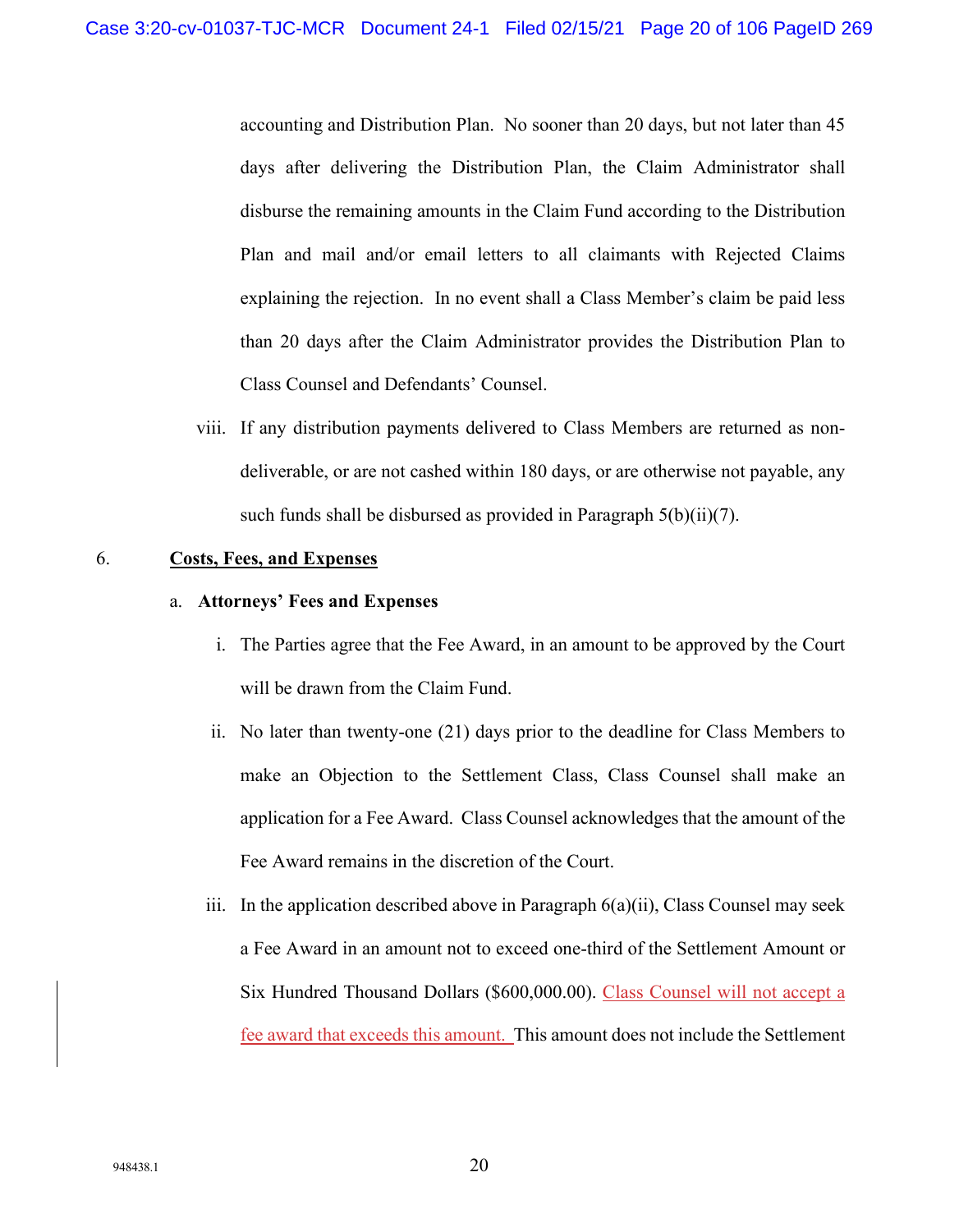Administration Expenses. The Claims Administrator shall pay from the Claim Fund the Fee Award within five (5) days after the Effective Date.

- iv. In the event the amount of the Fee Award requested is decreased or denied by the Court, such denial or decrease in the Fee Award shall have no effect on this Settlement Agreement and shall not invalidate the settlement agreed to herein.
- v. Class Counsel, in their sole discretion, shall allocate and distribute the Fee Award among Class Counsel. In the event that any Class Member objects to any aspect of this Settlement Agreement, Dollar General shall under no circumstances be obligated or required to pay attorneys' fees or costs claimed by or associated with such objectors (if any).
- b. **Class Representative Service Awards.** Defendants agree not to oppose an application for a Class Representative Service Award in an amount not to exceed Five Thousand Dollars (\$5,000.00) to be paid out of the Claim Fund to the Named Class Representative. If permitted, such award shall be paid within five (5) days of the Effective Date. In the event that a Class Member appeals the Fee Award, or the Class Representative Service Award, Defendants shall not take a position contrary to this Agreement.
- c. **Claim Administration Costs and Costs of Class Notice**. The Settlement Administration Expenses shall be paid from the Claim Fund as described in Section 5(b).

### 7. **Class Notice and Duties of the Claim Administrator**

a. **Duties and Responsibilities of Claim Administrator**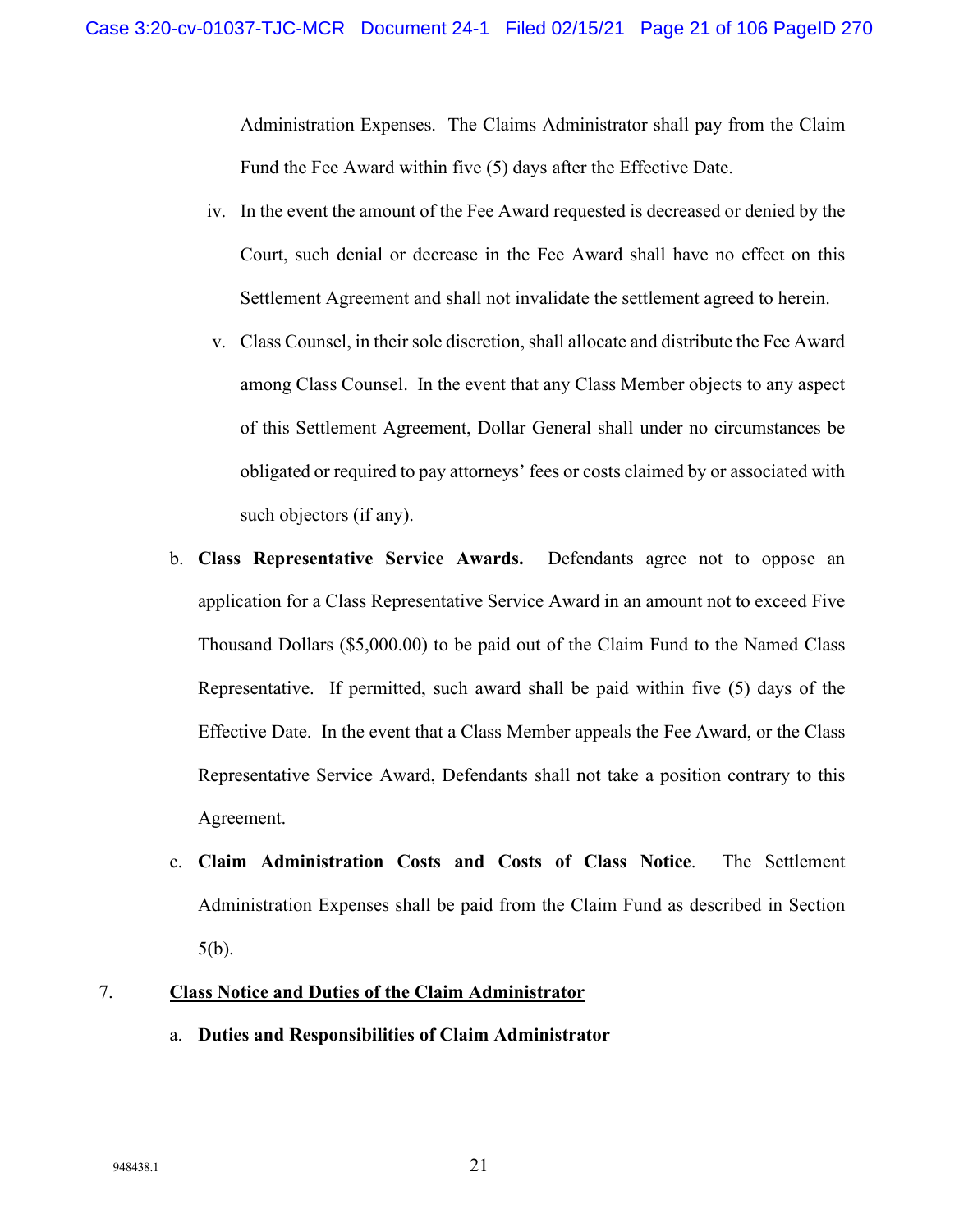- i. Class Counsel and Dollar General recommend and retain JND Legal Administration to be the Claim Administrator for this Agreement. The Claim Administrator shall abide by and shall administer the Settlement in accordance with the terms, conditions, and obligations of this Agreement and the Orders issued by the Court.
- ii. **Class Notice Duties.** The Claim Administrator shall, in cooperation with the Parties, be responsible for consulting on and designing the Class Notice and Claim Form. After the Court's Preliminary Approval of this Agreement and Appointment of the Claim Administrator, the Claim Administrator shall also be responsible for disseminating the Class Notice, substantially in the form as described in the Notice Plan attached as Exhibit B to this Agreement, as specified in the Preliminary Approval Order, and as specified in this Agreement. The Class Notice will comply with all applicable laws, including, but not limited to, the Due Process Clause of the Constitution. Class Notice duties include, but are not limited to:
	- 1. consulting on, drafting, and designing the Class Notice and Claim Form. Class Counsel and Dollar General's Counsel shall have input and joint approval rights, which shall not be unreasonably withheld, over these Notices and Form or any changes to the Notices andForm;
	- 2. developing a Notice Plan, attached as Exhibit B to this Agreement. Class Counsel and Dollar General's Counsel shall have input and joint approval rights, which shall not be unreasonably withheld, over this Notice Plan or changes to this Notice Plan;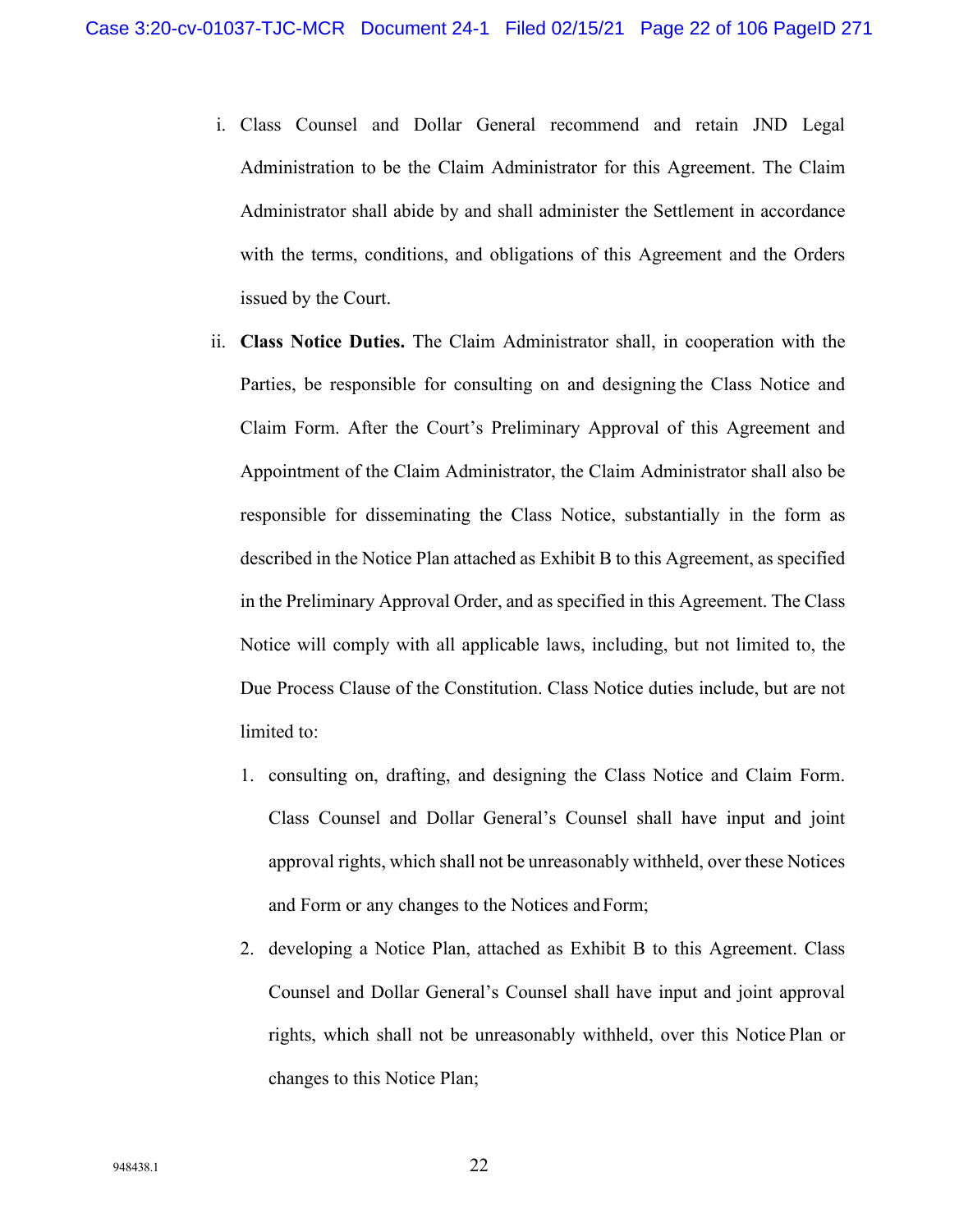- 3. implementing and arranging for the publication of the Class Notice via various forms of paper and electronic media, including implementing media purchases, all in substantial accordance with the Notice Plan, attached as Exhibit B. To the extent that the Claim Administrator believes additional or different Notice should be undertaken than that provided for in the Notice Plan, Class Counsel and Dollar General's Counsel shall have input and joint approval rights, which shall not be unreasonably withheld, over any additional or different Notice;
- 4. establishing and publishing a website that contains the Class Notice and related documents, including a Claim Form capable of being completed and submitted on-line. The website, including the Class Notice, shall remain available for 120 days after the Effective Date;
- 5. sending the Class Notice and related documents, including a Claim Form, via electronic mail or regular mail, to any potential Settlement Class Member who so requests and sending such Class Notice and documents to the list of direct consumers provided by Dollar General;
- 6. responding to requests from Class Counsel and Dollar General's Counsel; and
- 7. otherwise implementing and assisting with the dissemination of the notice of the Settlement.
- iii. **Claims Process Duties**. The Claim Administrator shall be responsible for implementing the terms of the Claim Criteria and related administrative activities, including communications with Settlement Class Members concerning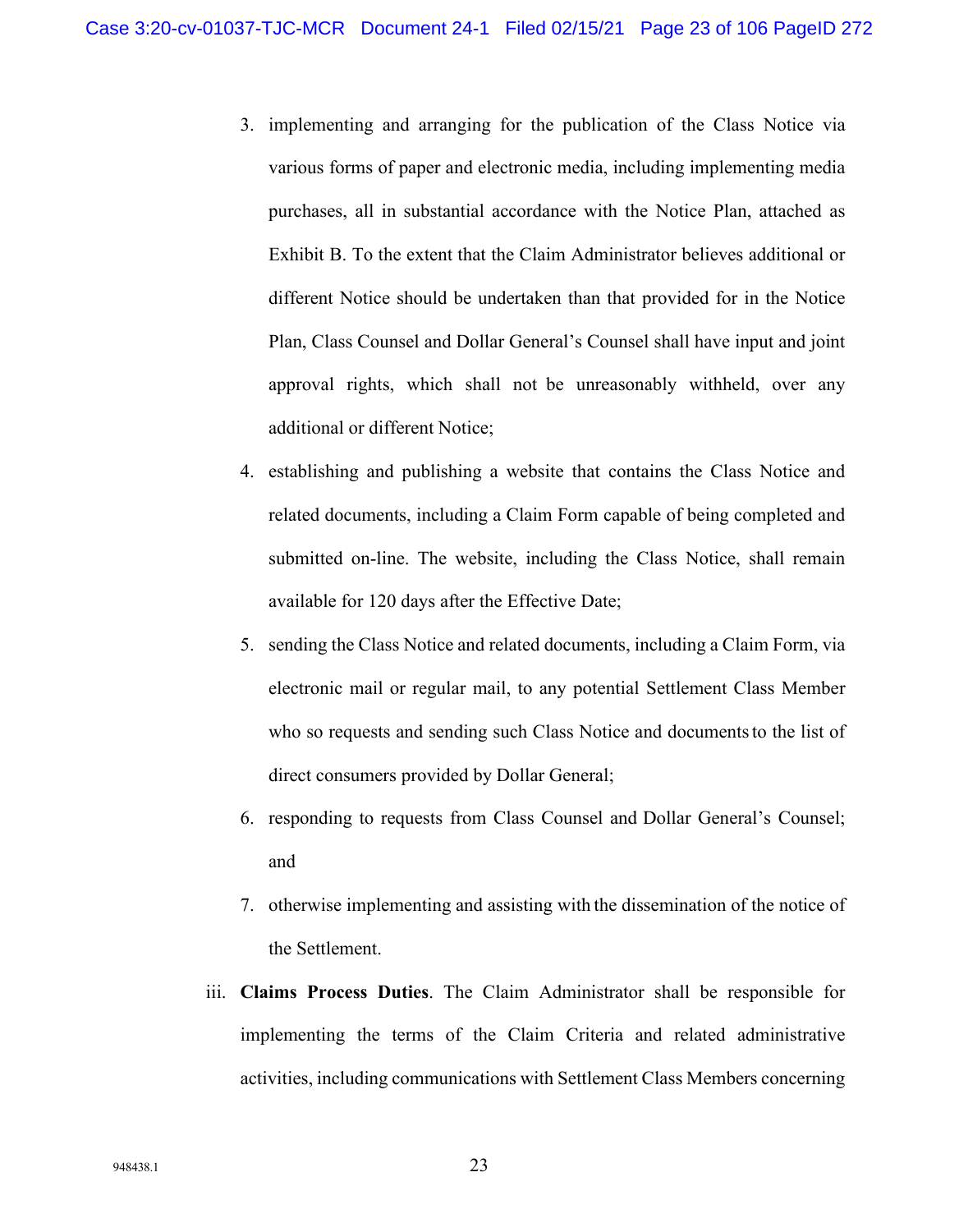the Settlement and the options theyhave. Those duties include, but are not limited to:

- 1. executing any mailings required under the terms of this Agreement;
- 2. establishing a toll-free voice response unit to which Settlement Class Members may refer for information about the Action and the Settlement;
- 3. establishing a post office box for the receipt of Claim Forms, exclusion requests, and any correspondence;
- 4. receiving and maintaining on behalf of the Court all correspondence from any Settlement Class Member regarding the Settlement, and forwarding inquiries from Settlement Class Members to Class Counsel or their designee for a response, if warranted;
- 5. receiving and maintaining on behalf of the Court any Settlement Class Member correspondence regarding any Opt-Out requests, exclusion forms, or other requests to exclude himself or herself from the Settlement, and providing to Class Counsel and Dollar General's Counsel a copywithin five (5) calendar days of receipt. If the Claim Administrator receives any such forms or requests after the deadline for the submission of such forms and requests, the Claim Administrator shall promptly provide Class Counsel and Dollar General's Counsel with copies; and
- 6. receiving and maintaining any Settlement Class Member correspondence regarding Objections to the Settlement and providing to Class Counsel and Dollar General's Counsel a copy of any Objection correspondence within five (5) calendar days of receipt.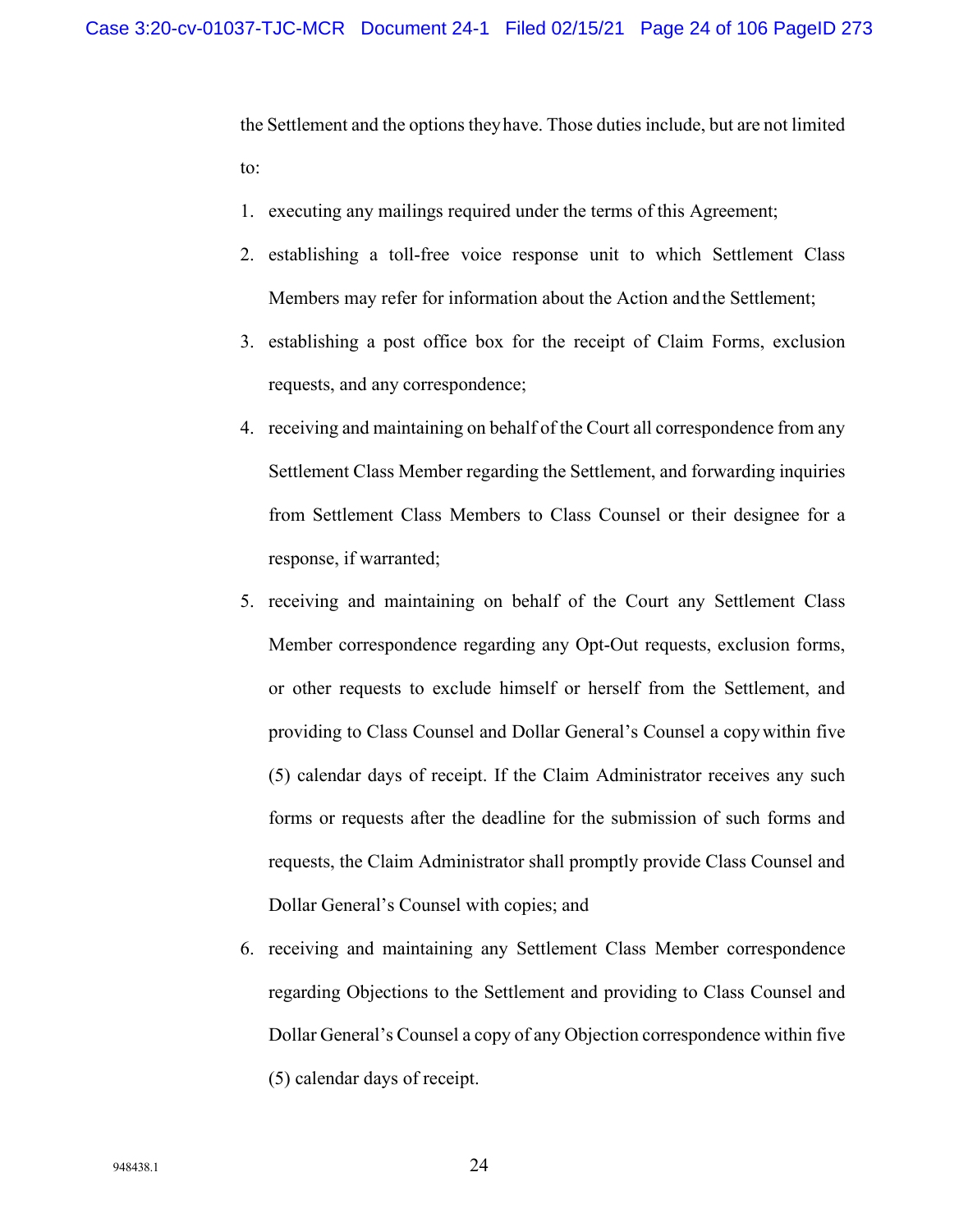- iv. **Claims Review Duties.** The Claim Administrator shall be responsible for reviewing and approving Claim Forms in accordance with this Agreement. Claims Review duties include, but are not limited to:
	- 1. reviewing each Claim Form submitted to determine whether each Claim Form meets the requirements set forth in this Agreement and whether it should be allowed, including determining whether a Claimby any Settlement Class Member is timely, complete, and valid;
	- 2. working with Settlement Class Members who submit timely claims to try to cure any Claim Form deficiencies;
	- 3. using all reasonable efforts and means to identify and reject duplicate and/or fraudulent claims, including, without limitation, maintaining a database of all Claims Form submissions;
	- 4. keeping an accurate and updated accounting via a database of the number of Claim Forms received, the amount claimed on each Claim Form, the name and address of the Settlement Class Members who made the claim, whether the claim has any deficiencies, and whether the claim has been approved as timely and valid; and
	- 5. otherwise implementing and assisting with the Claim review process and payment of the Claims, pursuant to the terms and conditions of this Agreement.
- v. **Periodic Updates**. The Claim Administrator shall provide periodic updates to Class Counsel and Defendants' Counsel regarding Claim Form submissions beginning within seven (7) business days after the commencement of the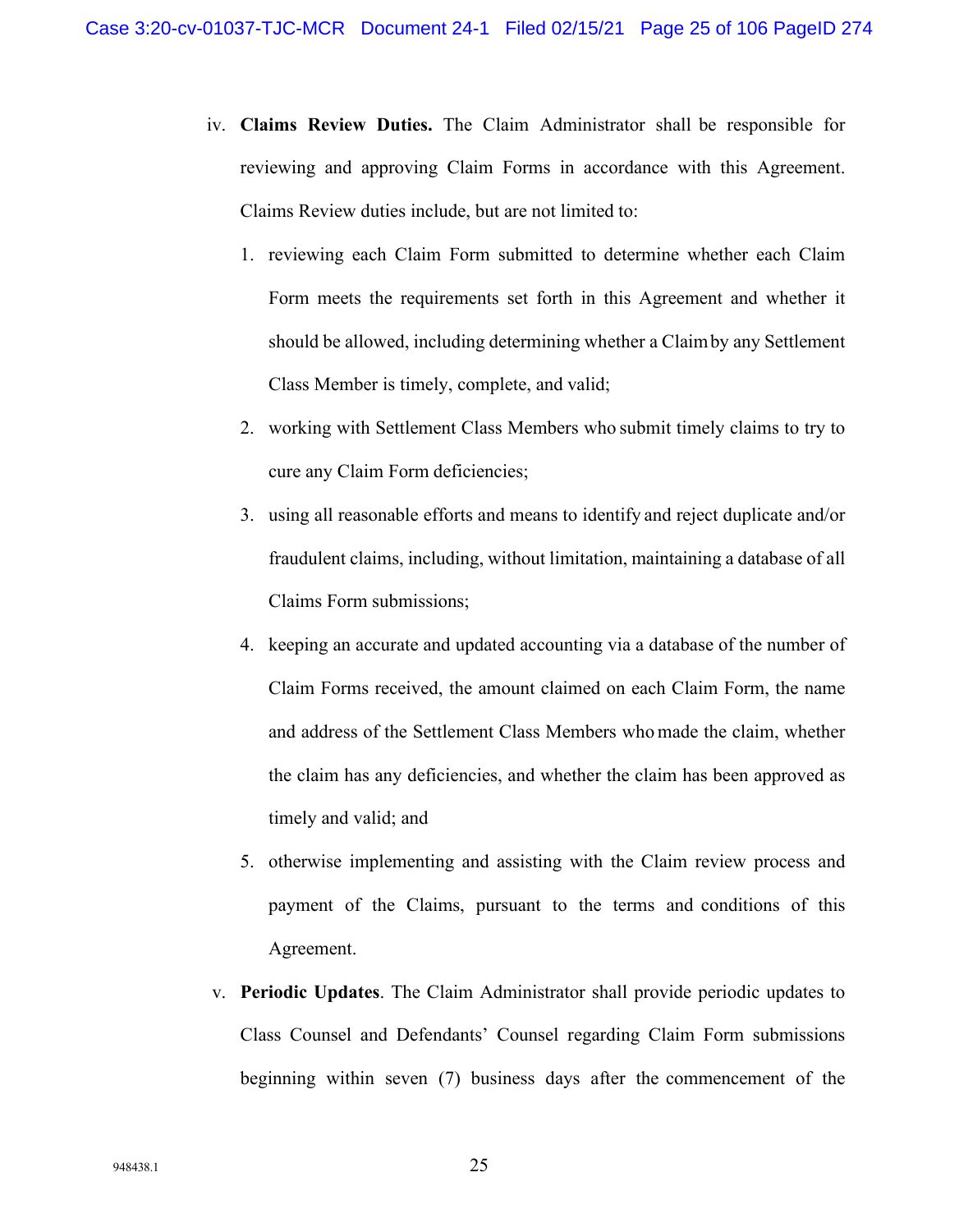dissemination of the Class Notice and continuing on a weekly basis thereafter and shall provide such an update within seven (7) days before the Final Approval Hearing. The Claim Administrator shall also provide such updates to Class Counsel or Defendants' Counsel upon request, within a reasonable amount of time.

- vi. **Duty of Confidentiality**. The Claim Administrator shall treat any and all documents, communications, and other information and materials received in connection with the administration of the Settlement as confidential and shall not disclose any or all such documents, communications, or other information to any person or entity, except to the Parties or as provided for in this Agreement or by Court Order.
- vii. **Right to Inspect**. Class Counsel and Defendants' Counsel shall have the right to inspect the Claim Forms and supporting documentation received by the Claim Administrator at any time upon reasonable notice.
- viii. **Failure to Perform**. If the Claim Administrator misappropriates any funds from the Administration or Settlement Funds or makes a material or fraudulent misrepresentation to, or conceals requested material information from, Class Counsel, Dollar General, or Defendants' Counsel, then the Party who discovers the misappropriation or concealment or to whom the misrepresentation is made shall, in addition to any other appropriate relief, have the right to demand that the Claim Administrator immediately be replaced. If the Claim Administrator fails to perform adequately on behalf of the Parties, the Parties may agree to remove the Claim Administrator. Neither Party shall unreasonably withhold consent to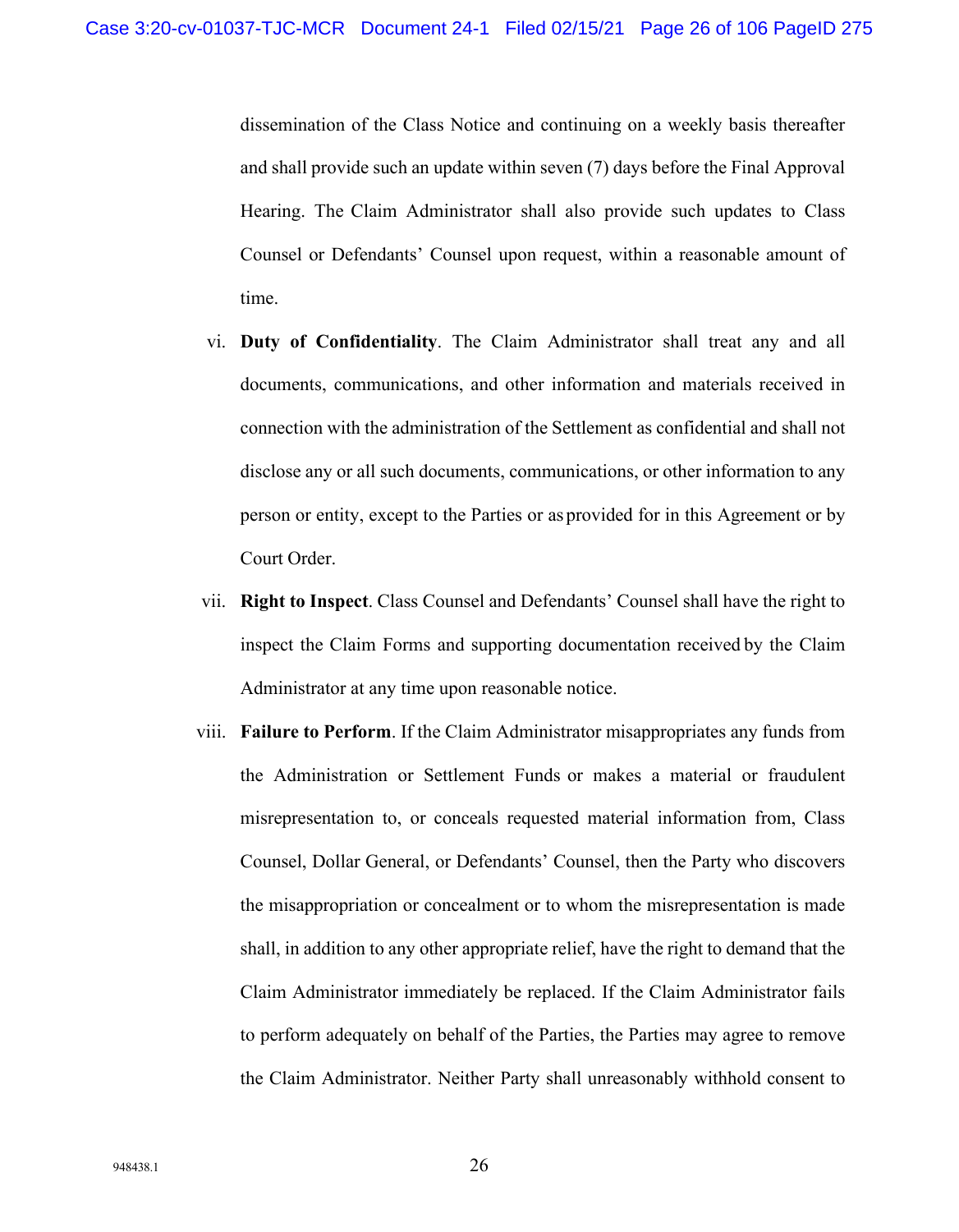remove the Claim Administrator. The Parties will attempt to resolve any disputes regarding the retention or dismissal of the Claim Administrator in good faith. If unable to so resolve a dispute, the Parties will refer the matter to the Court for resolution.

- b. **The Notice Program**. The notice program shall consist of notice by digital media and mail/email (the Media Notice and Mailed or Email Notice, attached hereto as Exhibits C and D) which generally describes the settlement and directs all interested parties to a detailed Class Notice available on the Settlement Website and, at the request of interested parties, by U.S. Mail. The cost associated with the notice program shall be paid from the Claim Fund as described in Paragraph  $5(b)(ii)(1)$ , except those costs associated with posting and maintaining notice on Class Counsel's Internet websites.
- c. **Media Notice.** Commencing within two (2) weeks of the Court granting Preliminary Approval or some other date as set by the Court, the Claim Administrator shall cause to be distributed the Media Notice substantially in the form and content of Exhibit C pursuant to the Notice Plan described in Exhibit B. The Notice Plan shall include dissemination of the Media Notice translated into Spanish.
- d. **Mailed or Emailed Notice.** Commencing within two (2) weeks of the Court granting Preliminary Approval or some other date as set by the Court, the Claim Administrator shall cause the Mailed or Emailed Notice substantially in the form and content of Exhibit D pursuant to the Notice Plan described in Exhibit B. In addition, if email is not available or is returned undeliverable (bounceback), the postcard notice will be sent if a mailing address can be located.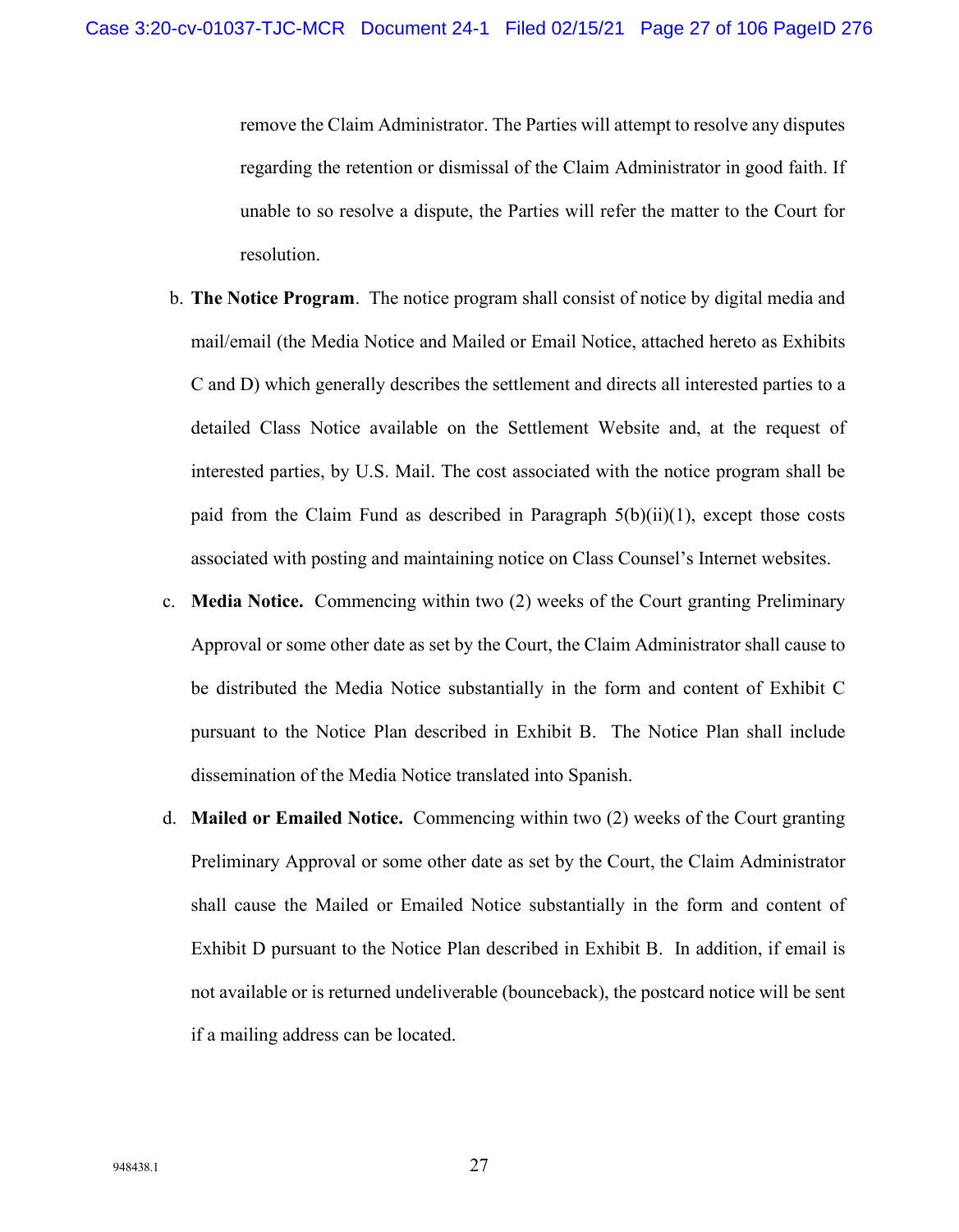- e. **Class Notice Package**. The Class Notice Package shall be available in electronic format on the Settlement Website and mailed as a hard copy or emailed by the Claim Administrator upon request. The Parties are not currently aware of any other litigation involving the same claims as the Action. However, should the Parties become aware, within the Claim Submission Period, of pending litigation that concerns false advertising claims related to the Products, they will notify Dollar General and Dollar General shall direct the Claim Administrator to mail or email the Class Notice Package to counsel for the plaintiff(s) in such pending litigation. Each Class Notice Package shall contain a Class Notice substantially in the form of Exhibit E and the Claim Form substantially in the form of Exhibit F.
- f. **Notice of Deadlines**. The Mailed or Email Notice and the Class Notice shall inform the Class Members of the dates by which they must file any Objections, Opt-Out requests, and submit a Claim Form. The Media Notice will directly link Class Members to the Settlement Website where the dates to file Objections and Opt-Out requests will be posted and where Class Members can submit a Claim Form electronically. Class Members must file any Objections, notices of intent to appear at the Final Approval Hearing, or to submit Opt-Out requests no later than seventeen (17) days prior to the Final Approval Hearing. Class Members will have the opportunity to submit a Claim Form during the period beginning on the date notice to the Class is first published and continuing until 100 days after the date of the Preliminary Approval Order and 13 days prior to the Final Approval Hearing.
- g. **Reporting to Court.** No later than five (5) days prior to the Final Approval Hearing, the Claim Administrator shall file a declaration or affidavit with the Court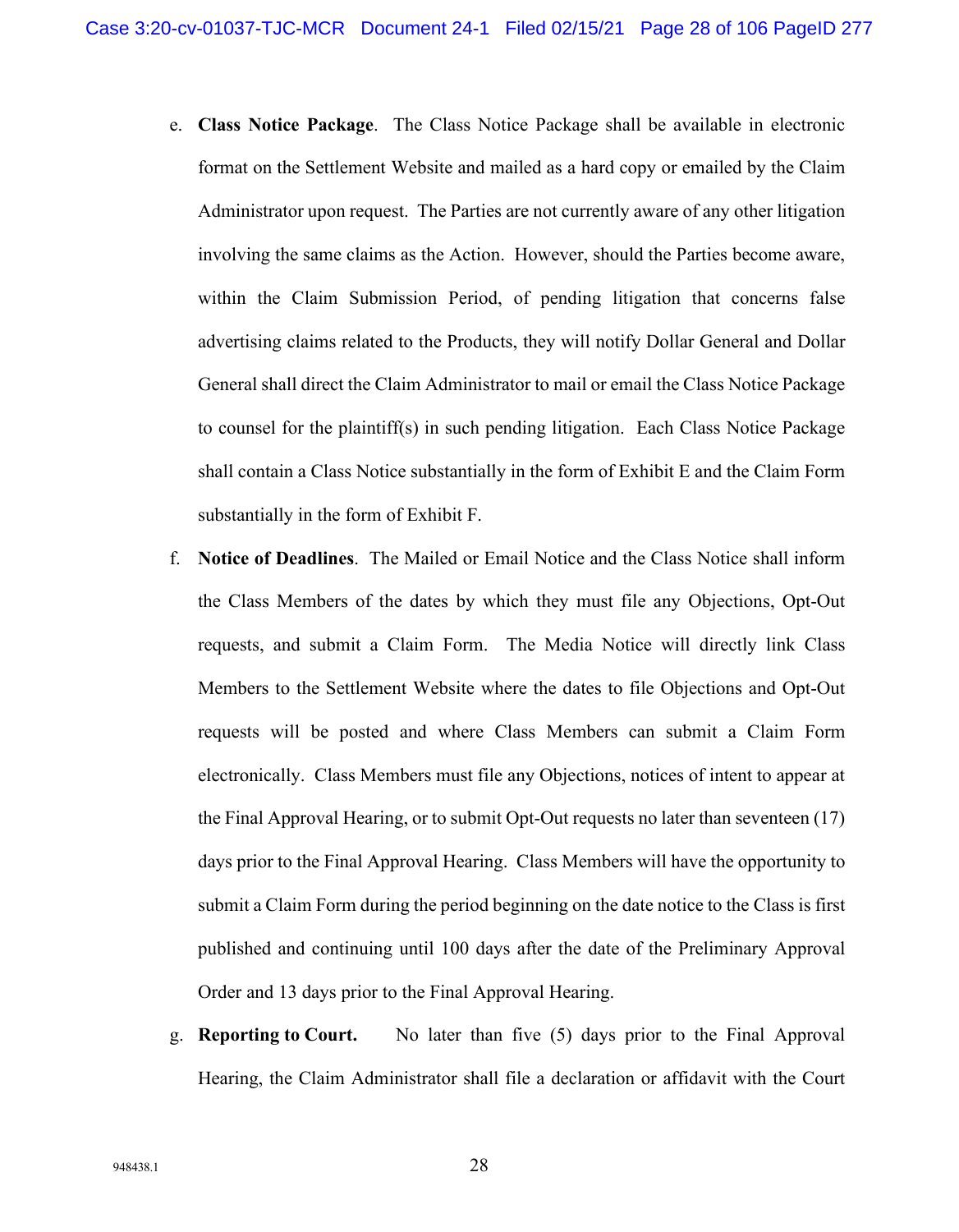that: (i) includes a list of those persons who have opted out or excluded themselves from the Settlement; and (ii) describes the scope, methods, and results of the notice program.

#### 8. **Class Member Options**

- a. Class Members seeking to object or "Opt-Out" of this Settlement Agreement must strictly comply with the requirements specified in this Section, the Preliminary Approval Order, and in the Class Notice. For Opt-Outs, failure to do so will result in the Class Member remaining part of the Settlement Class and, to the extent the settlement is approved, being bound by the Settlement Agreement. For Objections, failure to do so may result in the Court not considering the Objection, and to the extent the settlement is approved by the Court, all objecting Class Members will be bound by the Settlement Agreement. Any Settlement Class Member who does not Opt-Out of the Settlement has the right to object to the Settlement. Any Class Member who requests to Opt-Out of the Settlement does not have the right to object to the Settlement.
- b. **Opt-Out Requests.** All Class Members shall have the right to elect to Opt-Out of the monetary portion of this Settlement Agreement, relinquishing their rights to cash compensation under this Agreement and preserving their claims for damages that accrued during the Class Period.
	- i. All Class Members seeking to be excluded from the Settlement must send to the Claim Administrator at the address on the Class Notice a letter by U.S. mail that includes the following:
		- 1. The Class Member's full name, current address, and telephone number;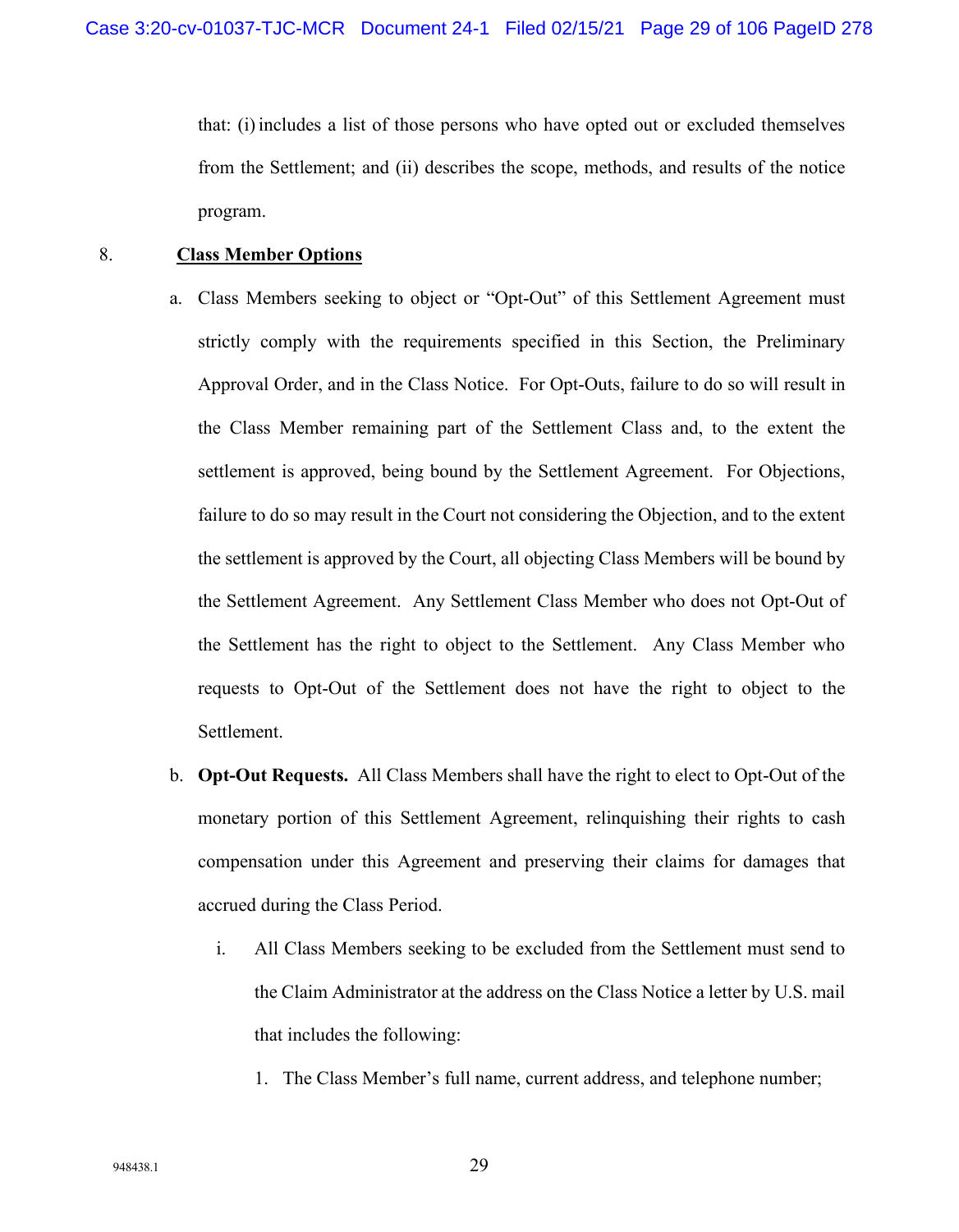- 2. A statement saying that the Class Member wants to be excluded from the Class;
- 3. The case name and case number (*Levy v. Dolgencorp.*, No. 3:20-cv-1037); and
- 4. The Class Member's signature.
- ii. Any Opt-Out letter must be postmarked on or before the Opt-Out deadline specified in the Preliminary Approval Order, which shall be no later than 17 calendar days before the Final Approval Hearing. The date of the postmark on the return-mailing envelope shall be the exclusive means used to determine whether a request for exclusion has been timely submitted. Any Opt-Out letters not containing the required information and/or not submitted to the Claim Administrator by the deadline specified herein will be invalid and the Class Member will not be excluded from the Class, and will not recover.
- c. **Objections.** Any Class Member wishing to object to or oppose the approval of this Settlement Agreement, the motion for the Class Representative Service Award and/or the Fee Award shall file with the Court a written objection no later than 17 days before the date of the Final Approval Hearing.
	- i. All Objections to settlement must be filed with and received by the Clerk of the United States District Court, Middle District of Florida, 300 North Hogan Street, Jacksonville, Florida, 32202. Objectors must also send copies of the written Objections and supporting documents to the counsel listed in Section 13(j) of this Agreement, and to the Claim Administrator.
	- ii. The Objections must include the following information: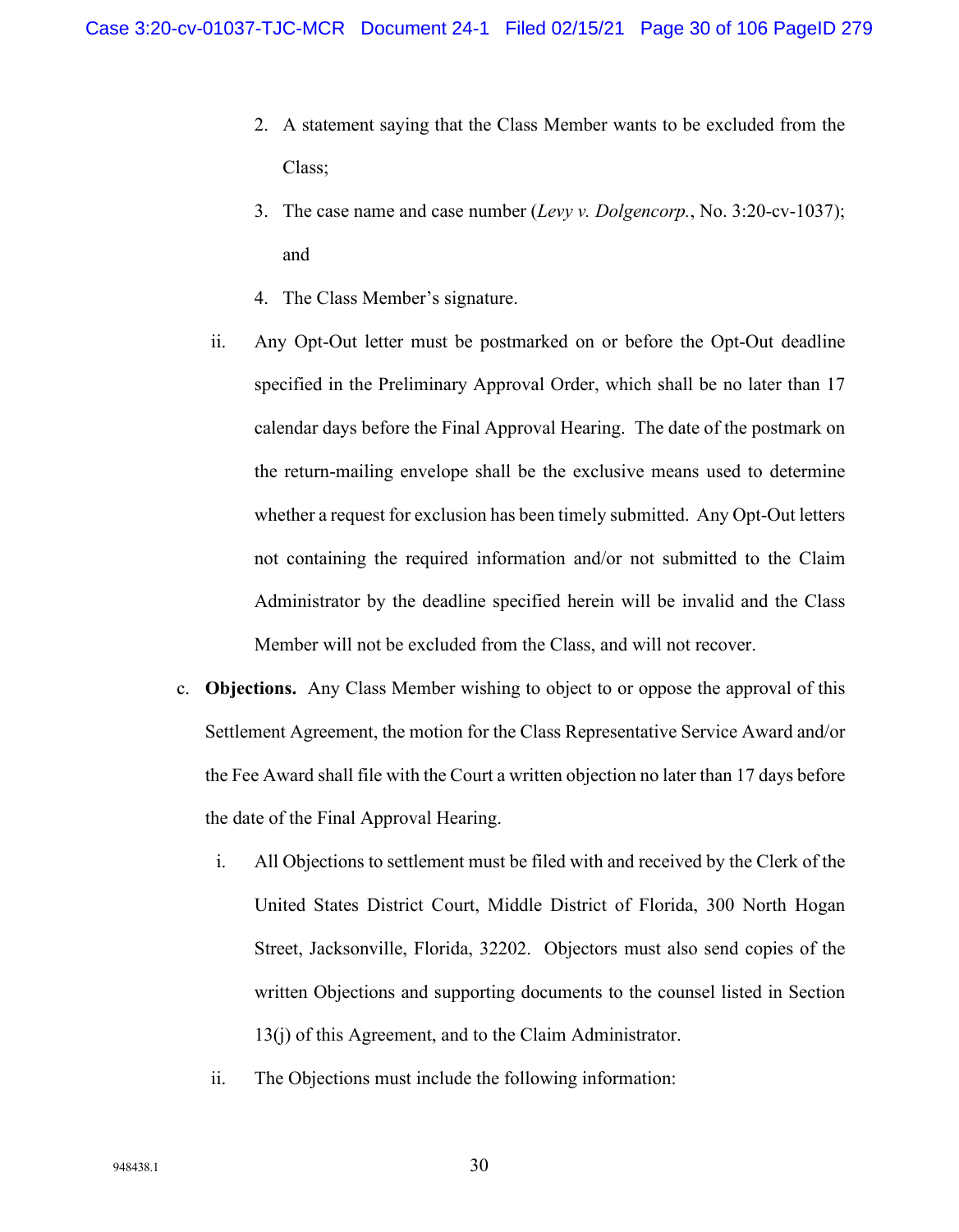- 1. The objector's full name, current address, email address (if available), and telephone number;
- 2. If represented by an attorney with respect to the objection, his or her name, address, email address, bar number, telephone number, and signature;
- 3. A written statement containing the factual and legal grounds for the Objection(s);
- 4. A statement, under penalty of perjury, evincing the objector's membership in the Class, including all information required by the Claim Form;
- 5. A statement indicating whether or not the objector intends to speak at the Final Approval Hearing, which must also include information in Paragraph  $8(c)(iii);$
- 6. The objector's signature or the signature of a legally-authorized representative;
- 7. The case name and case number;
- 8. A specific list of any other objections by the objector, as well as by the objector's attorney, to any class action settlement submitted to any court in the United States in the previous five years; and
- iii. If the objector or his or her attorney wants to appear and speak at the Final Approval Hearing, the Objection must also contain:
	- 1. A detailed description of any and all evidence the objector may offer at the Final Approval Hearing, including photocopies of any and all exhibits which the objector may introduce; and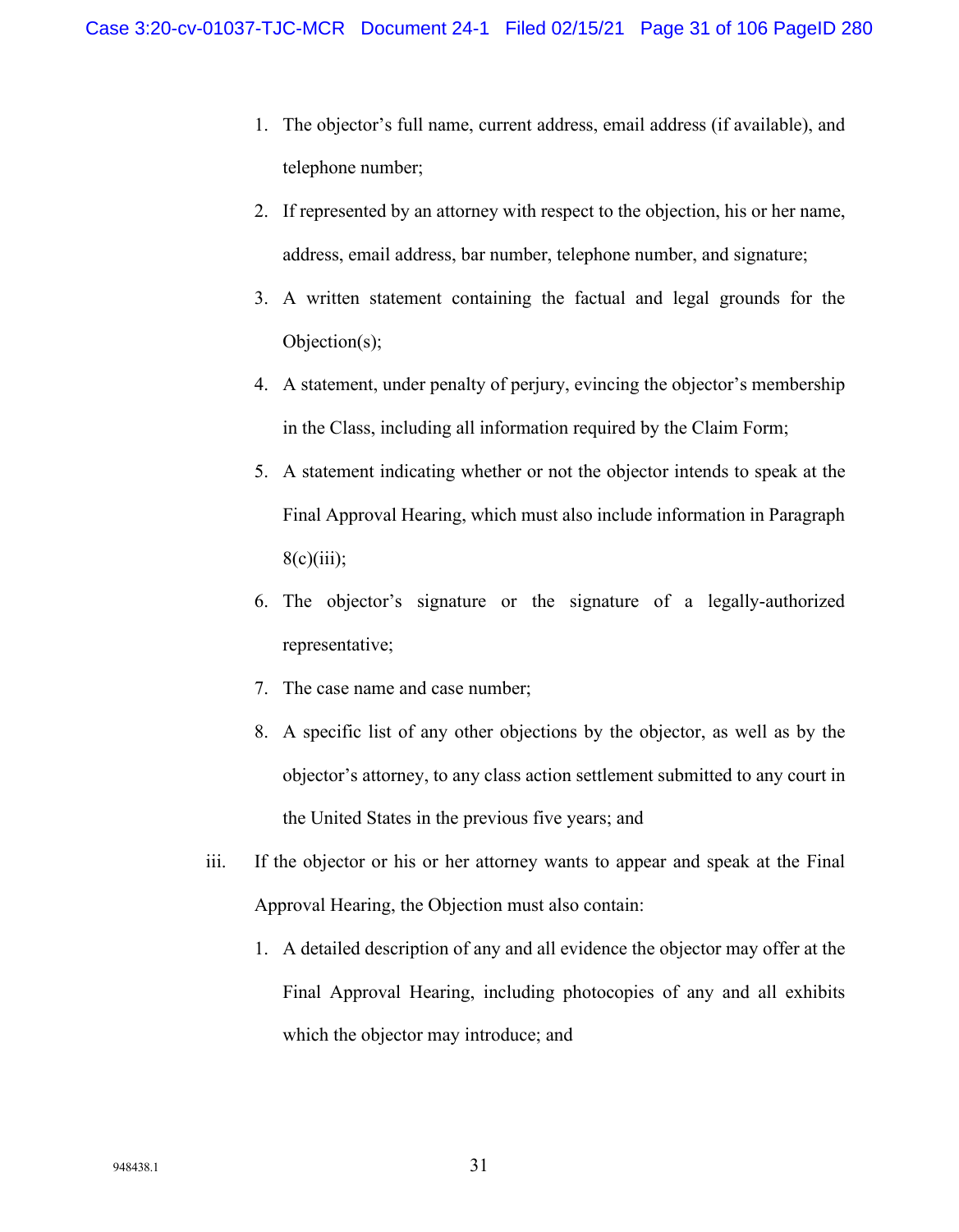- 2. The names and addresses of any witnesses expected to testify at the Final Approval Hearing.
- iv. By objecting, such Class Members agree to make themselves available to be deposed by any Party in the county of their residence within fourteen (14) days of the deadline to object as identified in the Notice.
- v. The failure of the Class Member to file the written Objection with the Court by the deadline established herein shall be grounds for striking and/or overruling the Objection, even if the Objection is submitted to the Claim Administrator. Further, any Objections not containing the required information will be deemed waived and will not be considered by the Court.
- d. A Class Member who objects to the settlement may also submit a Claim Form on or before the deadline to do so, which shall be processed in the same way as all other Claim Forms. A Claim Member shall not be entitled to an extension to the deadline to submit a Claim Form merely because the Class Member has also submitted an Objection.
- e. If more than 100 Class Members Opt-Out, Defendants shall have the right, but not the obligation, to terminate this Settlement Agreement or to seek appropriate modifications to this Settlement Agreement that adequately protects the Parties.
- f. Class Counsel and/or Defendants' Counsel have the right, but not the obligation, to respond to any Objection no later than seven (7) days prior to the Final Approval Hearing. The Party so responding shall file a copy of the response with the Court, and shall serve a copy, by regular mail, hand or overnight delivery, to the objecting Class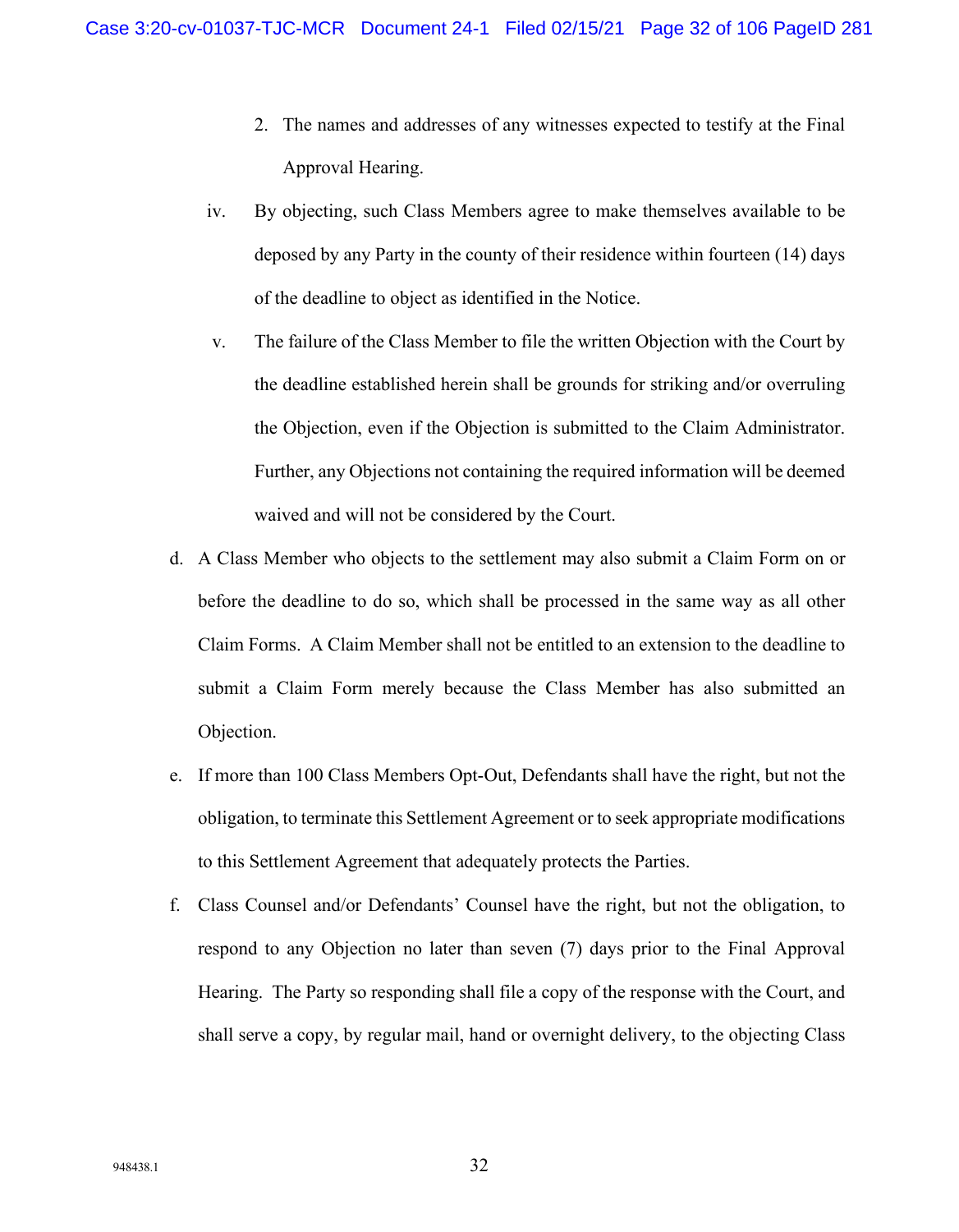Member or to the individually-hired attorney for the objecting member of the Settlement Class; to Class Counsel; and to Defendants' Counsel.

g. The Named Class Representative is bound by this Settlement Agreement and agrees not to Opt-Out or file an Objection to the Settlement Agreement.

# 9. **Release**

a. Subject to Court approval under Rule  $23(e)$  of the Federal Rules of Civil Procedure, payment, and other consideration paid or provided by Dollar General in accordance with this Settlement Agreement shall constitute the full and final settlement of the Action, and upon the Effective Date, Dollar General and other Released Parties shall have no further liability or obligation to any Releasing Party, as defined in Paragraph 2(pp), except as specifically set forth in this Settlement Agreement or in the Final Judgment and Order. Upon the Effective Date, each Releasing Party, for good and sufficient consideration, the receipt and adequacy of which is acknowledged, shall be deemed to, and shall, in fact, have remised, shall and hereby does forever and fully release and discharge the Released Parties, as defined in Paragraph 2(oo), of and from any manner of civil or administrative actions, causes of actions, suits, injunctive relief, obligations, claims, debts, demands, agreements, promises, liabilities, complaints, liens, contracts, charges, penalties, losses, damages, controversies, costs, expenses, and attorneys' fees whatsoever, whether in law or in equity and whether based on any federal law, state law, common law or foreign law right of action or otherwise, foreseen or unforeseen, matured or unmatured, known or unknown, accrued or not accrued which the Releasing Parties, ever had, now have, or can have, or shall have or may hereafter have concerning the Products against the Released Parties, or any of them,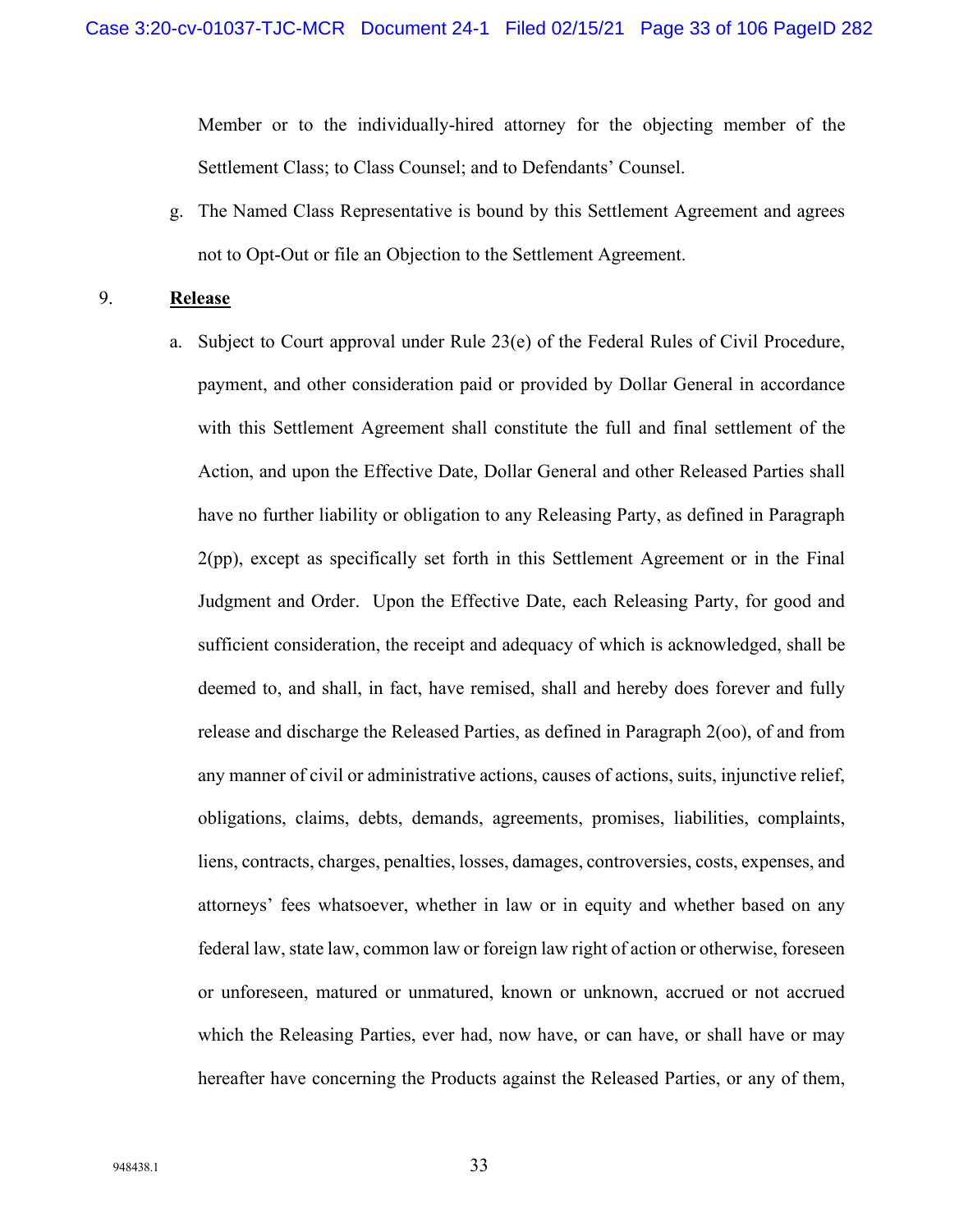for, based on, by reason of, or arising from or in any way relating to the conduct alleged in the Complaint ("Released Claims"), except that nothing here releases any claim arising out of the violation of breach of the Settlement Agreement. For the avoidance of doubt, this Release also covers any and all claims based on or arising out of the facts set forth in the Complaint, including but not limited to unjust enrichment, state consumer protection act claims, claims under the Magnuson-Moss Warranty Act, and any other claims that could have been brought, whether plead or not plead, by Settlement Class Members. Notwithstanding all of this, the release shall not bar claims for medical harm or personal injuries.

b. For the purposes of implementing a full and complete release and discharge of all Released Claims, Named Class Representative and Settlement Class Members expressly acknowledge that the Releases provided in this Agreement are intended to include their effect, without limitation, any and all claims, complaints, charges, or suits, including those claims, complaints, charges or suits which they do not know or suspect to exist in their favor at the time of execution hereof, which if known or suspected, could materially affect their decision to execute this Settlement Agreement. This Settlement Agreement contemplates the extinguishment of any such claims, complaints, charges, or suits, and Named Class Representative and Settlement Class Members hereby expressly and knowingly waive and relinquish any and all rights that they have or might have related to the Released Claims under California Civil Code § 1542 (and under other statues or common law principles of similar effect) which provides:

# A GENERAL RELEASE DOES NOT EXTEND TO CLAIMS WHICH THE CREDITOR DOES NOT KNOW OR SUSPECT TO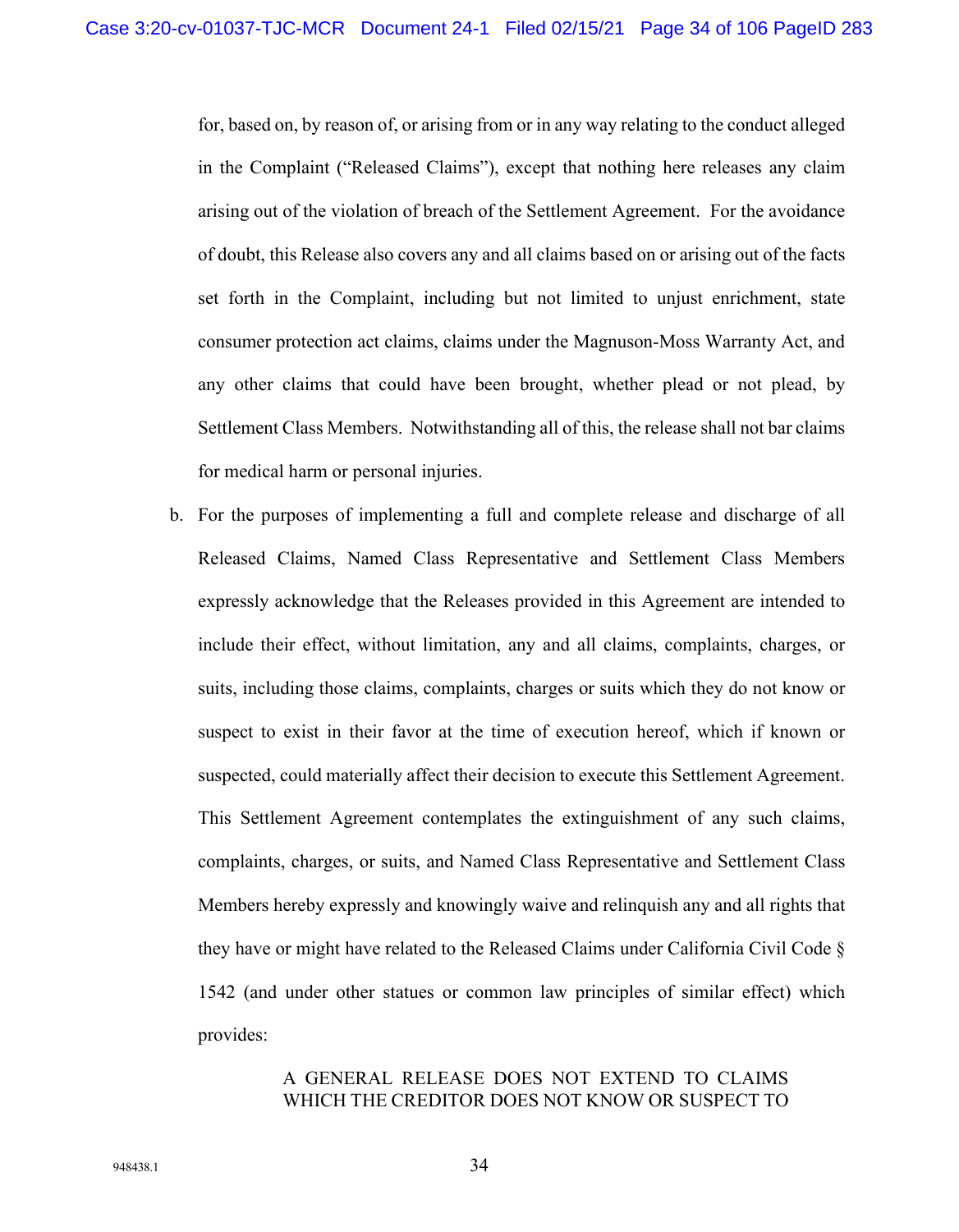# EXIST IN HIS OR HER FAVOR AT THE TIME OF EXECUTING THE RELEASE, WHICH IF KNOWN BY HIM OR HER MUST HAVE MATERIALLY AFFECTED HIS OR HER SETTLEMENT WITH THE DEBTOR.

Named Class Representative and Settlement Class Members acknowledge that they may hereafter discover facts different from, or in addition to, those which they now believe to be true with respect to the Released Claims. Named Class Representative and Settlement Class Members agree that this Release and waiver shall be and remain effective in all respects notwithstanding such different or additional facts or discovery thereof, and that this Settlement Agreement contemplates the extinguishment of all such Released Claims. By executing this Agreement, Named Class Representative and Settlement Class Members acknowledge that, by signing the Release, they are releasing and waiving all Released Claims, whether now known or later discovered. In the Release, Named Class Representative and Settlement Class Members will acknowledge and agree that this waiver is an essential and material term of this Release and the settlement that underlies it and that without such waiver the Agreement would not have been accepted.

c. Named Class Representative and Settlement Class Members further agree, promise, and covenant that they will not, nor will any person, organization, or any other entity acting on their behalf, file, charge, claim, sue, participate in, join or cause permit to be filed, charged, or claimed, any administrative complaints, action for damages, or other relief (including injunctive, declaratory, monetary, or other) against the Released Parties with respect to the allegations and claims asserted in the Class Action or any Released Claims which are the subject of this Agreement.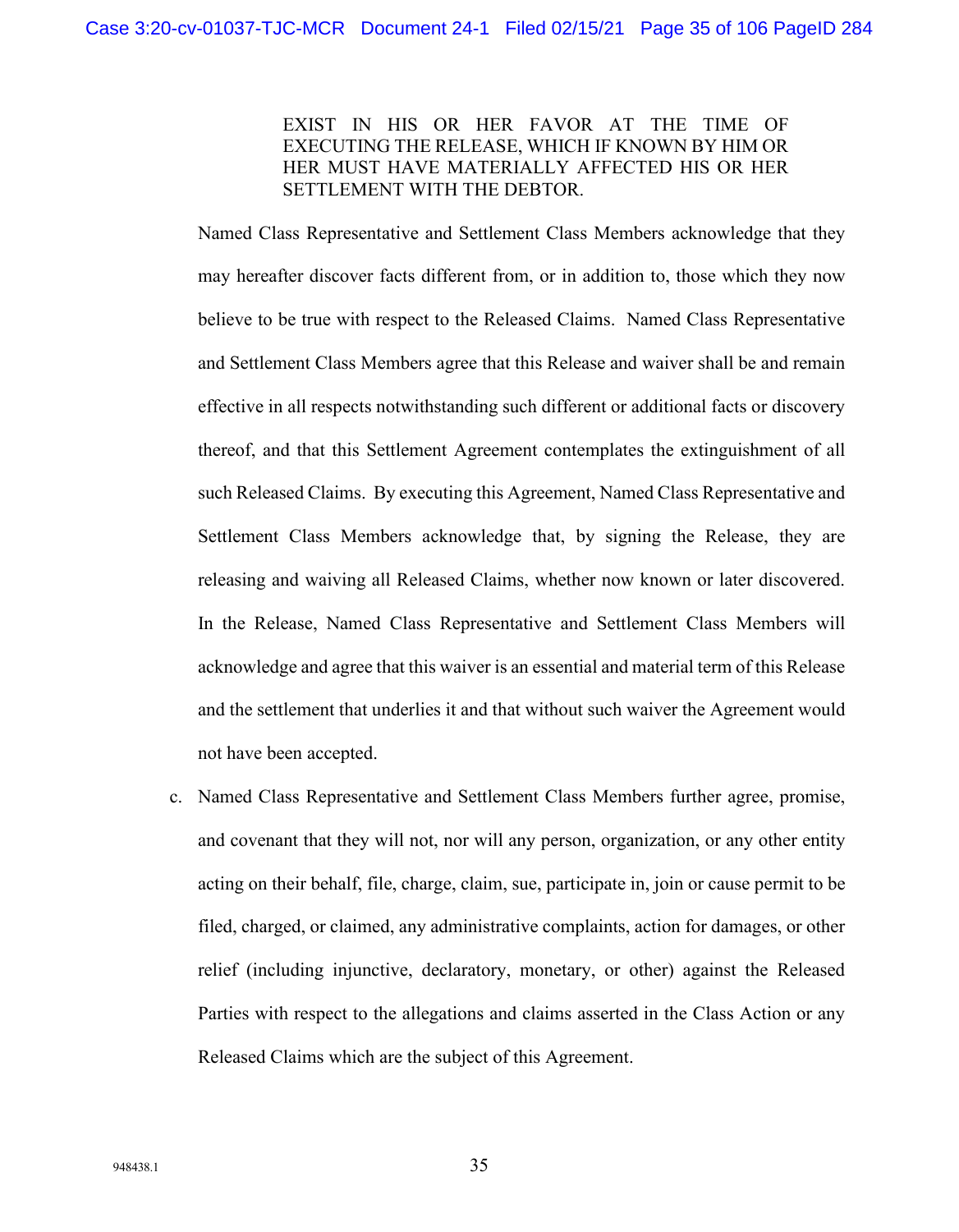- d. The Parties agree that this Agreement may be pleaded as a full and complete defense to any and all Released Claims and causes of actions being released pursuant to this Settlement Agreement. Named Class Representative and Settlement Class Members acknowledge and consent that the Settlement Agreement may be used as the basis for an injunction to halt any action, suit, or proceeding based upon the Released Claims.
- e. On consideration of the amounts paid, the injunctive measures, and other good and valuable consideration, Plaintiffs agree to dismiss with prejudice this Action within fourteen (14) days following the Court's entry of the Final Settlement Order and Judgment.
- f. The Final Settlement Order and Judgment shall further provide for and effect the release of all actions, causes of action, claims, administrative claims, demands, debts, damages, costs, attorney's fees, obligations, judgments, expenses, compensation, or liabilities, in law or in equity, whether now known or unknown, contingent or absolute, that Releasing Parties now have or may have against the Released Parties by reason of any act, omission, harm, matter, cause, or event whatsoever arising out of the initiation, prosecution, or settlement of the Action or the claims and defenses asserted in the Action.

#### 10. **Covenant Not to Sue**

a. The Named Class Representative and Settlement Class Members, and each of them, on their own behalf and on behalf of each of their respective heirs, executors, administrators, beneficiaries, predecessors, successors, assigns, and any of their former and present employees, directors, officers, accountants, agents, attorneys, representatives, affiliates, and subsidiaries, covenant and agree not to sue or bring or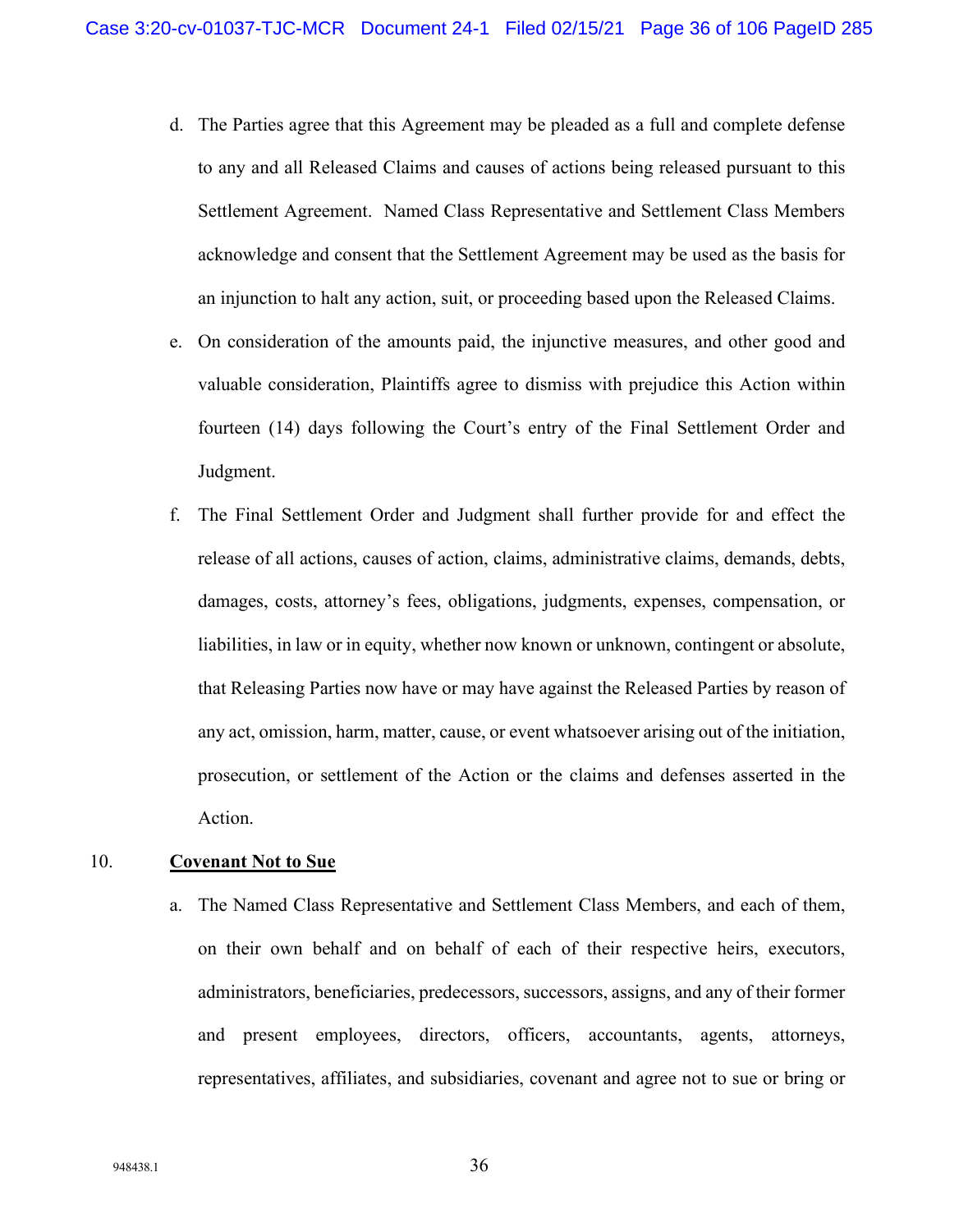assert any action, claim, or cause of action, in any jurisdiction, against the Released Parties asserting any claim released by this Settlement Agreement. Any claim brought in violation of this covenant shall be immediately dismissed by the forum in which it was brought, and Dollar General shall be entitled to payment of its reasonable attorneys' fees and costs incurred in obtaining such dismissal. The Named Class Representative and Settlement Class Members, and each of them, on their own behalf and on behalf of each of their respective successors and assigns, further covenant and agree not to proceed in any manner, in agency or other proceedings, whether at law, in equity, or by way of administrative hearing, or otherwise, to solicit others to institute (or cause or permit to be instituted) any such actions or proceedings against the Released Parties relating to the allegations made in the Action, or join in seeking monetary or other relief inconsistent with this Settlement Agreement.

#### 11. **Contingencies**

- a. The Parties shall each have the right to unilaterally terminate the Settlement Agreement (except with respect to subparagraph (vi.) of this Section for which only Defendants, in the exercise of their sole discretion, shall have the right to terminate this Settlement Agreement) by providing written notice of their election to do so to the other within thirty (30) days if:
	- i. The Court's Preliminary Approval Order of the proposed settlement is materially different from the one set forth in the Settlement Agreement (excluding any changes to the Fee Award and/or the Class Representative Service Award);
	- ii. The Court materially modifies the Settlement Agreement in any manner (excluding any changes to the Fee Award and/or the Class Representative Service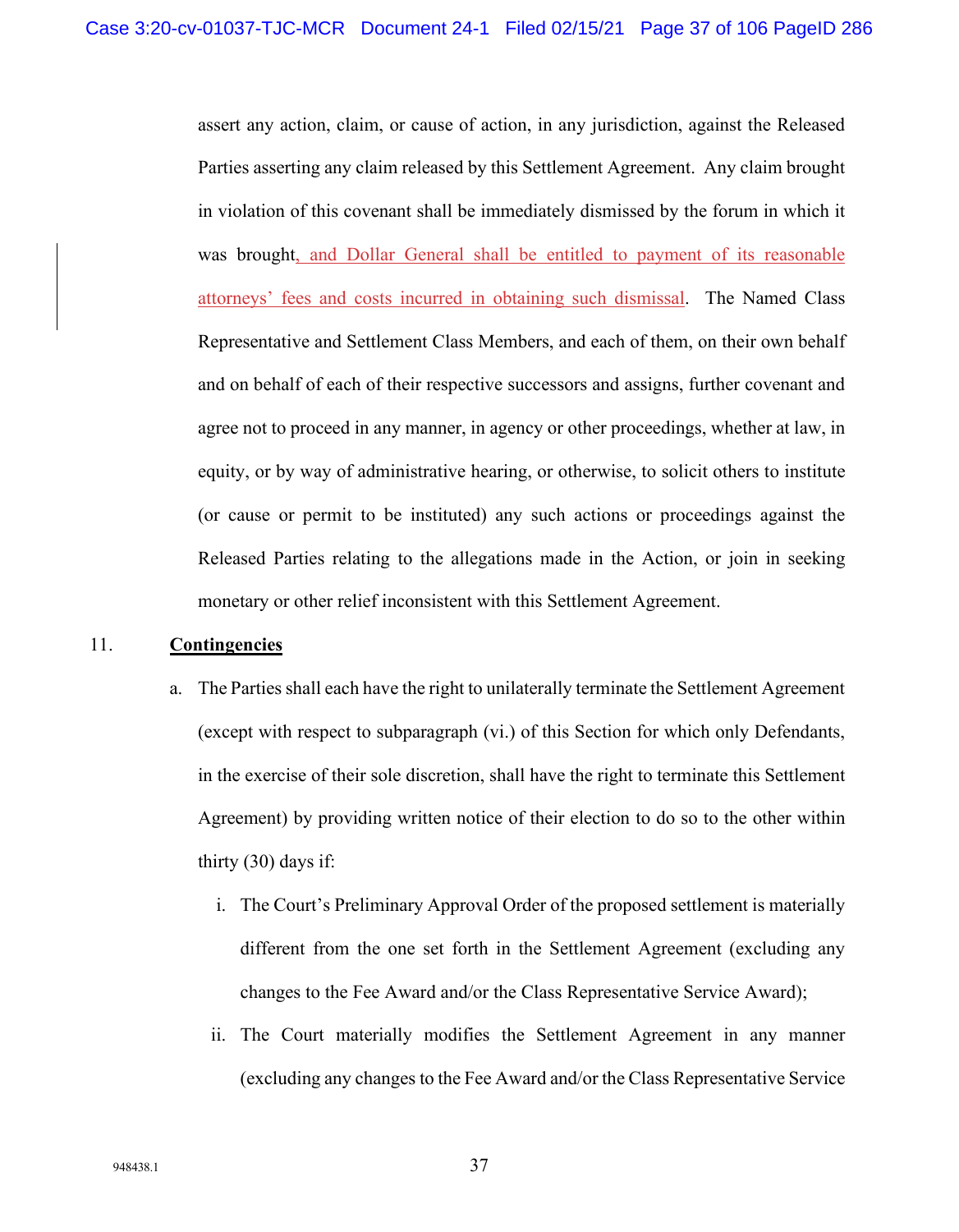Award) including, without limitation, any modification of any term or condition that increases the financial costs to Defendants;

- iii. Any court fails to enter a Final Judgment and Order consistent with the Settlement Agreement (excluding any changes to the Fee Award and/or the Class Representative Service Award);
- iv. The Settlement Agreement is not upheld on appeal (excluding any changes to the Fee Award and/or the Class Representative Service Award); and/or
- v. More than 100 members of the Settlement Class decide to Opt-Out from the settlement.
- vi. Should more than 100 members of the Settlement Class decide to Opt-Out from the settlement pursuant to Rule  $23(c)(2)$  of the Federal Rules of Civil Procedure, Dollar General may withdraw from this Settlement Agreement and have no further obligations under this Settlement Agreement whatsoever, except that Class Counsel will not be required to pay any notice and administration costs already incurred and paid from the Claim Fund.
- b. If either Party elects to unilaterally terminate the Settlement Agreement pursuant to Paragraphs  $11(a)(i)-(v)$ , then such Party must do so within thirty (30) days of the date of the entry of such ruling to the Parties, provides written notice to all other Parties of its intent to terminate the Settlement Agreement. If Dollar General elects to terminate and withdraw from the Settlement Agreement pursuant to Paragraph  $11(a)(vi)$ , it must do so by written notice to Class Counsel within fourteen (14) days of its receipt from Class Counsel of the last copy of an Opt-Out request from a potential Class Member. In the event that either Party withdraws from this Settlement Agreement as provided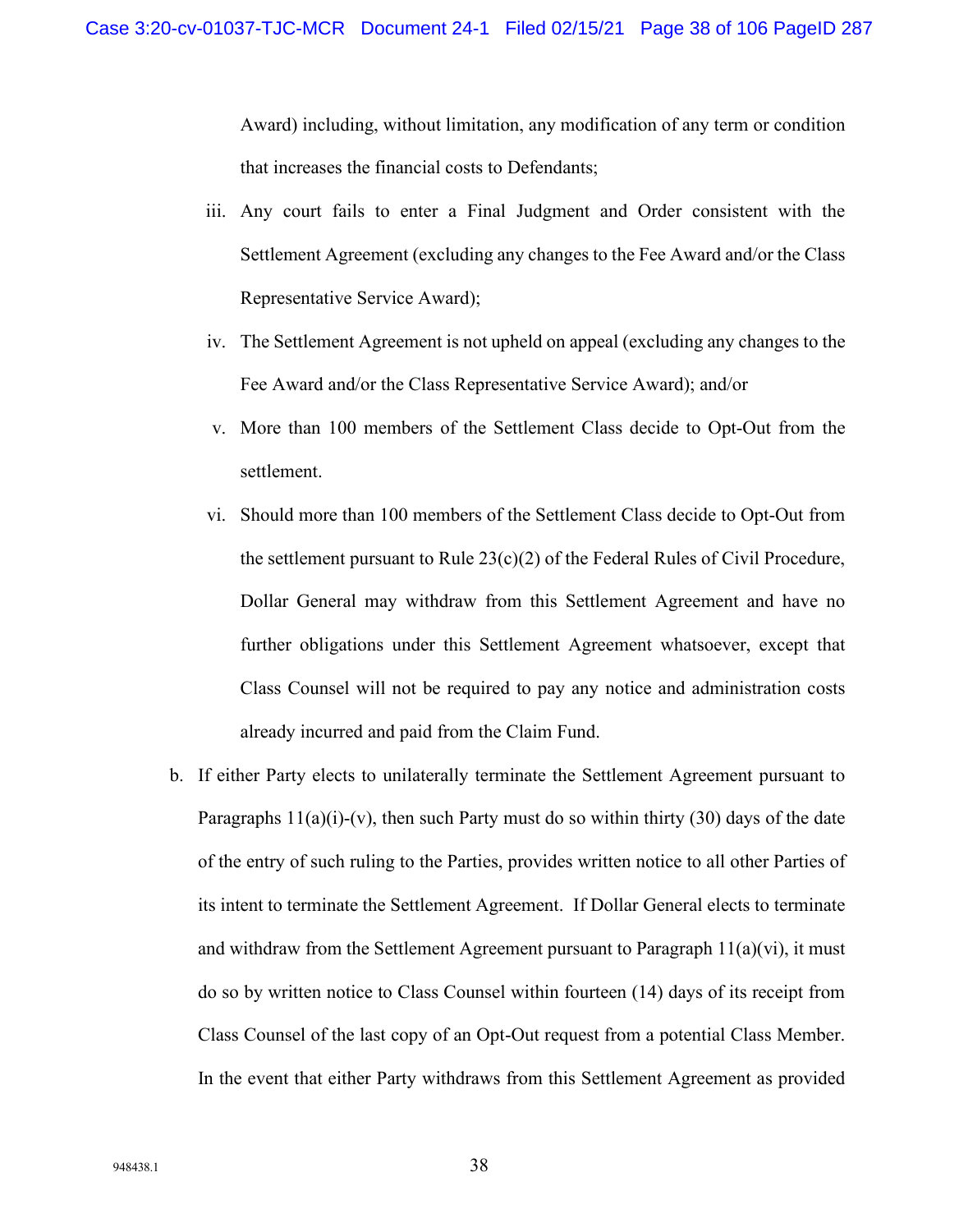in this Section, the Parties shall return to litigation as though no Settlement Agreement ever existed. Should that occur, the Parties agree to be in the exact procedural position they were in before the Motion for Preliminary Approval was filed.

#### 12. **Representations and Warranties**

Each Party represents and warrants to, and agrees with, the other Party as follows:

- a. Authority to Enter Agreement. Plaintiff and Defendants each covenant and warrant that they have the full power and authority to enter into this Settlement Agreement and to carry out its terms, and that they have not previously assigned, sold, or otherwise pledged or encumbered any right, title or interest in the claims released herein or their right, power and authority to enter into this Settlement Agreement. Any person signing this Settlement Agreement on behalf of any other person or entity represents and warrants that he or she has full power and authority to do so and that said other person or entity is bound hereby.
- b. Represented by Counsel. In entering this Settlement Agreement, the Parties represent they have relied upon the advice of attorneys, who are the attorneys of their own choice, concerning the legal consequences of this Settlement Agreement; that the terms of this Settlement Agreement and the legal and income tax consequences of this Agreement have been explained to them by their attorneys; and that the terms of this Settlement Agreement are fully understood and voluntarily accepted by the Parties.
- c. No Other Actions. As of the date of executing this Settlement Agreement, Plaintiff and Class Counsel represent and warrant that they are not aware of any action or potential action other than the Action that (1) raises allegations similar to those asserted in the Action, and (2) is pending or is expected to be filed in any forum by any person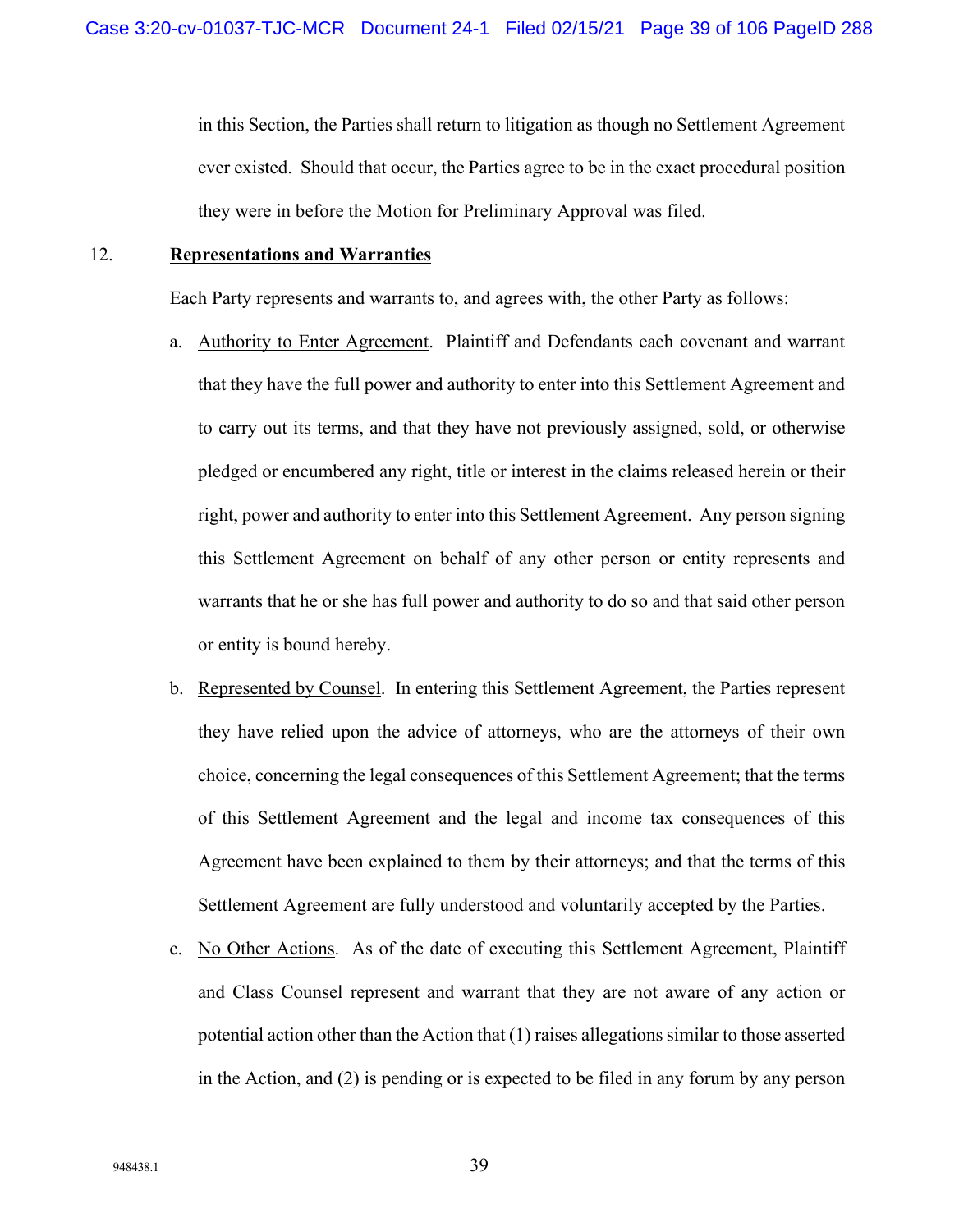or entity against Defendants. Until the Effective Date, Plaintiff and Class Counsel shall have a continuing duty to notify Defendants if Plaintiff or Class Counsel become aware of any such action.

#### 13. **Miscellaneous Provisions**

- a. Entire Agreement.This Settlement Agreement, together with the Exhibits hereto, constitutes the entire Agreement between the Parties, and no representations, warranties, or inducements other than those set forth herein have been made to any Party concerning this Settlement Agreement. This Agreement supersedes all prior negotiations, communications, memoranda, and agreements between the Parties. Neither the Plaintiff nor Defendants are entering into this Agreement in reliance upon any representations, warranties, or inducements other than those contained in this Agreement. If finally approved by the Court, this Settlement Agreement supersedes any prior agreement or understanding among the Parties. No representations, warranties, inducements, promises, or agreements oral or otherwise not embodied or incorporated in this Settlement Agreement have been made concerning or in connection with this Settlement Agreement, or the attached exhibits. Any and all prior discussions, negotiations, agreement, commitments and understandings relating to this Settlement Agreement are superseded hereby and merged into this Settlement Agreement.
- b. Change of Time Periods.The time periods and/or dates described in this Agreement with respect to the giving of notices and hearings are subject to approval and change by the Court or by the written agreement of Class Counsel and Defendants'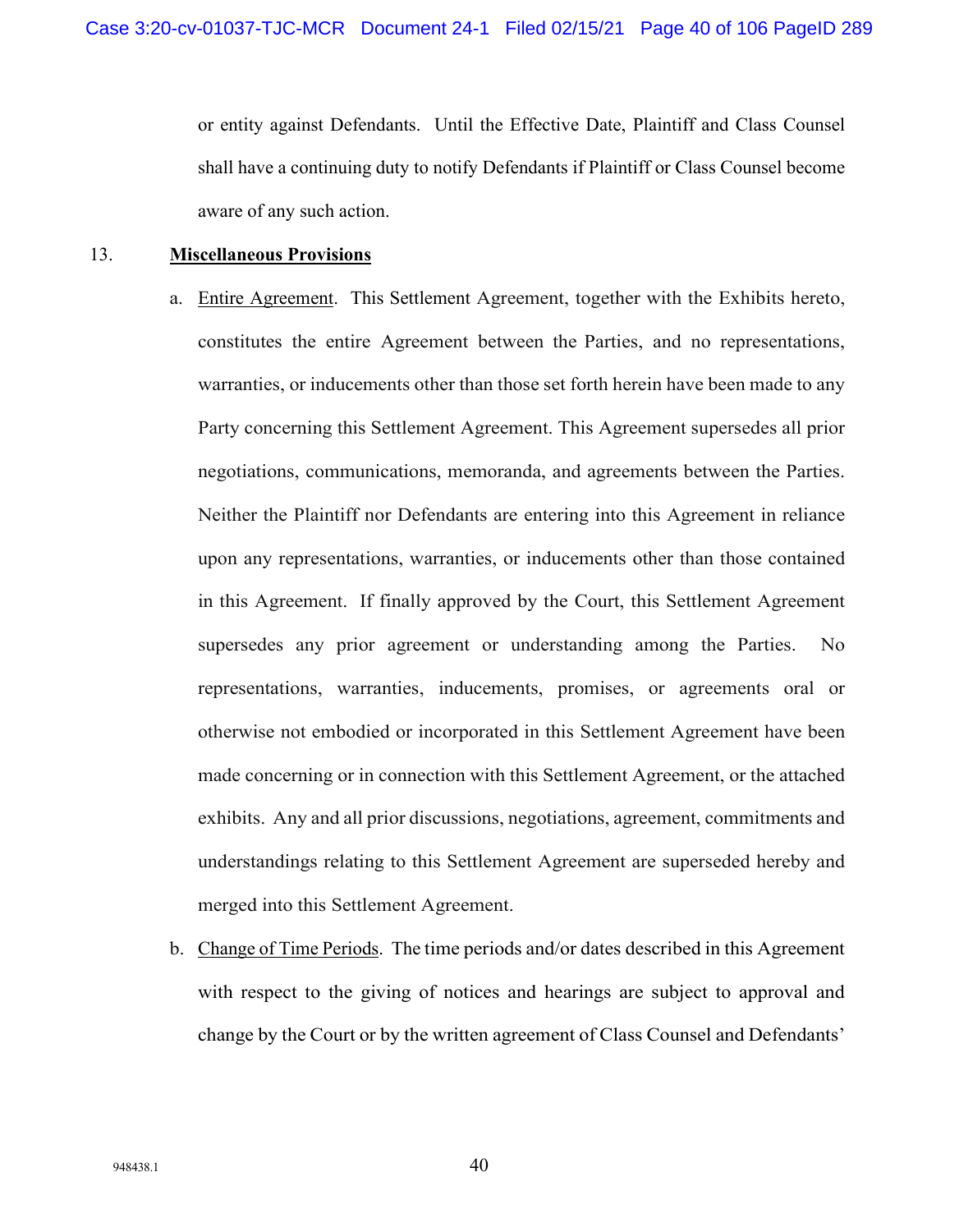Counsel, without notice to Class Members except that the Claim Administrator shall ensure that such dates are posted on the Settlement Website.

- c. Extension of Time. The Parties reserve the right, by agreement and subject to the Court's approval, to grant any reasonable extension of time that might be needed to carry out any of the provisions of this Agreement.
- d. Cooperation.Defendants, Plaintiff, and their respective counsel agree to prepare and execute any additional documents that may reasonably be necessary to effectuate the terms of this Agreement. The Parties shall cooperate with the Claim Administrator to the extent reasonably necessary to assist and facilitate the Claim Administrator in carrying out its duties and responsibilities. The Parties will also cooperate so that Class Counsel may have such confirmatory discovery as is reasonably necessary in connection with this Agreement.
- e. Governing Law. All terms of this Settlement Agreement shall be governed by and interpreted with the Federal Rules of Civil Procedure and other federal law to the extent applicable; otherwise the law of the State of Florida, without regard to conflict of law issues, shall govern.
- f. Retain Jurisdiction. Without affecting the finality of the Final Judgment and Order to be entered upon this settlement, the Court shall retain such exclusive continuing jurisdiction as is necessary and appropriate to implement and enforce the settlement and the terms of the Settlement Agreement, and to administer the performance of the settlement in accord with its terms. All Parties hereto submit to the jurisdiction of the Court for purposes of implementing and enforcing the agreements embodied in this Agreement. This Settlement Agreement shall be enforced solely in this Court. The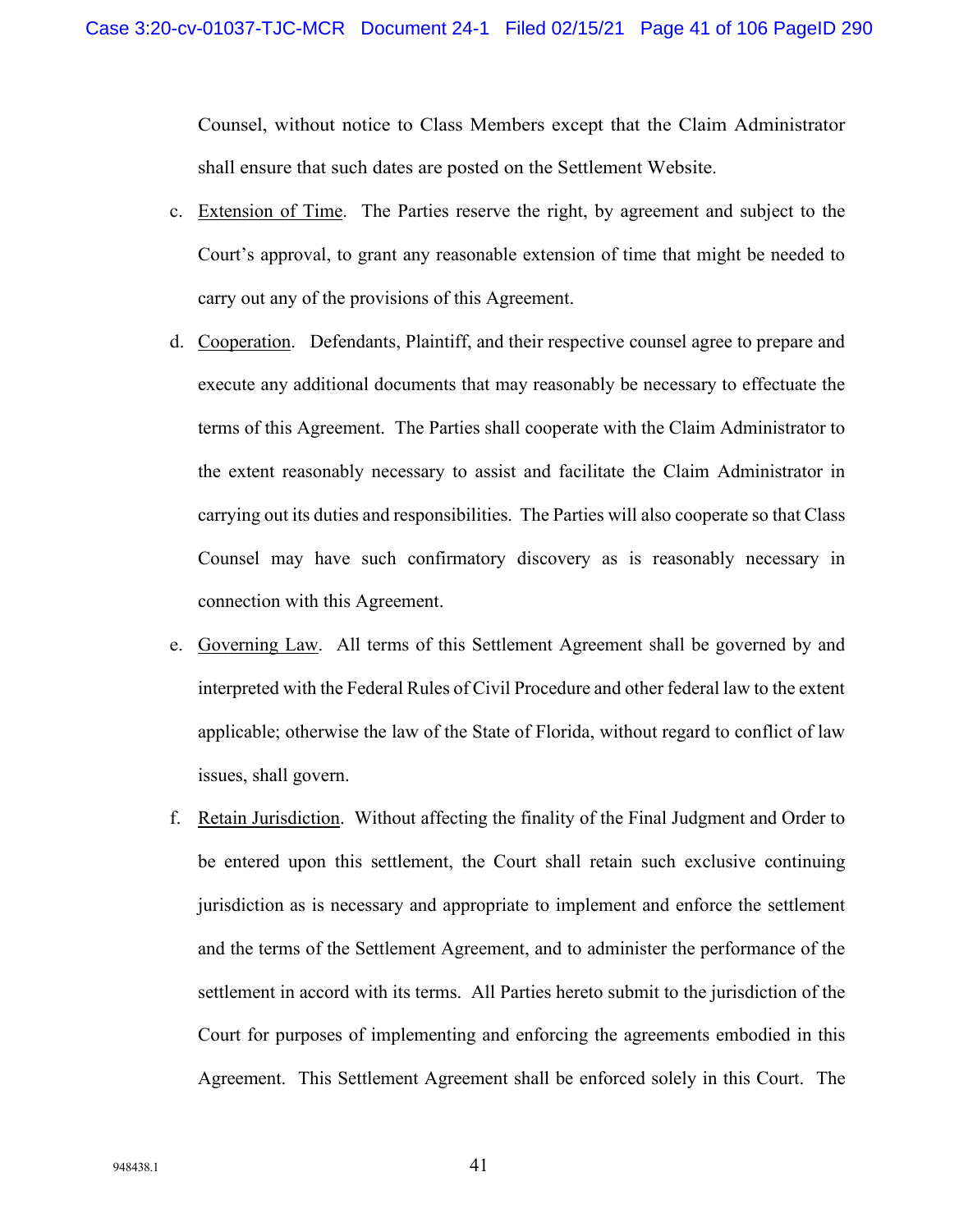Parties waive any objection which each such Party may have or hereafter have to the venue of any such suit, action, or proceeding and irrevocably consents to the jurisdiction of the Court in any such suit, action, or proceeding and agrees to accept and acknowledge service of any and all process which may be served in any such suit, action, or proceeding. In addition, any failure of the Court to approve the Settlement Agreement and/or any Objections or interventions may not be used as evidence in the Action or any other proceeding for any purpose whatsoever. However, if the Settlement Agreement is finally approved, the Released Parties may file the Agreement and/or the Final Settlement Order and Judgment in any action or proceeding that may be brought against them in order to support a defense or counterclaim based on principles of res judicata, collateral estoppel, release, good faith settlement, judgment bar, or reduction or any other theory of claim preclusion or issue preclusion or similar defense or counterclaim.

g. Modification. The terms or provisions of this Settlement Agreement may not be changed, waived, modified, or varied in any manner whatsoever unless in writing duly signed by all Parties; any such signed modification shall be with the consent of the Court without further notice to the Class unless the Court requires such additional notice. Any failure by any Party to insist upon the strict performance by any other Party of any of the provisions of this Settlement Agreement shall not be deemed a waiver of any of its provisions, and such Party, notwithstanding such failure, shall have the right thereafter to insist upon the strict performance of any and all of the provisions of this Settlement Agreement to be performed by such other Party.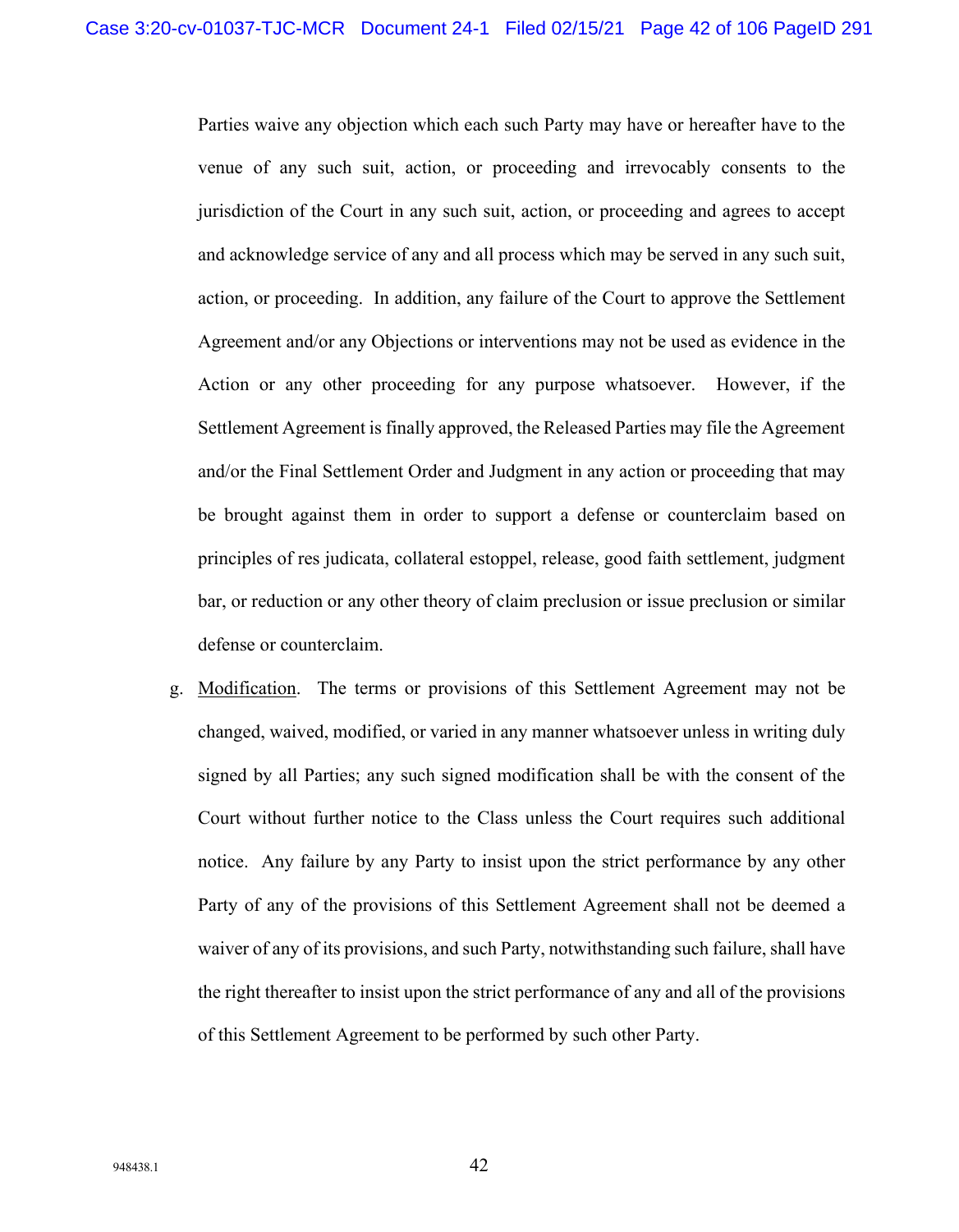- h. Stay Pending Court Approval.Class Counsel and Defendants' Counsel agree to stay all proceedings, other than those proceedings necessary to carry out or enforce the terms and conditions of the settlement, until the Effective Date of the settlement has occurred. If, despite the Parties' best efforts, this Agreement should fail to become effective, the Parties will return to their prior positions in the Action, in accordance with Section 11 of this Agreement.
- i. Signatures. This Agreement may be executed in one or more counterparts, and, when so executed, shall constitute a binding original; each of which shall be deemed an original but all of which together shall constitute one and the same instrument. Facsimile signatures or signatures sent by email shall be deemed original signatures and shall be binding.
- j. Notices. Whenever this Agreement requires or contemplates that one Party shall or may give notice to the other, notice shall be provided in writing by United States First Class Mail and email to:
	- i. If to Plaintiff or Class Counsel:

Scott Edelsberg Edelsberg Law 20900 NE 30th Ave, Suite 417 Aventura, FL 33180 scott@edelsberglaw.com

ii. If to Defendants or Defendants' counsel ("Defendants' Counsel"):

Dollar General c/o McGuireWoods LLP Gateway Plaza 800 East Canal Street Richmond, VA 23219 Attn: R. Trent Taylor rtaylor@mcguirewoods.com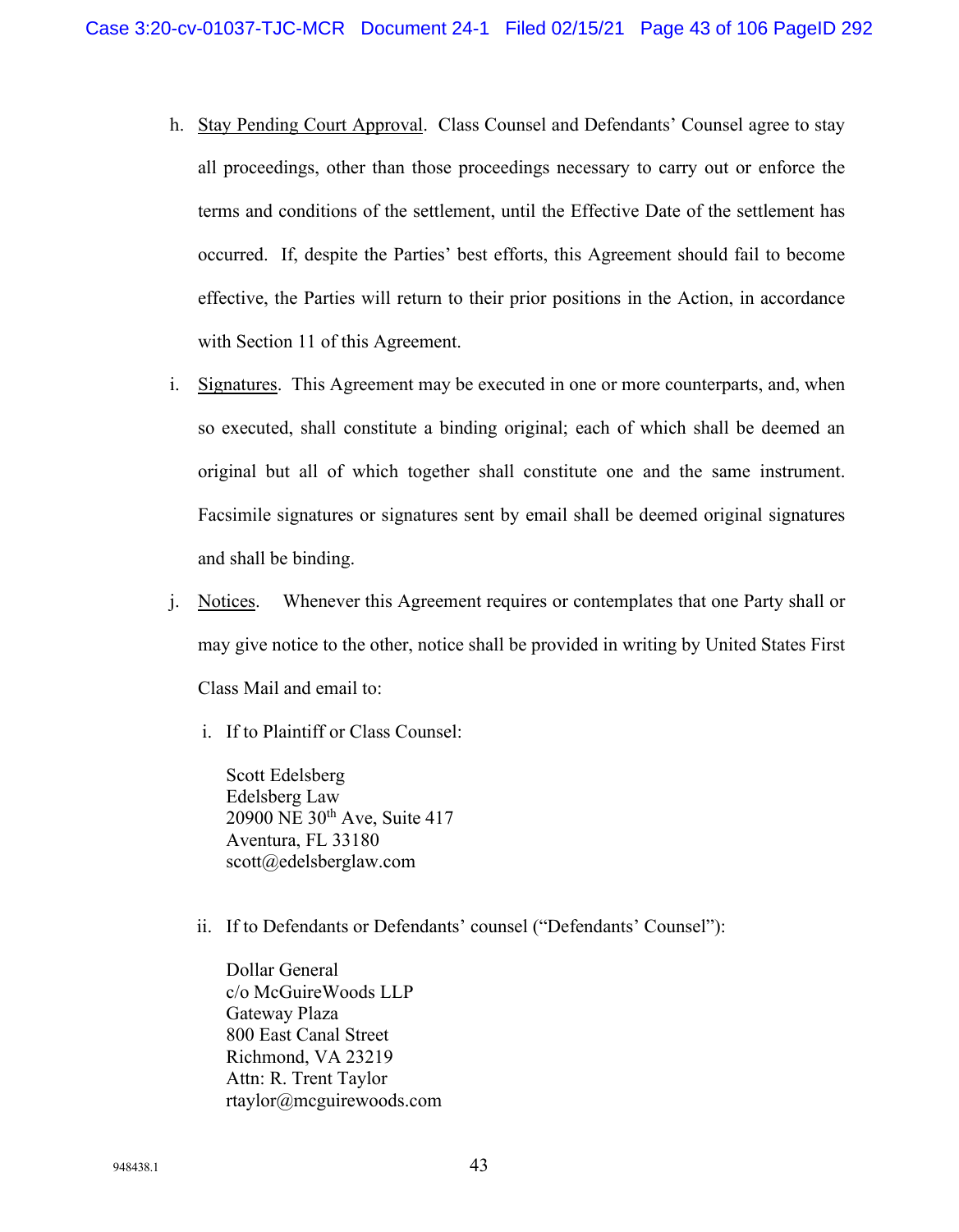- k. Good Faith. The Parties agree that they will act in good faith to promote the consummation of this Settlement and achievement of an Effective Date and will not engage in any conduct that will or may frustrate the purpose of this Agreement.
- l. Binding on Successors. This Agreementshall be binding, and inure to the benefit of, the heirs, executors, administrators, successors, and assigns of the Parties, once it is approved by the Court.
- m. Arm's-Length Negotiations. The determination of the terms and conditions contained herein and the drafting of the provisions of this Agreement have been by mutual understanding after negotiation, with consideration by, and participation of, the Parties hereto and their counsel.
- n. Construing the Agreement. Because of the arm's-length negotiations described above, all Parties hereto have contributed substantially and materially to the preparation of this Settlement Agreement, which, therefore, may not be construed against the drafter of it or any portion of it, and the doctrine of *contra proferentum* shall not apply in constructing this Agreement nor shall any other such similar doctrine apply. All personal pronouns used in this Settlement Agreement, whether used in the masculine, feminine or neutral gender, shall include all other genders, and the singular shall include the plural and vice-versa.
- o. Waiver. The waiver by any Party of any breach of this Settlement Agreement by any other Party shall not be deemed a waiver of any other prior or subsequent breach of this Settlement Agreement.
- p. Exhibits. All Exhibits to this Settlement Agreement are material and integral parts hereof, and are completely incorporated by reference as if fully rewritten herein.
- q. Variance. In the event of any variance between the terms of this Agreement and any of the Exhibits hereto, the terms of this Agreement shall control and supersede the Exhibit(s).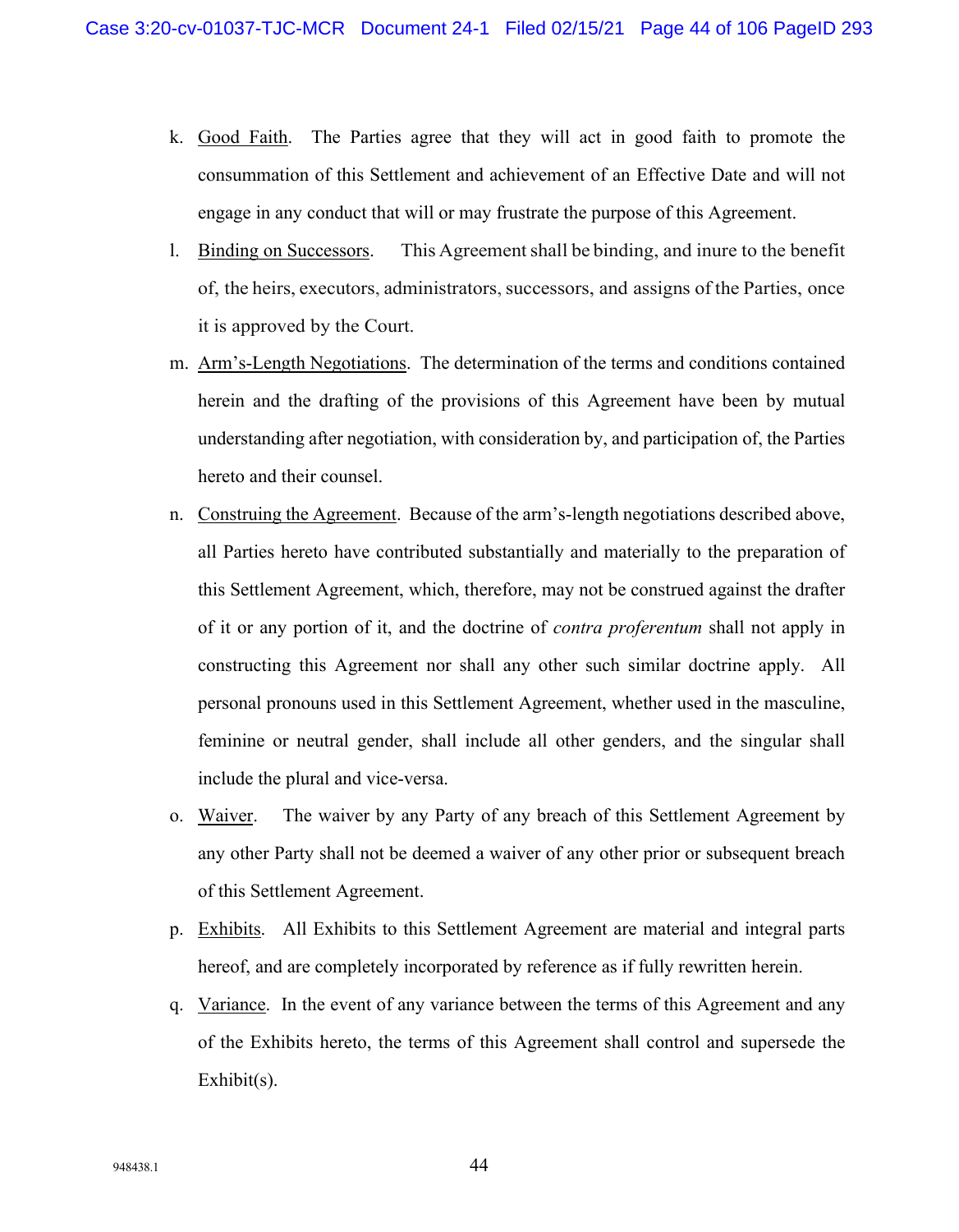- r. Attorneys' Fees. Notwithstanding any of the provisions herein, if any party finds it necessary to institute legal proceedings to enforce another party's obligation under this Agreement, the prevailing party in any such action shall be entitled to recover its reasonable attorneys' fees and costs.
- s. Support from The Parties. After a full investigation, discovery and arm's-length negotiations, Plaintiffthe Parties and histheir counsel agree that they : (a) have independently determined that this Settlement is in the best interest of the Class.; and (b) Furthermore, theThe Parties agree to shall support motions for entry of the Preliminary Approval Order and Final Approval Order.
- t. Media and Contact of Class Members. To avoid contradictory, incomplete, or confusing information about the Settlement, the Parties agree that if they make any written press releases or statements to the media about the Settlement before the Effective Date, such releases or statements will be approved by the Parties in advance and, where desired by the other Party, made jointly. Except as noted herein and by mutual agreement of the Parties, the Class Notice shall constitute the only communication with Class Members regarding the Settlement prior to the Final Fairness Hearing. Notwithstanding, Class Counsel can answer any inquiries initiated by Class Members and may communicate freely with the Class Representatives.
- u. No Admission of Fault. The Settlement Agreement and every term contained in it is conditioned upon final approval of the Court and is made for settlement purposes only. Whether or not consummated, this Agreement shall not be construed as, offered in evidence as, received in evidence as, and/or deemed to be, evidence of a presumption,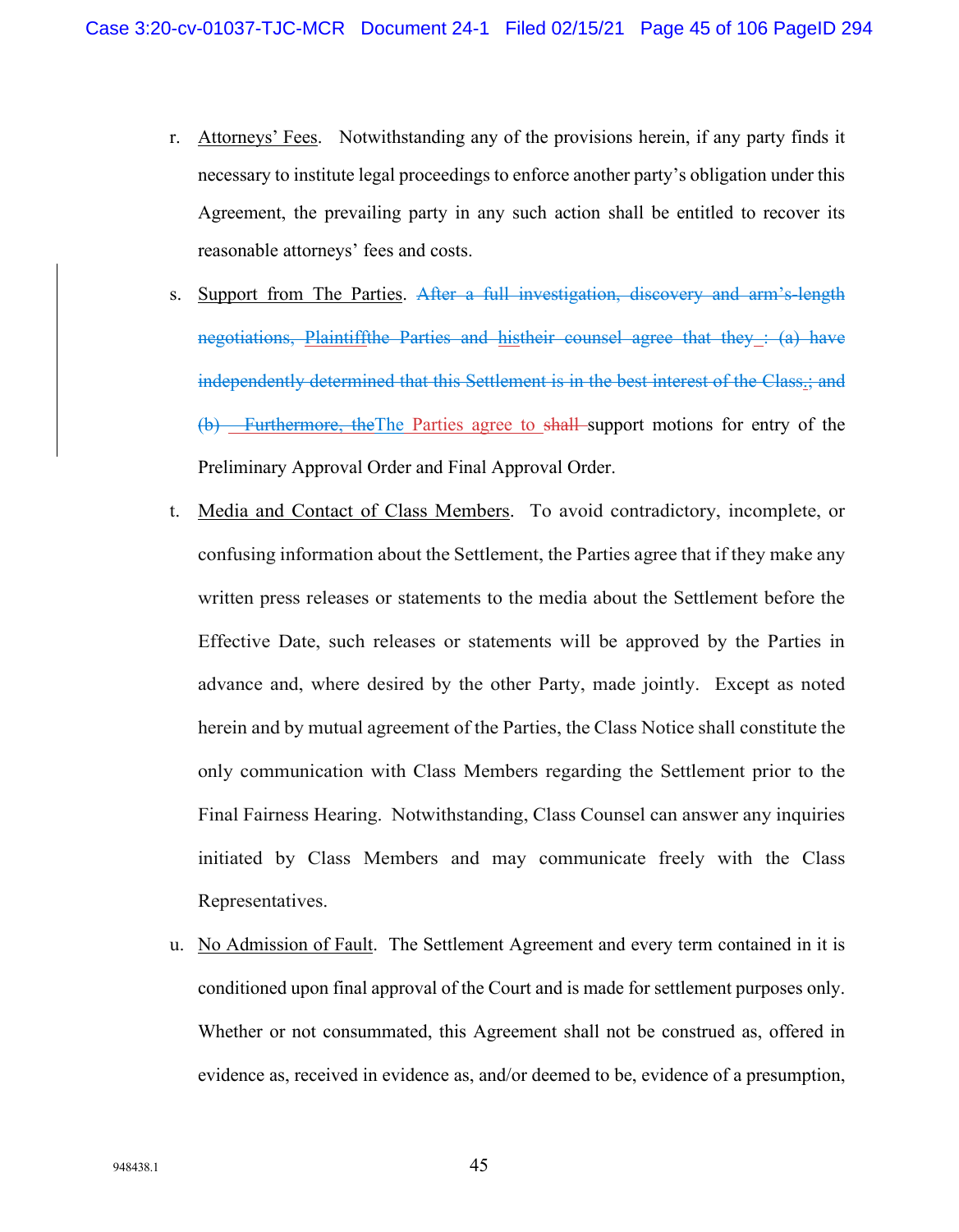concession, or an admission by Plaintiff, Defendants, any Settlement Class Member or Released Party, of the truth of any fact alleged or the validity of any claim or defense that has been, could have been, or in the future might be asserted in any litigation, or the deficiency of any claim or defense that has been, could have been, or in the future might be asserted in any litigation, or of any liability, fault, wrongdoing, or otherwise of such Party.

- v. Amendments in Writing. This Settlement Agreement may only be amended in writing signed by Class Counsel and Defendant's Counsel.
- w. Computation of Time. All time periods set forth herein shall be computed consistent with the Federal Rules of Civil Procedure.